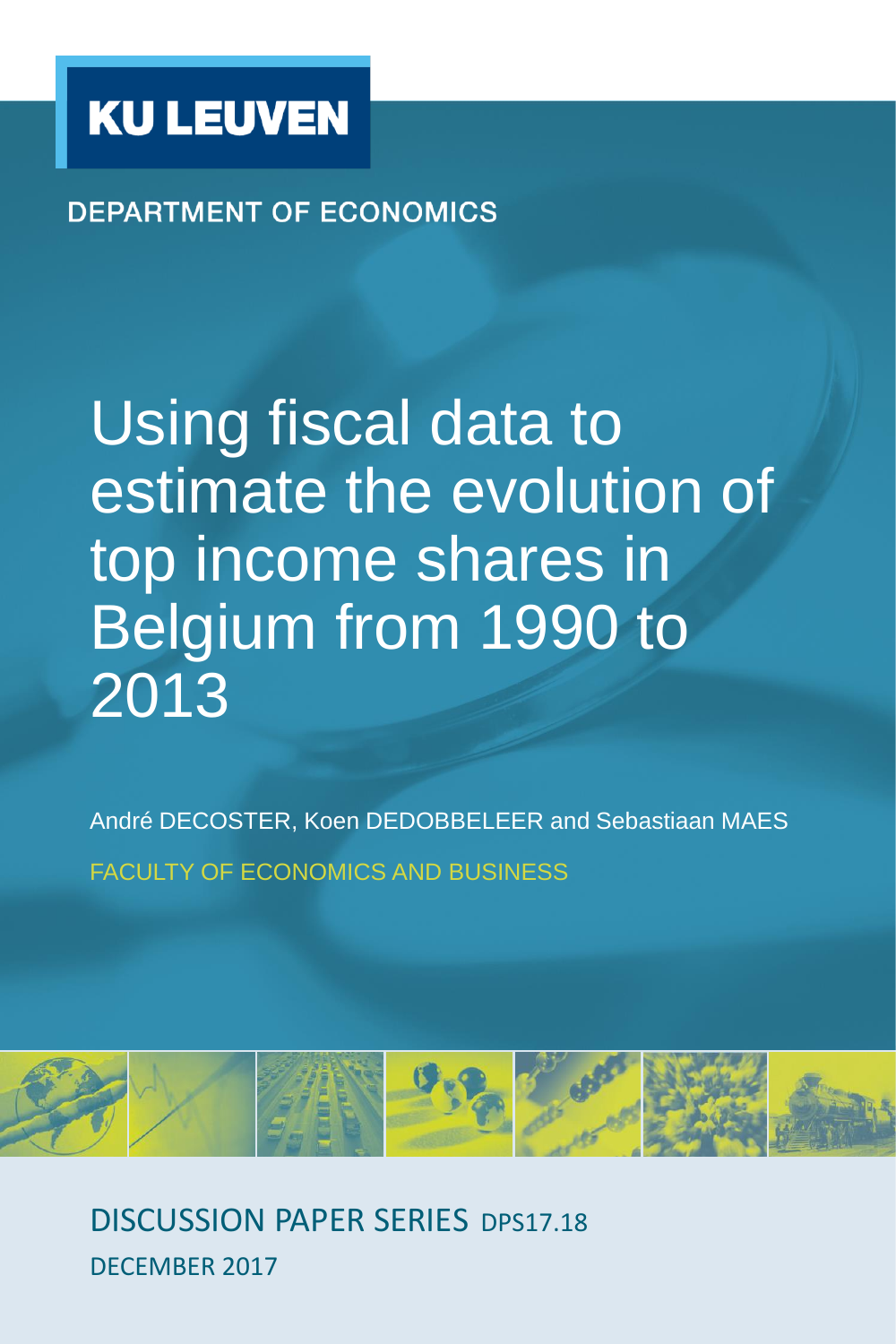# **USING FISCAL DATA TO ESTIMATE THE EVOLUTION OF TOP INCOME SHARES IN BELGIUM FROM 1990 TO 20131**

ANDRÉ DECOSTER, KOEN DEDOBBELEER, SEBASTIAAN MAES

DEPARTMENT OF ECONOMICS KU LEUVEN DECEMBER 2017

**Abstract:** Belgium is notoriously absent from the World Wealth and Income Database (http://wid.world/), the rapidly expanding international source of comparable data for research on income and wealth inequality. This paper reports on a first attempt to fill this gap. We correct and complete published data on net taxable incomes for the period 1990- 2013 to comply with the standards set by the WID database, as expressed in the population control and the income control.

> Our results show that inferring evolutions of the income share of the top 10% or 1% from published tables of net taxable income is highly misleading. After correction, there is little evidence that top income shares in Belgium have increased during the last 25 years. In contrast to similar analyses for the UK, US, Germany, and to a lesser extent France and the Netherlands, we do not find a clear increase in the income share of the top decile. Also, the significant increase in the income share for the top one percent in many countries, cannot easily be replicated for Belgium. However, some caution is needed. The correction for missing income, preliminary though it is, points to the crucial role played by both our definition of the income reference total and of changing definitions and/or conventions in the National Accounts.

**JEL-codes:** D31, D63, H20

l

<sup>1</sup> Thanks are due to ADSEI (Algemene Directie Statistiek en Economische Informatie — the statistical agency of the Belgian Federal Ministry of Economic Affairs) and more specifically to Lien Tam Co who patiently calculated and recalculated our ever changing definitions of gross incomes in the publicly unavailable microdata. The advice of late Tony Atkinson on the details of the income control and his never ending encouragement were indispensable to finalise this paper. We are also grateful to Brian Nolan for his hospitality during a stay at INET and Nuffield in October 2016, to Facundo Alvaredo for comments and advice on several previous versions of the paper, to Christian Valenduc for details on the Belgian personal income tax system, and to Rudi Acx and the National Accounts team of the Belgian Institute for National Accounts for advice on the income control. Nicolas Bouckaert, Bart Capéau, Kris De Swerdt, Kevin Spiritus, Toon Vanheukelom and Pieter Vanleenhove all provided valuable research assistance at different stages of the project. The project benefited from the financial support of the Belgian Federal Science Policy Office (BELSPO) through the BRAIN.be project BR/121/A5/CRESUS. The usual disclaimer applies.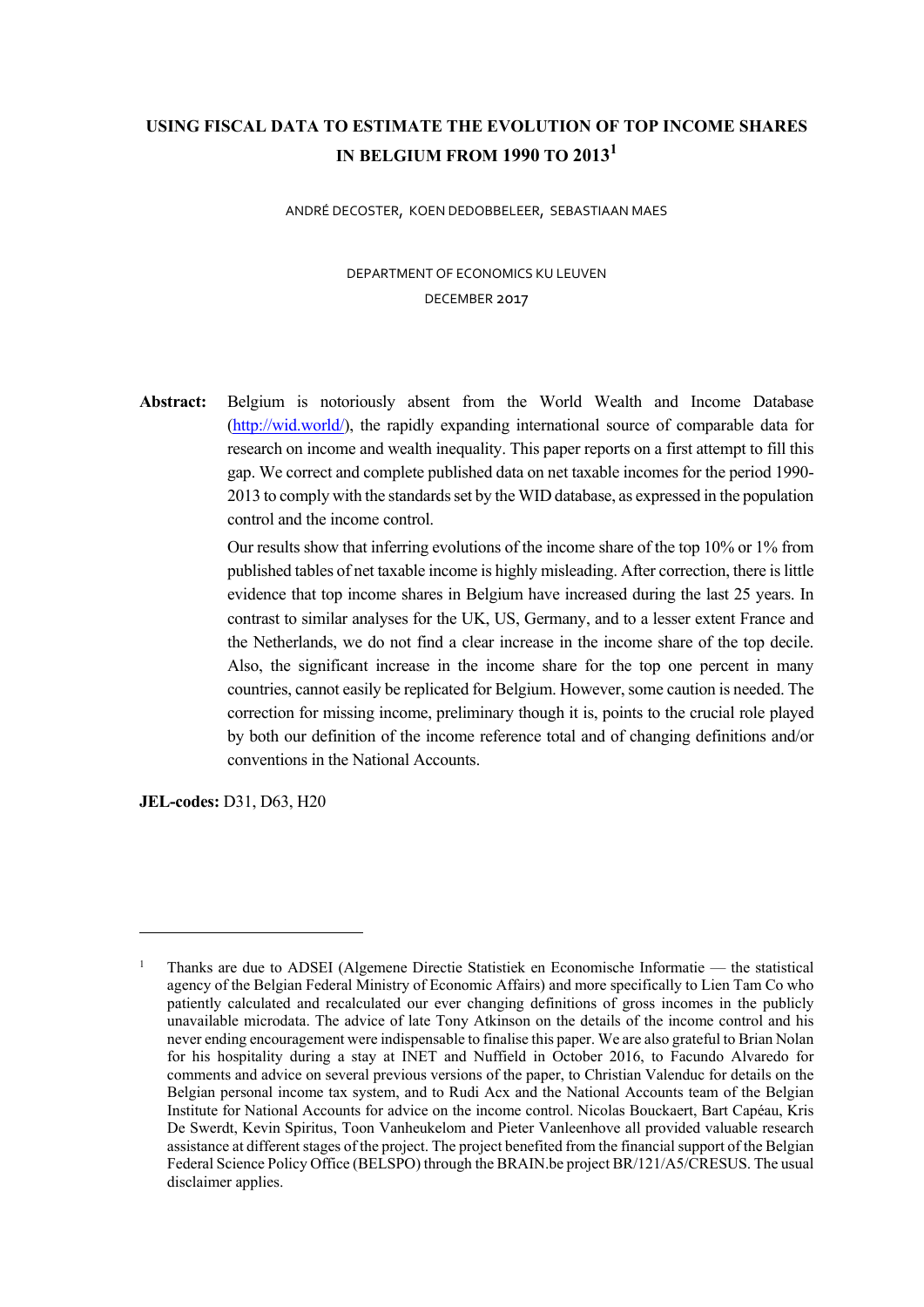# **1. INTRODUCTION**

l

The recent revival of empirical research on the evolution of income inequality in rich countries is only partially matched by comparable research or insights in Belgium.<sup>2</sup> At the launch of the refreshed and expanded website of the World Wealth and Income Database (http://wid.world/) in December 2017, Belgium's place on the rapidly filling world map of countries present in this internationally comparable dataset of income and wealth inequality, remained uncoloured, indicating absence of reliable comparable information.<sup>3</sup> This paper reports on a first attempt to fill this gap.

There are of course papers and books which describe and analyse the evolution of Belgian income inequality. The Herman Deleeck Centre for Social Policy (CSB) at the University of Antwerp has a long tradition of charting Belgian income inequality, going back at least to one of the first books by Deleeck in 1977. According to the latest estimates from CSB based on survey data, Belgian income inequality was rather stable between 1985 and the late 2000s (Horemans et al. 2011, Table 2 on p.5, and Van Rie and Marx 2014). Some degree of caution is needed, since the estimates are based on three different surveys, which use different income concepts and survey methodologies.<sup>4</sup> If we restrict the evolution to subperiods covered by one and the same survey methodology, inequality of equivalised disposable income was either declining (from 0.281 in 1993 to 0.259 in 2000), or stable (from 0.255 in 2004 to 0.258 in 2007). Only between 1985 and 1997 was there a rise to be noted, with a rise in the Gini coefficient from 0.220 in 1985 to 0.233 in 1997. Also, measures of relative income poverty, like the equivalised disposable income being below the poverty threshold of 60 per cent of the median, indicate a stable trend. Van Rie and Marx (2014) conclude that the Belgian income inequality has remained remarkably stable over the past thirty years. That is noteworthy, given the political and economic shifts of the past decades and the fact that Belgium ranks among the most globalised countries in the world. This conclusion is echoed by the OECD (2008, 2011, 2015), which also reports only a minor change in the Belgian Gini from 0.257 in 1983 to 0.264 in 2011.<sup>5</sup>

Interesting though these results may be, they are not really fit to be integrated in the WID database for two main reasons. Firstly, and most importantly, the income concept underpinning the results described above is disposable household income, which is income after taxes paid and transfers received,

<sup>2</sup> A non exhaustive overview of the rapidly expanding empirical research contains Atkinson and Piketty (2007, 2010), Atkinson, Piketty and Saez (2011), Alvaredo, Atkinson, Piketty and Saez (2013), Nolan et al. (2014), OECD (2008, 2011, 2015), Roine and Waldenström (2015) and evidently the publicly available estimates of many countries in the World Wealth and Income Database (http://wid.world/).

<sup>3</sup> As far as top income shares are concerned, other EU-countries still absent in the WID database and/or website are: Austria, Cyprus, Bulgaria, Croatia, Czech Republic, Estonia, Greece, Hungary, Latvia, Lithuania, Luxembourg, Malta, Poland, Romania, Slovakia, Slovenia. Moreover, the Belgian absence is not limited to the WID database, but also in recent top income analysis by OECD (Förster, Llena-Nozal and Nafilyan 2014).

<sup>4</sup> The surveys are Sociaal Economisch Panel (SEP) for 1985, 1988, 1992 and 1997, European Community Household Panel (ECHP) yearly for the years 1993-2000, and Statistics on Income and Living Conditions (EU-SILC) yearly since 2004.

<sup>5</sup> According to the OECD (2015, Figure 1.3), Belgium is one of the few countries together with the Netherlands, France, Greece and Turkey where income inequality did not rise substantially in the last three decades. The OECD reports an increase of the Gini for 22 OECD-countries from 0.289 in 1985 to 0.318 in 2013, with large increases in the US (0.340 to 0.401), Germany (0.251 to 0.291), the UK (0.309 to 0.344), but also Sweden (0.198 to 0.274), be it from a much lower level.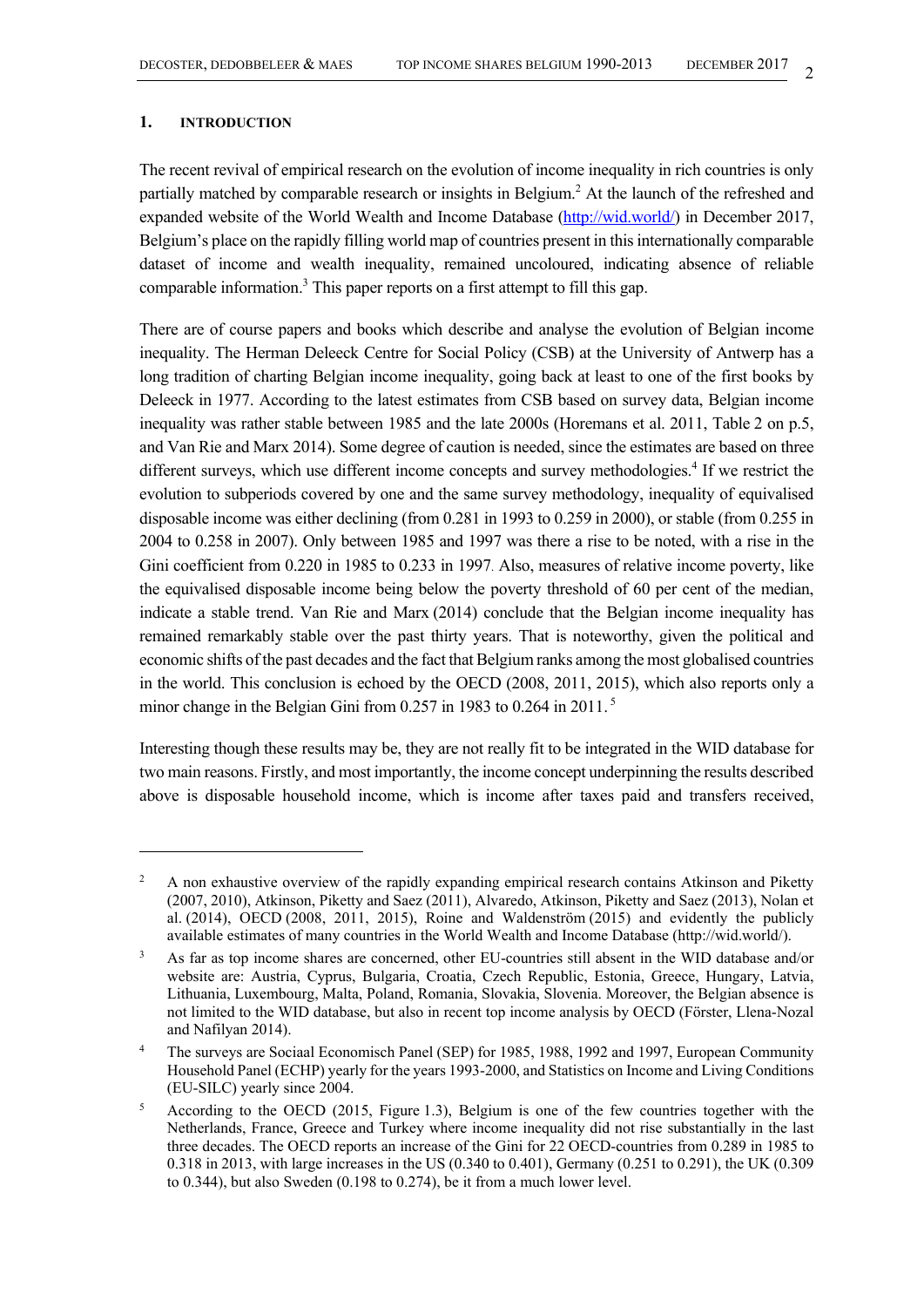registered for a sociological household. By contrast, the WID data primarily focus on income *before* taxes and transfers. Secondly, most of the data in the WID framework originate from administrative datasets of taxable income extracted from the fiscal forms entered by taxpayers. The above results for Belgium are all based on income reporting by respondents in *surveys*, such as SILC since 2004 (the European wide Survey on Income and Living Conditions). EUROSTAT, international institutions like OECD, IMF or World Bank and specialised think tanks like the Luxembourg Income Study mostly rely on these same datasets of disposable incomes obtained from surveys, in order to study income inequality. Not surprisingly therefore and as noted above for OECD, they also reach the same conclusion: income inequality in Belgium has not noticeably changed in the last three decades.<sup>6</sup>

Therefore, it is all the more surprising that the public at large, journalists and opinion makers, and many politicians seem to take it for granted that also in Belgium, like in many other Western countries, income inequality *is* on the rise. Illustrative of this is the series published in the newspaper De Standaard in 2014, under the heading "De kloof" ("The Gap"). The conclusions from the newspaper were outspoken: "as in so many other countries, *inequality in Belgium is also on the rise*". The reasons for the divergence of the public perception from the results cited above can be manifold. One reason might be that—at least in the public debate—statements about inequality are often not clearly distinguished from statements about poverty. Secondly, studies use different measures of inequality—Gini, Theil, income shares—the different properties of which do not always trickle down into popularisations of results of inequality studies. Furthermore it is unclear whether these different measures and their properties do indeed capture the intuitions of what the public at large understands by 'inequality'.<sup>7</sup> Finally, the way in which the inequality is analysed also plays a crucial role. Wage inequality, measured between individuals, may evolve differently from inequality in disposable income measured at the level of the sociological household. There is no prior reason to assume that inequality of the latter evolves in line with inequality of gross income of the household, when gross incomes are composed of gross earnings of all individuals active on the labour market, of gross replacement incomes and of gross incomes from capital.

As far as this income concept is concerned, the WID project has chosen income before taxes from the beginning, preferably measured as fiscal income filed by income tax filers.<sup>8</sup> As is clearly spelt out by Roine and Waldenström (2015), this WID choice is a return to the original idea of Kuznets (1953,

<sup>6</sup> Compared to the studies mentioned in the main text which are mostly based on survey data of disposable incomes, Valenduc (2017) is the exception, describing the evolution of Belgian inequality since 1982 based on administrative fiscal data. However, contrary to our approach, explained in Section 3, the results of Valenduc (2017) are based on the concept of taxable income *after* deductions, and the large changes in enrolment at the bottom of the distribution are corrected by trying to mimic the situation of the beginning of the period, whereas we adopt the concept of an external population control total of the WID framework.

<sup>7</sup> The most obvious example is the scale or translation invariance of an inequality measure, embodying different views on how additional income of a growing pie has to be distributed to keep inequality unchanged (or how income losses have to be allocated when the pie is shrinking).

<sup>8</sup> In WID language a distinction is made between 'fiscal income', which is taxable income before any deduction is applied, and 'taxable income', which is the income concept on which the rates of the mostly — progressive personal income tax system is applied. In Belgian administrative files (like IPCAL) taxable income is referred to as 'net taxable income', where the adjective 'net' refers to the application of deductions (and hence not to the concept of disposable income after taxes).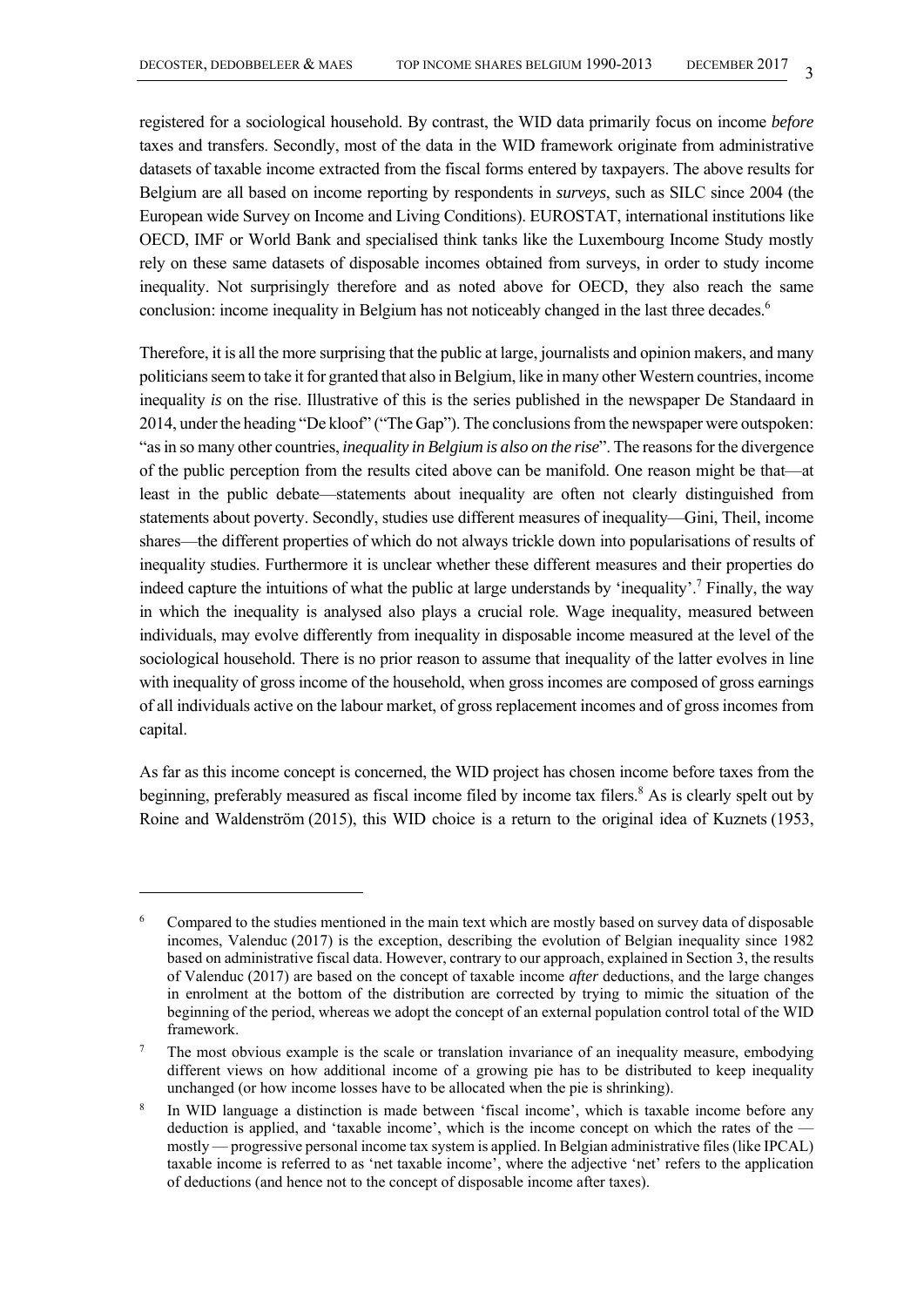1955), revived and extended first by Piketty  $(2001, 2003)$ .<sup>9</sup> The main ideas of Kuznets—and the underlying motivation of its revival by Piketty—were that income tax data:

- 1. allow for long run comparisons of inequality changes (since income taxes have been with us since the late  $19<sup>th</sup>$  or early  $20<sup>th</sup>$  centuries in most Western countries):
- 2. have to be corrected for the income which is not present in the tax files (since not all income has to be declared); this is called the 'income control'-issue;
- 3. have to be corrected for the population which is not present in the tax files (since not all people have to file); this is called the 'population control'-issue.

The backbone of the WID project has been to apply this 'Kuznets-methodology' as consistently as possible across different countries, to obtain comparable series of top income shares for as many countries as possible. The two volumes of Atkinson and Piketty (2007, 2010) were the first outcome of this consistency, containing estimates for 22 countries. These are now followed by the launch of the new WID website which contains series for 57 countries from all over the world.

This paper makes a first attempt to include Belgium in this project by using income tax data to assess the change in the income shares of the top 1% and top 10% from 1990 to 2013. We are aware that this rather short period, contradicts the first of the three Kuznets-elements above (the long run analysis). But of course we hope that all is not lost, that is delayed. In this paper we mainly report on the application of population and income control to Belgian data for the cited period to investigate how crucial these corrections are for assessing the evolution of income inequality. This boils down to three major issues. First, tabulated and publicly available information concerns "net taxable income (NTI)", whereas the WID standard is gross taxable income (GTI). The difference between the two concepts consists of the numerous deductions applied to the filed gross taxable income, to arrive at the net taxable income which enters the progressive rate scheme (see section 3.2.2 for details). The gross income concept is not published, at least not in recent years.<sup>10</sup> Second, according to the Belgian tax legislation, most capital income is taxed by a liberating withholding tax. This means that these incomes no longer have to be declared on the tax form, leading to a serious lack of information on an important income component. Third, the actual inclusion of tax forms with zero net taxable incomes in the original administrative dataset of fiscal forms (IPCAL) has changed drastically over time. The necessity of these corrections is illustrated in section 2, where we give some preliminary prima facie evidence about the dangers of using uncorrected published tables with income tax data to analyse the evolution of income inequality. In section 3 we then describe the two essential ingredients of the WID framework, i.e. the population control (section 3.1), and the income control (section 3.2), and how we applied them to the Belgian context. Section 4 contains the main results. Limiting the description of inequality in this paper to the evolution of top income shares, we describe how the top 1% and top 10% income shares of gross

<sup>9</sup> The study of inequality based on large representative household surveys, ideally even constructed as panel-data, could — in some sense, and notwithstanding their undisputed valued added in terms of newly developed econometric techniques and conceptual frameworks — be viewed as a bit of a 'detour' of the 'wishlist' of Kuznets (1953). Indeed, since these large micro-surveys only became available during the last decades, they "*shifted attention away from some issues, and in particular questions regarding longrun developments*" (Roine and Waldenström 2015, p. 471).

<sup>&</sup>lt;sup>10</sup> In the published tables of earlier years, we find information on amounts that have been deducted.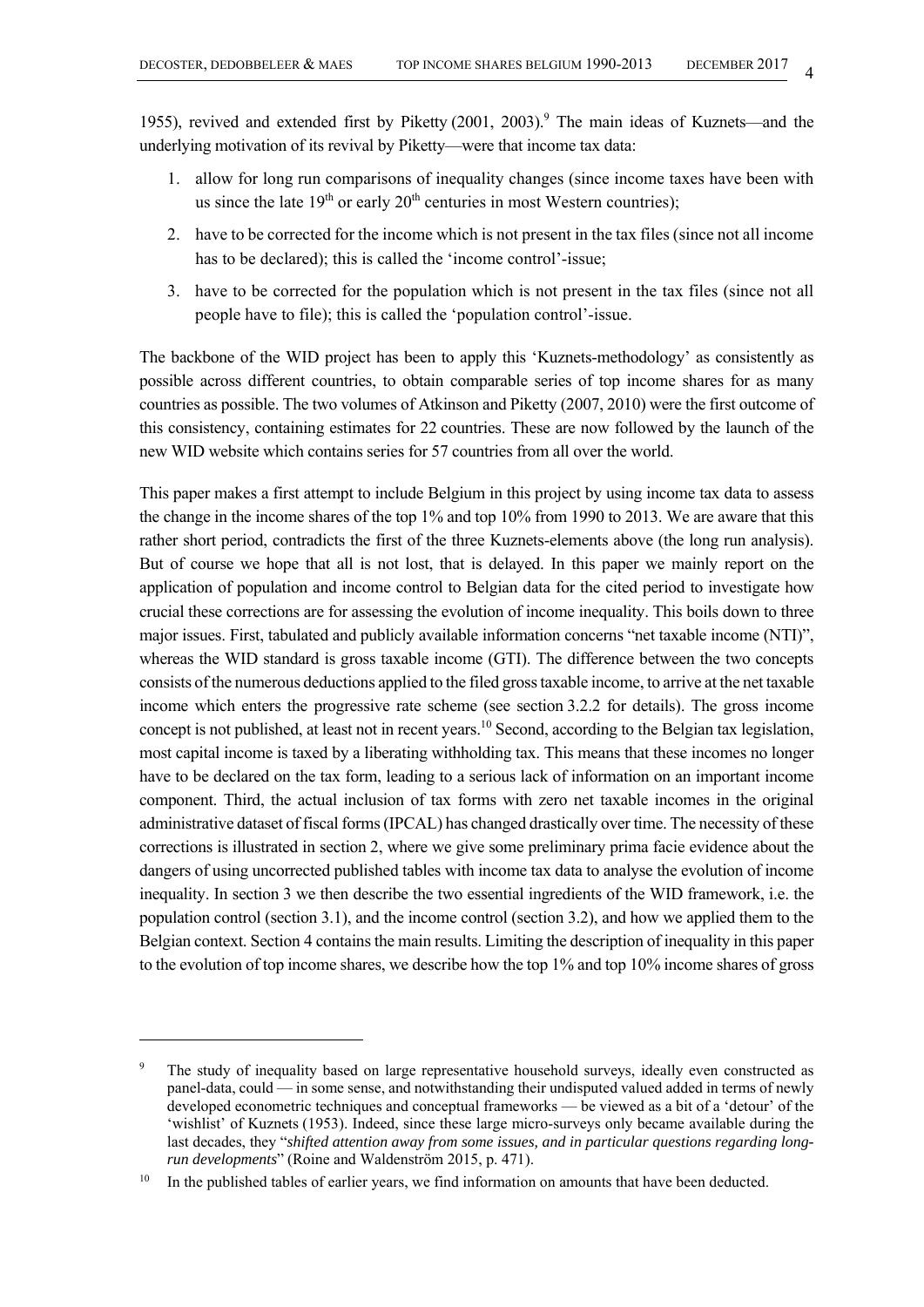income might have evolved over the last 25 years. We also compare this evolution to some other comparable countries.

A final remark concerns the fact that methodological choices made in this paper do not necessarily reflect discussions and moves made in the recent widening of the WID framework from a 'top income' literature to the broader framework of Distributional National Accounts (DINA). This DINA research agenda aims to produce annual estimates of the distribution of income and wealth that are consistent with the macroeconomic national accounts; see Alvaredo et al (2017) for a summary. Our paper more closely mimics the papers belonging to the first wave in this by now abundant literature of estimating top income shares based on fiscal data (and brought together in the two volumes by Atkinson and Piketty 2007 and 2010). But given the delay in the work on Belgian fiscal data we thought that it was useful to catch up first with the estimates of 'top income' shares based on micro data of fiscal incomes, rather than further postponing any release of comparable Belgian research. In the conclusion we outline different research tracks which necessarily have to follow this first attempt.

# **2. WHAT DO WE (NOT) LEARN FROM PUBLISHED BELGIAN DATA AND WHY?**

On its website http://economie.fgov.be/, Statistics Belgium makes data of filed income tax forms available in different tabulated forms (deciles, percentiles for the top decile, fixed brackets). Although the data now covers the time span 2005-2015, we obtained analogous tables for income years going back to the income year 1977.<sup>11</sup> These tabulations are generated from the fiscal database IPCAL, which contains microdata of the whole population of administrative tax return data. At first sight, therefore, it cannot be the unavailability of income tax data which explains the absence of Belgium in the WID dataset.

Indeed, these datasets have been used on several occasions to make statements about the evolution of income inequality in Belgium during the past four decades. Statistics Belgium itself publishes income shares of different income groups. They are based on the central concept in the fiscal dataset of 'net taxable income' for a 'fiscal unit'.<sup>12</sup> The newspaper series in De Standaard in 2014, cited above, was also based on this publicly available information. However, direct calculation of income shares on this information is — to put it mildly — not without its problems. We illustrate this by showing three graphs in the next three subsections, each trying to answer a straightforward question by using these uncorrected data.

# *2.1 EVOLUTION OF INCOME SHARES AT FIRST GLANCE*

l

We first show income shares when only using the total net taxable income of the published tables in the denominator. figure 1 shows the evolution of this income share for three income groups: the bottom

<sup>&</sup>lt;sup>11</sup> The last release dates from October 2017, which made the tables available for the income year 2015. The website mentions that these data are available up to income year 1976, but the earliest income year that we obtained was 1977.

<sup>&</sup>lt;sup>12</sup> Until some years ago, Statistics Belgium also displayed a steeply upward sloping time series of Ginicoefficients on its website. This Gini coefficient was calculated on the strictly positive net taxable incomes (omitting the many zero entries in the data file). At the time of writing this graph of the Ginicoefficient based on net taxable income is no longer displayed, but it can still be found e.g. in Figure 6.1 in OECD (2012).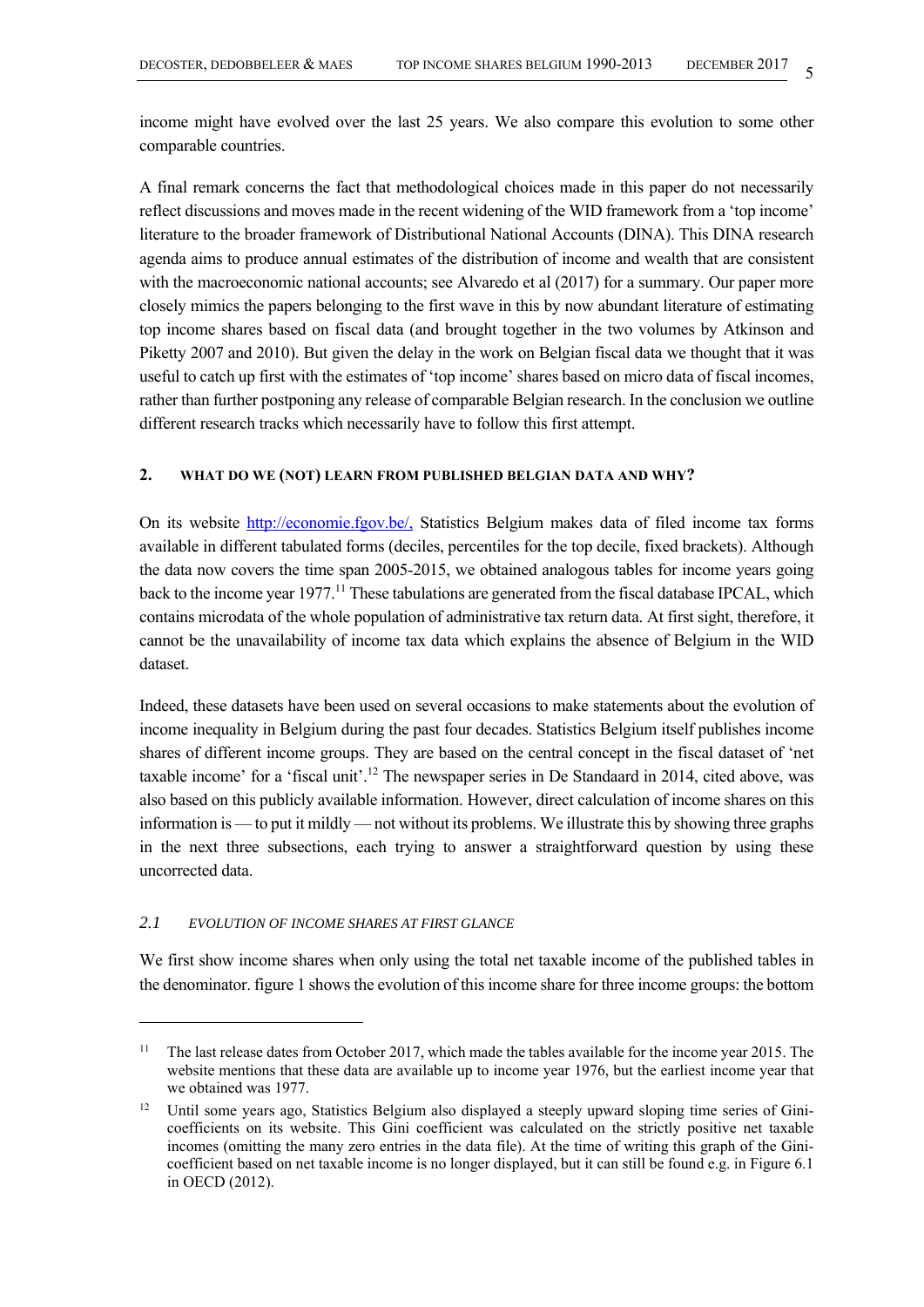decile, indicated as D1 and displayed as a red line on the right vertical axis; the top decile, denoted as D10, displayed as a blue line with squares and measured on the left axis; and the top percentile, denoted as P100, and displayed as the grey line with circles on the left axis. All data underlying the graphs are also tabulated in the Appendix 1. For figure 1, the details of all decile shares can be found in Table 3 in Appendix 1, and the details of the percentiles of the top decile in Table 4.

The evolution of the share of the top decile suggests that in Belgium the share of the top has increased since about 1984. Starting from a share of 33.1% in 1973, it reached a minimum of 25.4% in 1984, but rose uninterruptedly to 32.1% in 2007. In the aftermath of the financial crisis and the two recessions triggered by it, the top decile fell slightly fell back from 32.1% to 31.4% in 2013. The final two years display a minor increase to 31.7% in 2015. The evolution of the share of the top 1% of net taxable income follows a similar pattern: a substantial decrease from the start of the series—in this case 1977 from 7.5% to 5.1% in 1984, and then a restoration of the initial share up to 7.8% in 2007. Since 2007 the top percentile income share in net taxable income remains more or less stable (7.7% in 2015).

FIGURE 1: SHARE OF TOP (D10) AND BOTTOM (D1) DECILE AND OF TOP PERCENTILE (P100) BASED ON PUBLISHED DATA OF NET TAXABLE INCOME FOR THE PERIOD 1973-2013



Source: own calculations based on the tables with net taxable income for deciles 1 to 10 and percentiles 91 to 100 obtained from Statistics Belgium (website 2005-2015; obtained upon request for 1977-2004). For the years 1973, 1975 and 1976 we obtained the decile shares from De Standaard. The year 1974 was absent in that file, and we simply linearly interpolated 1974 from the data of 1973 and 1975.

However, the display of the evolution of the income share of the bottom decile can but alarm us about the underlying data. The bumps in several single years are illustrative of the vulnerability of administrative datasets of income tax data, which are, naturally, dependent on changes in the tax legislation. Between 1981 and 1982 the share of the bottom 10% jumped from 1.3% to 2%, and something similar happened between 1991 and 1992 (from 1.5% to 2%). The jump in 1982 is probably due to changes in the tax treatment of replacement incomes, which from 1982 onwards, switched from a deduction to a tax reduction. The deductions, applied before 1982, lowered net taxable income, which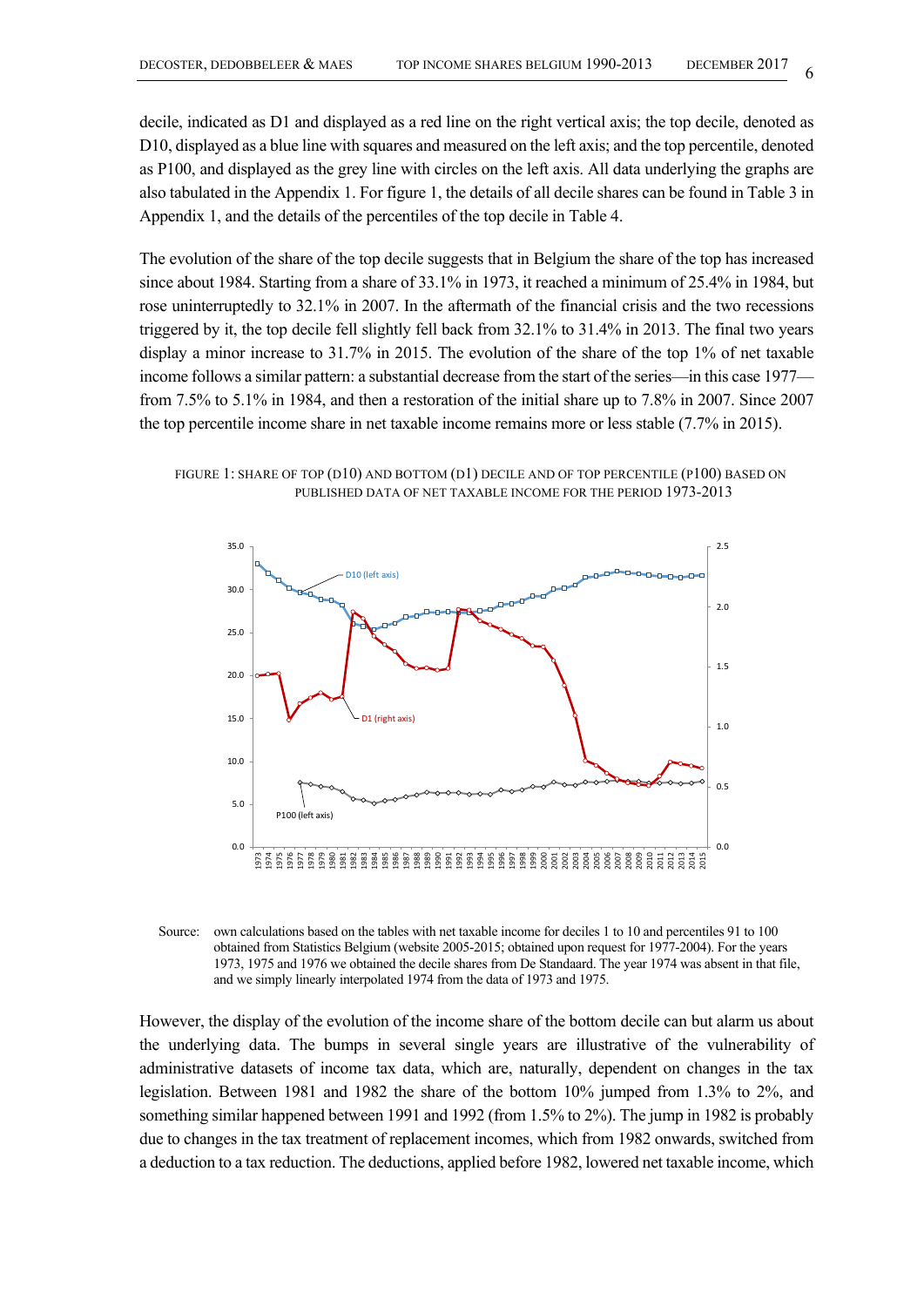is calculated net of deductions. The replacement of the deductions by tax reductions hence increased the registered net taxable income, although gross income and income after taxes might have been unaffected. In 1992 also, deductions of gross taxable income were transformed into tax reductions (i.e. the deductions for life insurance premiums, for group insurances (supplementary pension schemes) and for the part of capital repayment in the mortgage of an owner-occupied house), although it is doubtful whether this might have been of considerable importance for the bottom decile. Thus, the administrative decision to start with the enrolment of the (small) taxable incomes of student jobs in the IPCALfile, might be more relevant to explain the jump in 1992.<sup>13</sup>

Anyhow, it seems as if analysing shares in net taxable income to study the evolution of income inequality, is a non-starter, since the results will be affected too much by changes in tax legislation, which affects the content of concepts like net taxable income. The least we should aim for is to try to work with gross taxable income to neutralise these changes in tax legislation. Only then can we answer the question of whether the decline of the share of the bottom decile from its maximum of 2% in 1992 to 1.7% in 2000, the further rapid acceleration of this decline during the period 2000-2004, and the levelling off of the decrease to a low of 0.5% in 2010 (which is a share four times smaller than two decades earlier) captures a 'real' phenomenon, or is an artefact of the data.

# *2.2 GROWTH IN TAXABLE INCOME*

 $\overline{a}$ 

The hazardousness of relying on the published net taxable income data is confirmed by figure 2, which displays year by year growth of net taxable income (for details see Table 6 in the appendix). In the upper panel we show the growth rate of net taxable income for the whole population of fiscal households, and for income subgroups (the bottom decile, the top decile, and the top percentile). In the bottom panel we compare growth in total net taxable income for the fiscal population to growth of nominal GDP.

The capriciousness of the growth rate of net taxable income for the bottom decile (+80.7% in 1982, +43.7% in 1992, but -9.3%, -15.5% and -31.2% in 2002, 2003, and 2004 respectively) again betrays changes in the tax legislation which have either incited people with low taxable incomes to file when they had no incentive to do so before, and/or changes in deduction possibilities that have produced more low net taxable incomes. The outspoken increases in taxable income in the bottom decile in 1982 and 1992 confirm the explanations already listed above when discussing the share of the bottom decile in figure 1. The significant decrease of net taxable income in the period 2001-2004 probably has to do with personal income tax reform in that period (the so-called Reynders reform) which turned the tax reduction for dependent children into a genuine, i.e. refundable, tax credit. Taxpayers who had not been enrolled before, were now enrolled, because otherwise they would not get their reimbursement.

The behaviour of the growth rate of net taxable income at the top of the distribution is at least as worrying. Net taxable income of the top 1% decreased (e.g. by 4.4% in 1984), but was then followed by a 10.4% increase in 1985. An increase of 12.2% in 1996 is followed by 0.7% in 1997. To explain this capricious movement at the top of the distribution is less straightforward than for changes at the

<sup>&</sup>lt;sup>13</sup> We are grateful to Christian Valenduc of the Ministry of Finance for providing us with at least some explanations for the observed kinks and jumps in Figures 1, 2 and 3.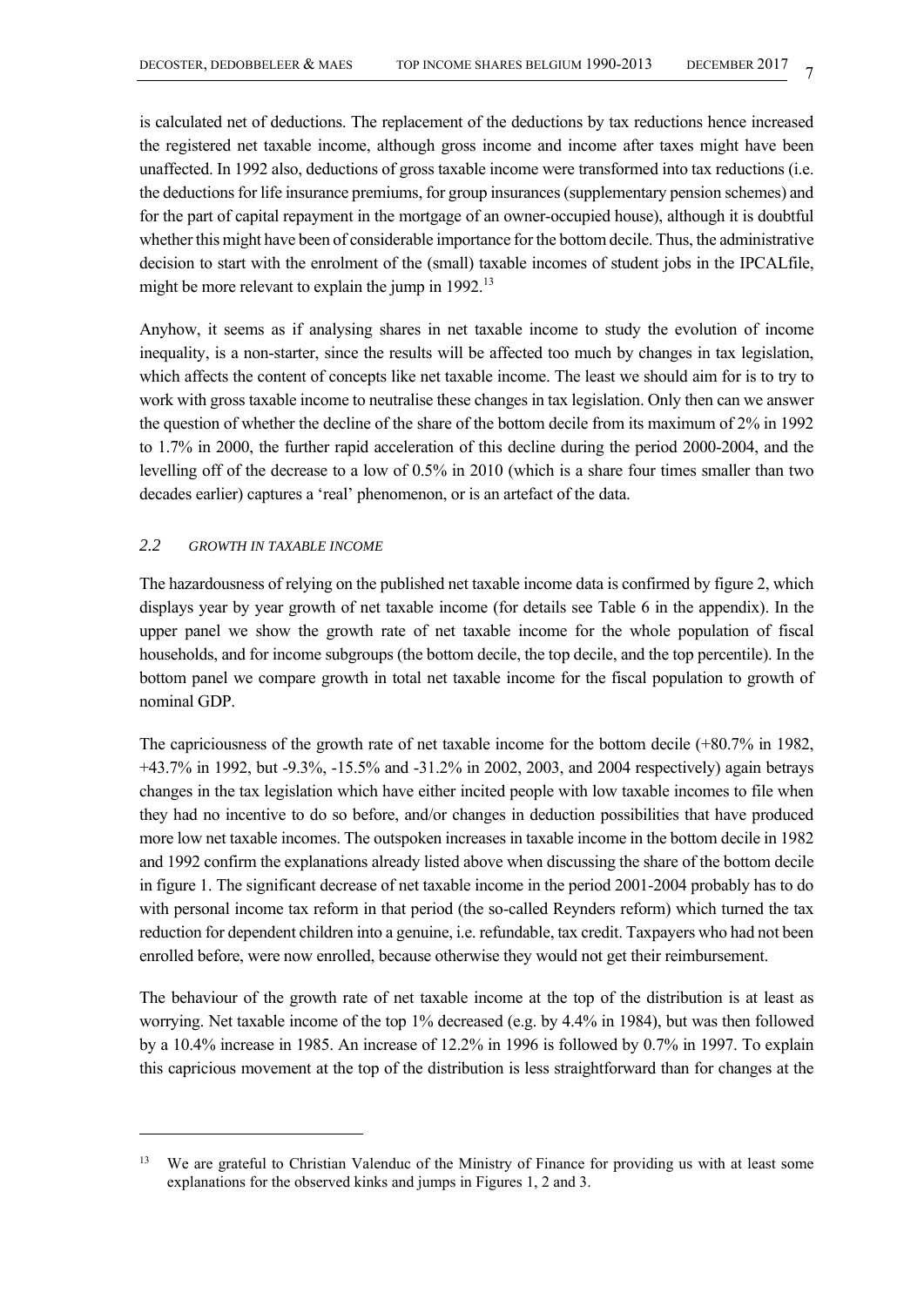bottom, but it is nonetheless difficult to imagine that this volatility would only reflect real changes in taxable incomes for this subgroup.<sup>14</sup>

FIGURE 2: COMPARISON OF GROWTH OF NET TAXABLE INCOME FOR DECILE 1, AND PERCENTILE 100 WITH AVERAGE GROWTH OF NET TAXABLE INCOME IN PUBLISHED DATA



#### Source: own calculations based on the information on net taxable income as explained in the note of figure 1.

l

<sup>&</sup>lt;sup>14</sup> In the period 1981-1984 social security contributions for incomes exceeding 3 million euros have been introduced as part of the fiscal consolidation plan in that period. Since net taxable income is an income concept net of social security contributions, the decrease of taxable income at the top, might be a genuine effect here.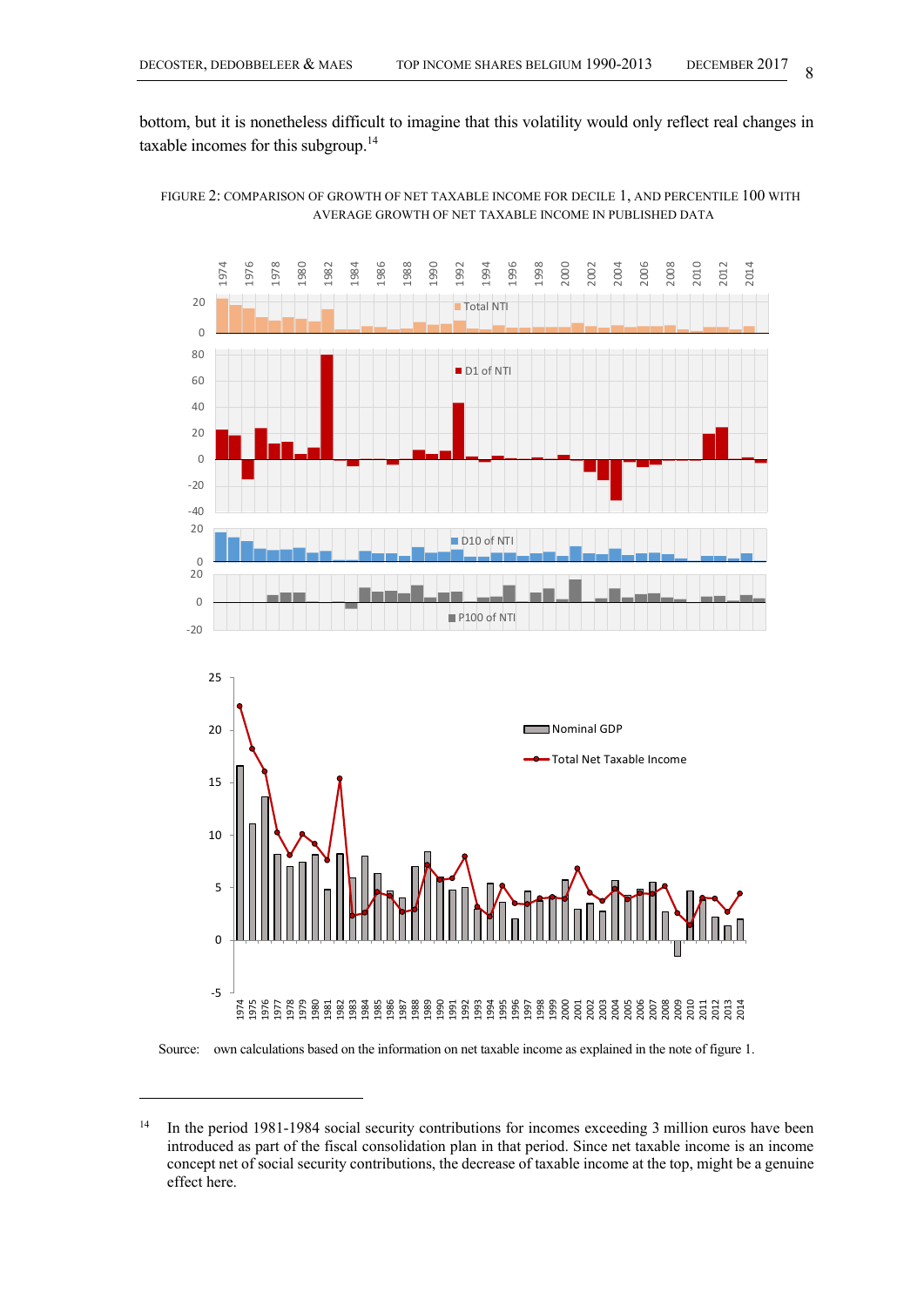The bottom panel of figure 2 illustrates that the comparison of growth in net taxable income with the growth of nominal GDP is also mixed. From the start of the period until about 1982, net taxable income grew faster than nominal GDP. In 1982 the difference in growth rates even amounted to 7.2%, with nominal GDP increasing by 8.2%, and net taxable income by 15.4% (whereas the growth in NTI fell back to 2.3% in 1983).<sup>15</sup> This was followed by a period until 2007 in which taxable income mostly grew slower than nominal GDP, except in certain years (1991-1992, 1995-1996 and 2001-2003). One of the crucial elements in the Kuznets and WID methodology is to at least compare aggregate net taxable income with national accounts aggregates (which, as we will show below, will of course not be nominal GDP, but a concept relating to household income).

# *2.3 THE NUMBER OF FISCAL FORMS WITH ZERO NET TAXABLE INCOME*

Finally, figure 3 (and Table 5 in the appendix) shows the number of tax forms with a net taxable income equal to zero. Net taxable income can be zero, either because a taxpayer filed a gross taxable income of zero (and had an incentive or an obligation to do that), or because with a strictly positive gross taxable income, deductions were large enough to reduce the corresponding net taxable income to zero. All calculations by Statistics Belgium are only based on records which have a strictly positive net taxable income, but Statistics Belgium also reports the number of zeroes in the file. That is what is shown in figure 3. Although aggregate net taxable income is of course unaffected by tax payers who have a net taxable income equal to zero, the boundaries of income groups might be severely affected by the changing presence (or absence) of zeroes in the income tax dataset.

The conclusion from figure 3 is still more outspoken than in the previous two figures: only changes in tax legislation and/or administrative practice can explain the rapid and sudden increase of the number of zeroes between 2001 (27 586) and 2004 (473 982). Again the change to refundable tax credits partially explains the observation. Previous to the existence of refundable tax credits, a tax officer who got a tax form from an unemployed person who filed a strictly positive unemployment benefit, but who had to pay no taxes due to the deductions, was not enrolled. Once the tax reduction became refundable, this tax officer effectively enrolled this person.<sup>16</sup> In 2002 the tax administration therefore decided to start the systematic enrolment of all possible fiscal units, even if the expected net taxable income would be zero.

The continued increase from 2004 to 2010 (up to 664 674 zeroes in 2010) might be testimony to the gradual implementation of the decision to enrol everybody in 2002. We have however no immediate explanation for the significant decline of the number of zeroes after the peak in 2010 (the number of zeroes dropped by nearly 90 000 in 2011).

In summary: both the concept of net taxable income, and the form in which the tables are produced (by omitting the zeroes) hinder a robust analysis of the evolution of income shares over time. This all

<sup>&</sup>lt;sup>15</sup> As explained above, part of the explanation for this discrepancy might be found in the transition from tax deductions to reductions of the tax liability itself. When the income data for 2014 was released at the end of 2015, Statistics Belgium explicitly pointed to the transformation of remaining tax deductions into tax reductions in the context of the regional split of personal income taxes due to the  $6<sup>th</sup>$  institutional reform, to explain the growth of net taxable income in 2014.

<sup>&</sup>lt;sup>16</sup> It was even possible that, based on experience of previous years, tax officers decided not to send a tax form to fiscal units of whom they anticipated that they would not be liable for paying a positive tax.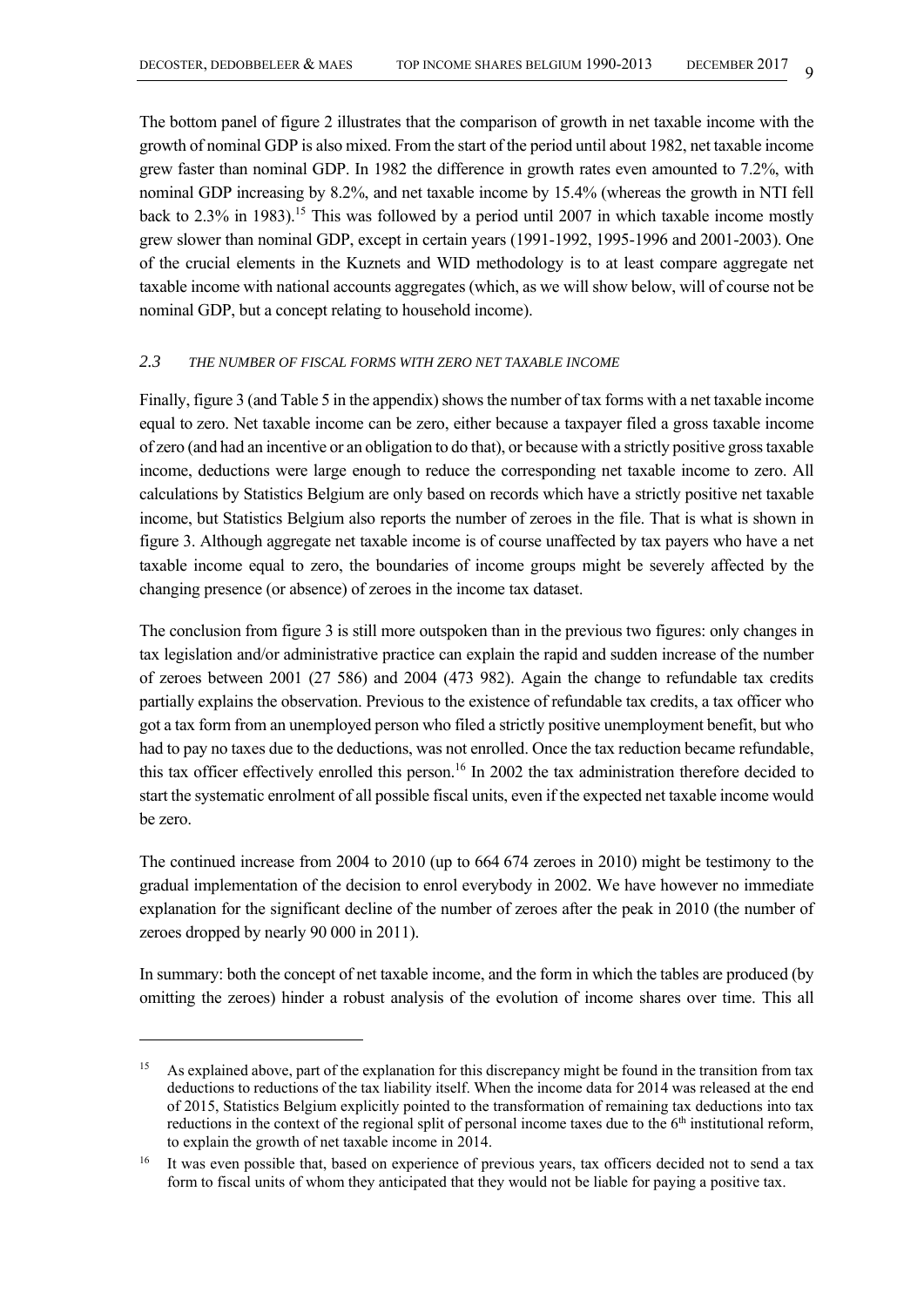supports the fact that external totals for the reference population and the control income are needed for Belgium, something discussed and developed in the following sections.



FIGURE 3: EVOLUTION OF THE NUMBER OF TAX FORMS WITH ZERO NET TAXABLE INCOME IN PUBLICLY AVAILABLE INCOME TAX DATA

Source: series obtained from Statistics Belgium starting in 1990.

#### **3. THE FRAMEWORK OF THE WORLD WEALTH AND INCOME DATABASE (WID)**

In this section we mainly follow Atkinson (2007) to explain the choices we made to construct a reference total for population and for aggregate income which are as independent as possible from the changing tax legislation. As noted at the end of the introduction, this is mainly inspired by the choices made in the original wave of WID work, and does not necessarily fit with the latest proposals for integration of the work into the DINAframework as discussed by Alvaredo et al. (2017).

# *3.1 THE POPULATION CONTROL*

figure 3 made clear how administrative decisions about enrolment in the micro-dataset with fiscal forms have a huge impact on the 'bottom' of the distribution of net taxable income. Statistics Belgium takes this into account by removing the zero net taxable incomes when calculating income shares for subgroups. As far as the aggregate income in the numerator of income shares is concerned, this is of course an innocuous operation. But it does influence the composition of the different income subgroups, such as deciles and percentiles. Moreover, since we will try to estimate shares based on taxable income before deductions (called 'fiscal income' in WID), some — many? — zero taxable incomes are not effectively zero, but follow from a strictly positive taxable income before deductions. In section 3.2 we describe how we reconstruct fiscal income (before deductions) starting from observed net taxable income. Here we focus on the reference population.

The reference for the population is determined as the maximum possible number of fiscal households. We determined this maximum by starting from the age structure in EUROSTAT demographic data,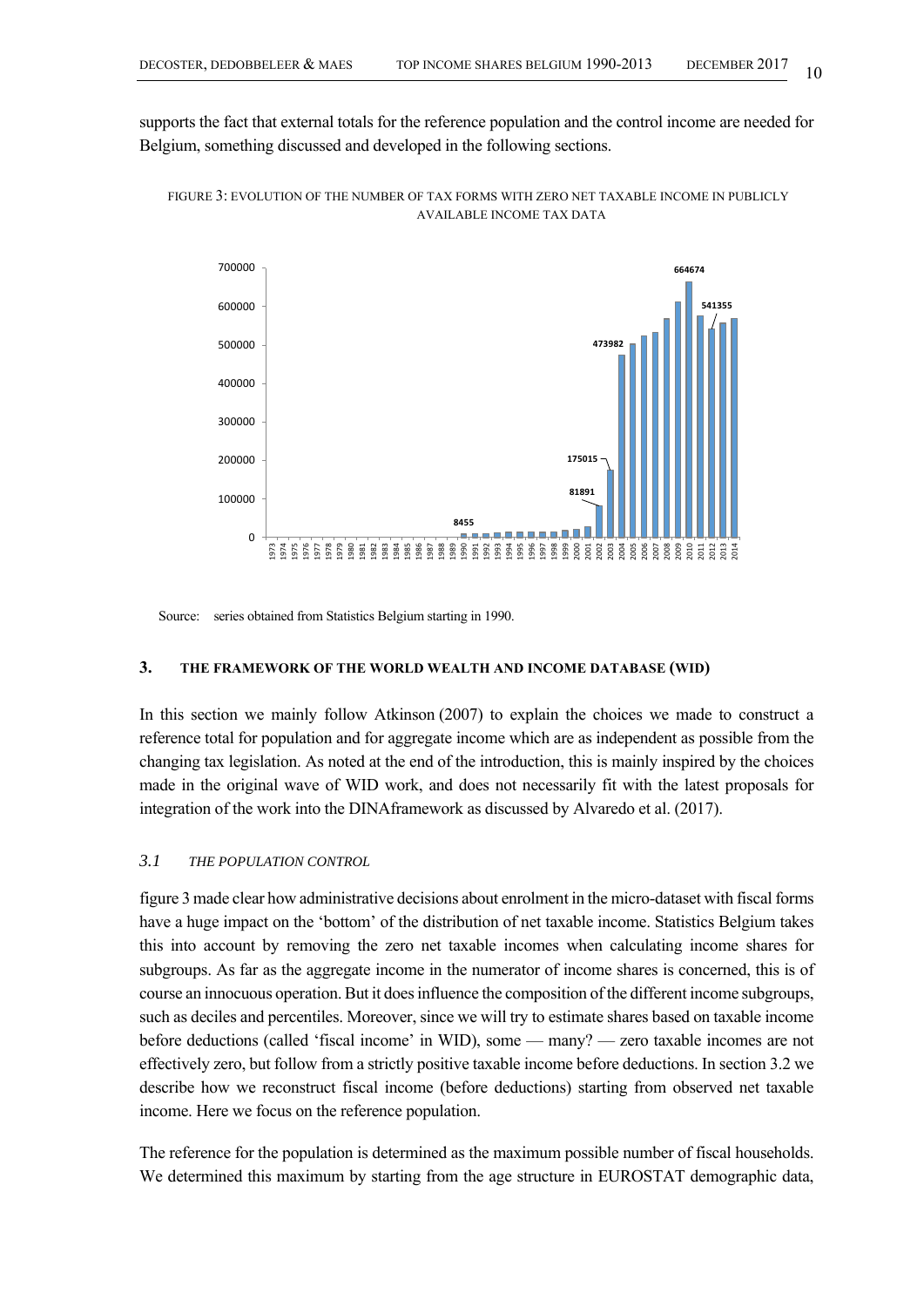and selecting the population of all individuals strictly older than 15 years (see column 4 in Table 5 in the appendix). Since fiscal households consist either of married or cohabitating couples, or of singles, we subtract from the population of individuals the number of married or cohabitating couples (column 5 in Table 5 in the appendix). The result is depicted as the red line in figure 4, and is our population control total, with which we can compare the actual number of fiscal households in the administrative data.





The actual number of tax returns, both with strictly positive net taxable income and the zeroes, is depicted as the dark blue line in figure 4. The green line represents the number tax forms with a strictly positive net taxable income. The largest distance between the number of strictly positive net taxable incomes and the reference total was a bit less than 30% of the reference population in 1994. We have therefore, for comparison purposes only, also drawn a line for 70% of the reference population of fiscal households. The administrative decision to gradually enrol all potential tax filers in the dataset from 2002 onwards is revealed here as the widening gap between the blue and the green curve. Before 2002, taxpayers with zero net taxable income belonged to the red zone (the difference between the reference population and the actual number of administrative tax records).

In 2005 the actual number of tax forms (including the zeroes) nearly exactly matched our estimated reference population. But, remarkably, between 2005 and 2010, the number of tax forms even exceeded the reference total (which was constructed as the maximal possible number of tax returns). We see two possible reasons. Either we underestimated the maximal size of population of fiscal units (e.g. by overestimating the number of married or cohabitating couples). Or, some minors (15 years or younger) file a tax form independently from their parent(s). This might be the case if they have their own income,

Source: own calculations based on EUROSTAT demographic data, and the number of tax returns published by Statistics Belgium. We only have information on the number of zero net taxable incomes since 1990.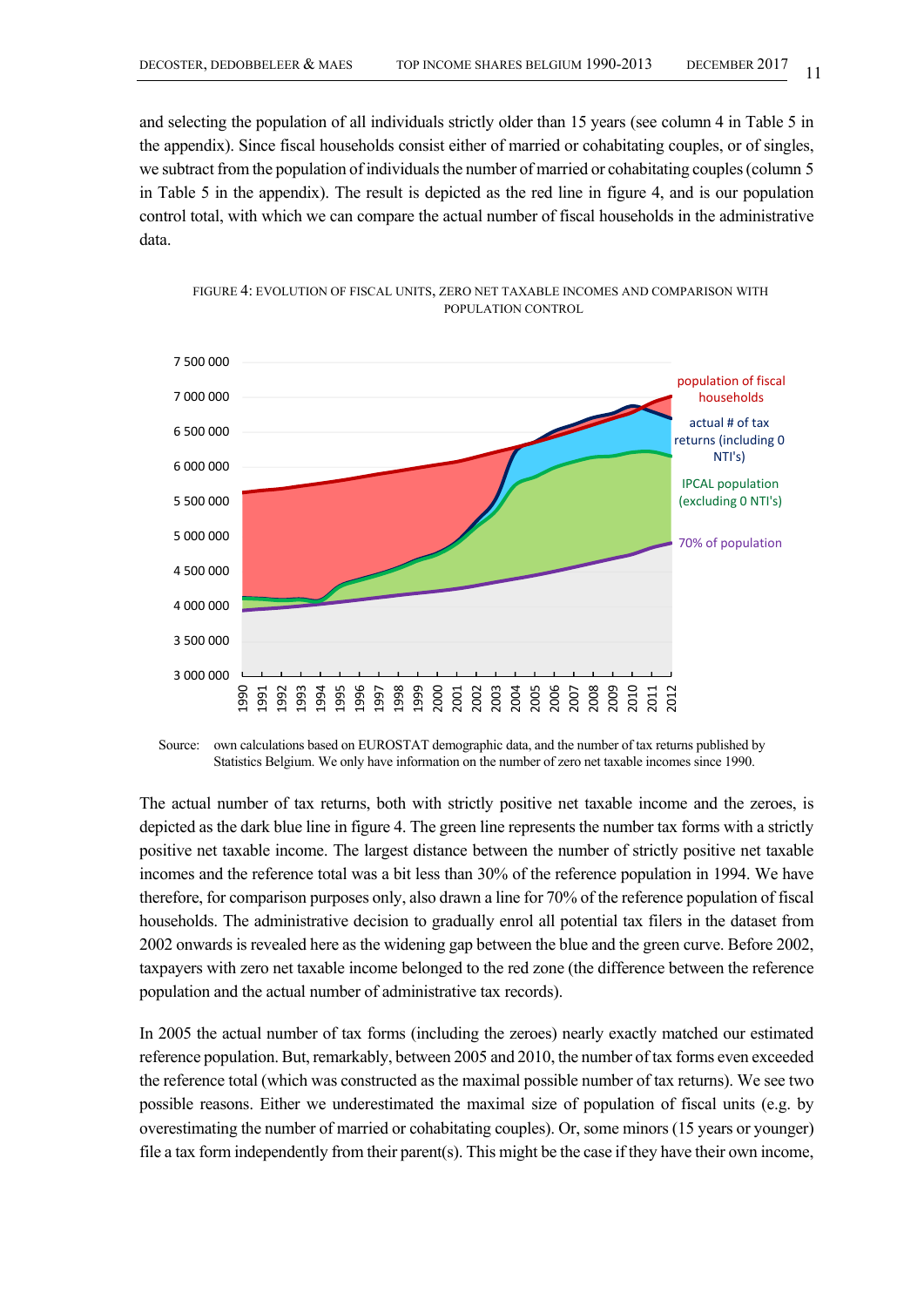such as an alimony directly paid to the child, which will be declared on a separate tax form.<sup>17</sup> This comparison of the actual number of tax forms with the reference population nonetheless deserves further scrutiny in future research, also because we have no immediate explanation for the recent drop in the ratio of actual tax forms over the reference population (in 2012 it had dropped back to 95.5% from 101.4% in 2010).

To correct the published net taxable income data for the varying number of zeroes, we have contented ourselves in this paper with filling the bottom of the distribution with zero gross taxable incomes until the gap between the actual number of tax returns and the reference population was closed for each year. As mentioned in footnote 6 in the introduction, this is one of the important differences with Valenduc (2017). To remove the effect of changes in the practice of enrolment, Valenduc (2017) tries to keep the effective enrolment fixed as it was in the beginning of the period, by *removing* low and zero incomes in later periods. In our view this introduces a quite ad hoc and arbitrary reference point in time. We prefer an external population reference total which itself evolves over time. Our inserting of zero gross taxable incomes at the bottom evidently has no impact on the income aggregates. These are corrected anyway, as explained in section 3.2. But it does redefine the income groups, by changing the quantile value, i.e. the income value where a decile or percentile starts.

# *3.2 INCOME CONTROL*

 $\overline{a}$ 

Income shares are calculated with aggregate income in the denominator. To dispose of a consistent aggregate income series is therefore crucial in the description of the evolution of income shares. Section 2 sufficiently showed that, even for the relatively brief history since 1977, the uncorrected total of published net taxable income, cannot play this role. This is mainly due to (changes in) tax legislation and hence this deficiency will only become more pronounced when, in future work, we will try to expand the analysis to previous time periods.

From the outset, the Kuznets-approach and its revival tried to reconcile the choice for income tax data as the main data source with the aim to obtain a description of the distribution of a broader income concept than the one available in the income tax data. The construction of the preferred reference total of income will always depend on the research questions one wants to answer, and in essence two routes can be followed. Either one starts from the income tax data, and adds missing income to arrive at the broader income concept. Or one starts from this broader concept and identifies the elements which make up for the difference with the income recorded in the income tax data. These two possibilities are summarised in figure 5, a slightly adapted version of a table in Atkinson, Piketty and Saez (2011), which already appeared in Atkinson (2007).

When starting on top of the table, the national accounts aggregate, called 'personal sector income' (row 1) plays the leading role. It is mentioned separately here from the more relevant 'household sector income' in row 3 since in some countries only the macro-economic aggregate from row (1) is available as the sum of the national accounts sectors S14 and S15. In Belgium though, the information on row 3 is separately available in the form of the account of sector S14.

<sup>&</sup>lt;sup>17</sup> Other income of minors (e.g. from property or from inherited financial assets) is added into the fiscal form of the parents. We are grateful to Christian Valenduc for clarifying this.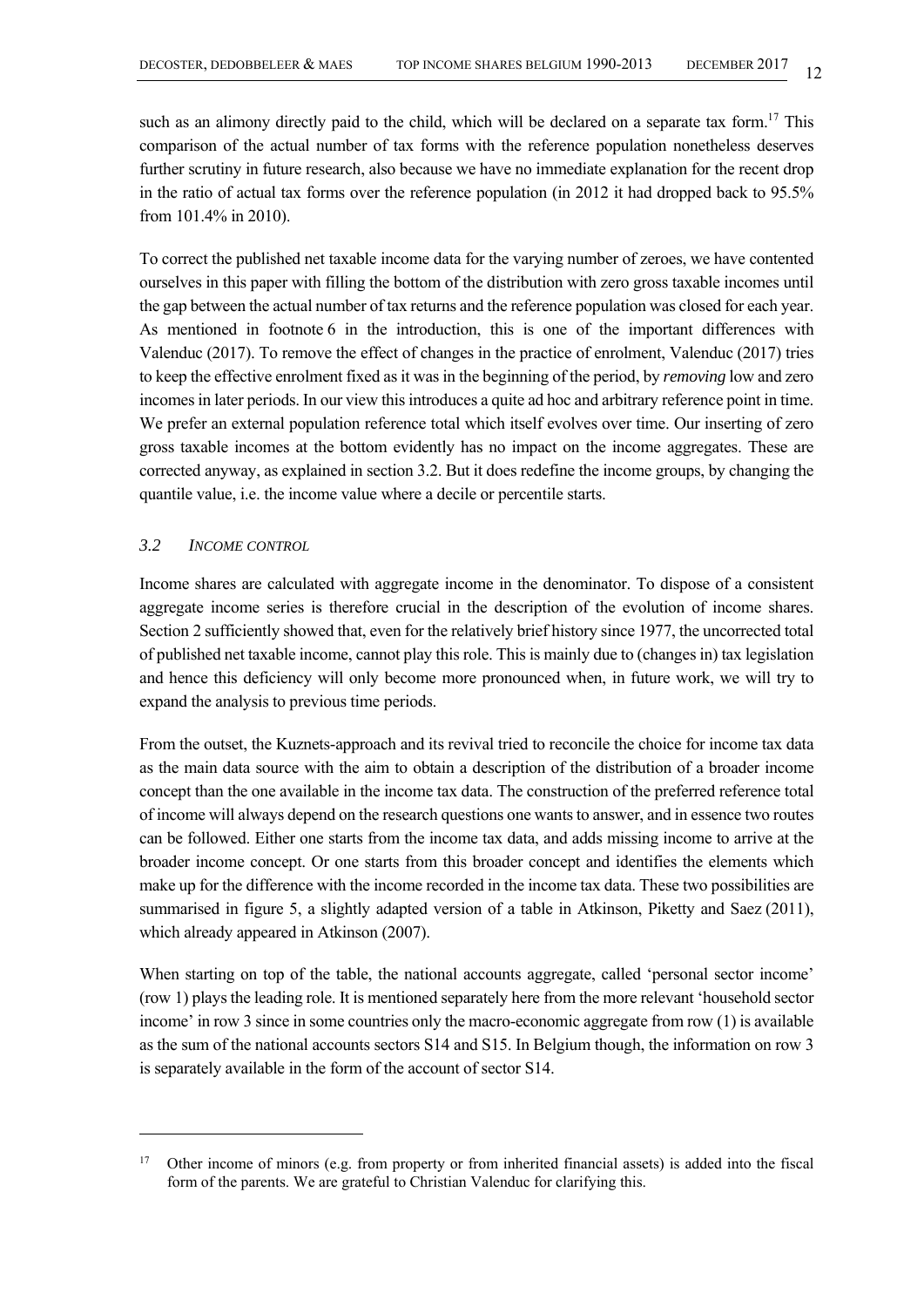FIGURE 5: STEPS FROM MACROECONOMIC AGGREGATE 'PERSONAL SECTOR INCOME' TO OBSERVED NET TAXABLE INCOME OF FILERS IN PERSONAL INCOME TAX RECORDS

#### **(1) Personal sector total income**

| (2)  | minus                               | Non-household income (Non-profit institutions such as charities)                                                                                                                                                            |
|------|-------------------------------------|-----------------------------------------------------------------------------------------------------------------------------------------------------------------------------------------------------------------------------|
| (3)  | Household sector total income       |                                                                                                                                                                                                                             |
| (4)  | minus                               | Items not included in tax base (e.g employers' social security contributions<br>and—in some countries—employees' social security contributions, imputed rent<br>on owner-occupied houses and non-taxable transfer payments) |
| (5)  |                                     | Reference Income: Household gross income returnable to tax authorities                                                                                                                                                      |
| (6)  | minus                               | Taxable income not declared by filers in the personal income tax declaration                                                                                                                                                |
| (7)  | minus                               | Taxable income of non-filers                                                                                                                                                                                                |
| (8)  |                                     | Declared gross taxable income of filers                                                                                                                                                                                     |
| (9)  | minus                               | deductions of gross taxable income                                                                                                                                                                                          |
| (10) | <b>Published net taxable income</b> |                                                                                                                                                                                                                             |

Source: Based on Atkinson, Piketty and Saez (2011), p. 17, also available in Atkinson (2007), p. 30. Row numbers and the addition in the description of row (6) 'in the personal income tax declaration' is ours. We also added rows (9) and (10).

The income reference we have used to determine how much income is missing in the published taxable income, is found on row 5. It differs from row 3 by subtracting income items which are not—and have never been—included in the tax base, such as social security contributions (both from employers and employees), but also non-taxable transfer payments such as child allowances, study grants, social minima, etc.. Note that imputed rent on owner-occupied houses, (mentioned in figure 5 as not belonging to the tax base), effectively belongs to the personal income tax base in Belgium, be it that the estimation of imputed rent is way below the market rental value. Hence, in the construction of the income control for Belgium, we have integrated the national accounts estimate of owner occupied housing into the income control. Due to the liberating withholding tax on income from financial assets, row (6) consists of most of the income from financial assets accruing to natural persons. In fact, personal income tax files in Belgium mainly provide information on wage and salary earnings and on taxable transfer incomes, which are mostly replacement incomes such as pensions, unemployment benefits, and sickness and invalidity payments. The other differences between the income reference in row (5) and the taxable income we observe in the published tables consist of the income of non-filers and of the difference between gross taxable income and the published net taxable income after deductions have been applied.

The final aim of embedding the income distribution analysis in a comprehensive national accounts perspective is to describe the distribution of the income control total across households or individuals in the population. This consist of two distinct steps:

- (a) calculate the income reference from the national accounts (calculating row (5) in figure 5); we describe this in detail in Section 3.2.1 below;
- (b) when starting from administrative files, such as published net taxable income in row (10) in figure 5, complement this published taxable income with information on the magnitude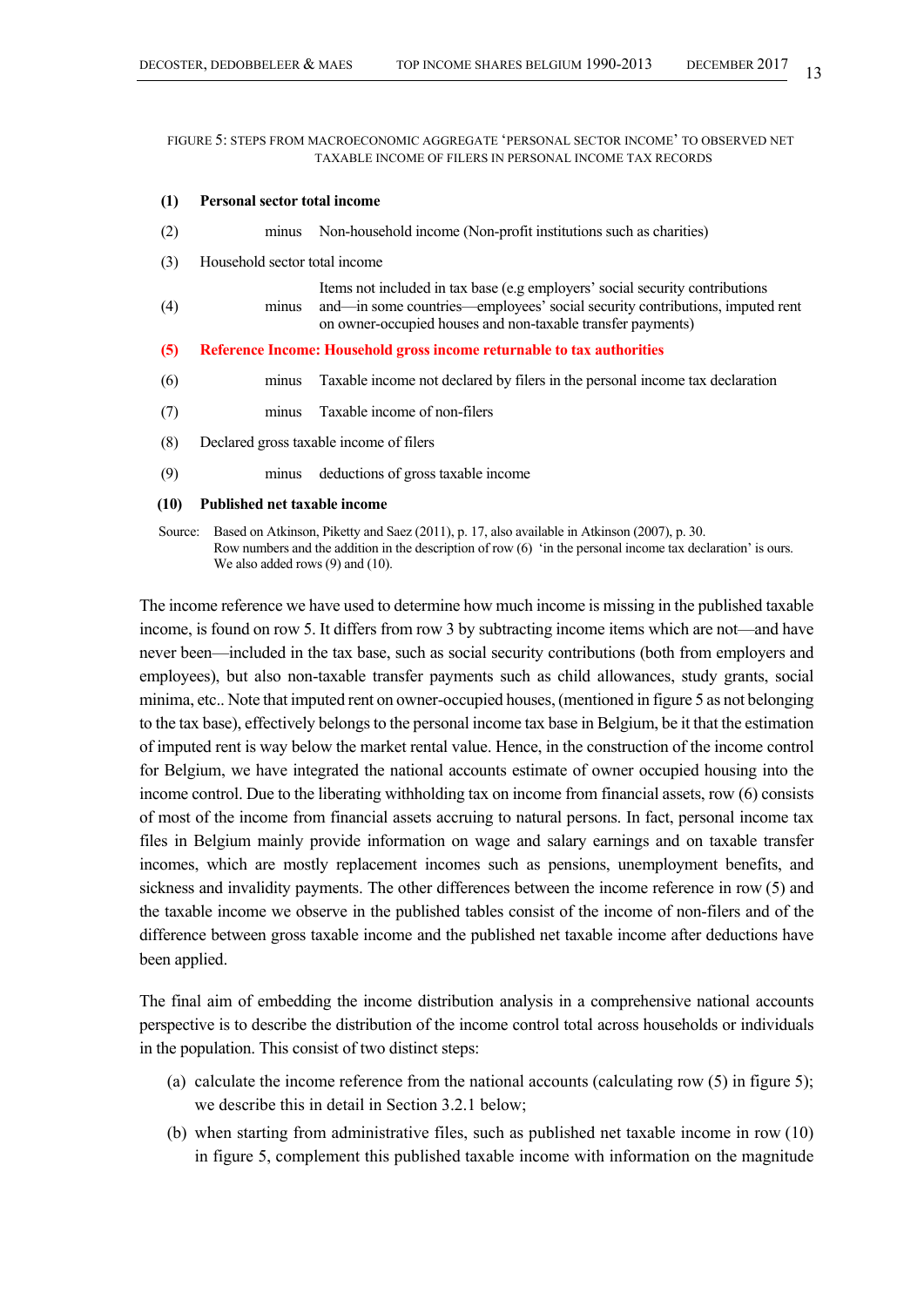and the distribution of rows  $(6)$ ,  $(7)$  and  $(9)$  to bring it as closely as possible to the income concept of row (5).

In this paper we only partially succeeded in reconstructing the distribution of the income control itself. As we will describe in in Section 3.2.2., we were able to move up from row (10) to row (9) by adding back applied deductions to the net taxable income at the levels of individual tax filers. We hence recover total 'declared gross taxable income of filers' in row (8), and also its distribution. However, we have no information about row (6) and (7) at the level of individuals or households. This confines the analysis in this paper to a description of the evolution of the income we are missing, the latter being defined as the difference between the income control in row (5) and the total declared gross income in row (8). Only by making additional assumptions about how this missing income might be distributed, could we progress further in the distributional analysis. We now discuss each of these two steps in turn in sections 3.2.1 and 3.2.2.

# 3.2.1 Calculation of the income reference from the national accounts

Two important choices underlie the construction of the income control in this paper. First, we base the income control total on national accounts aggregates within institutional sector S14 (i.e. the household sector) only. That means that balances of primary incomes in other sectors do not belong to the income control.<sup>18</sup> Certainly for the balance of primary income in sectors S11 and S12, also known as 'undistributed profits' or 'retained earnings' one might put forward arguments to integrate this non distributed part of valued added – in full or partially – in the income reference total.

Second, we construct the income control as the sum of separate entries in the account of sector S14. Table 1 illustrates – for income year 2013 – how we have constructed the income control based on these national accounts itemisation in sector S14. We distinguish four income components: wages and salaries, replacement incomes, income from property and income from financial assets. For each aggregate in the national accounts, we indicate whether we include it in the income control ("+" in the column with header 'Role in IC'), subtract it ("-"), or neglect it ("0"). For example since wages and salaries (code D.11,  $\epsilon$ 150 331 million in 2013) are exclusive of employer social security contributions, but inclusive of employee social security contributions, we subtract the employee social security contributions (code D.613,  $\epsilon$ 23 655 million in 2013). This illustrates how we still aim at a reference total which is aligned with or determined by tax legislation. In some countries social (employee) security contributions do effectively appear on the tax form, but are deductible. In that case they could be included in the construction of 'fiscal income'. This again illustrates how necessary the standardisation accomplished by the WID project is, if one wants to obtain intercountry and intertemporal comparability.

<sup>&</sup>lt;sup>18</sup> The other sectors being S11 (non-financial corporations), S12 (financial corporations), S13 (general government) and S15 (non-profit institutions serving households). We consider the sum of net balances of primary incomes (B5n in the national accounts) over the five institutional sectors as 'net national income', NNI.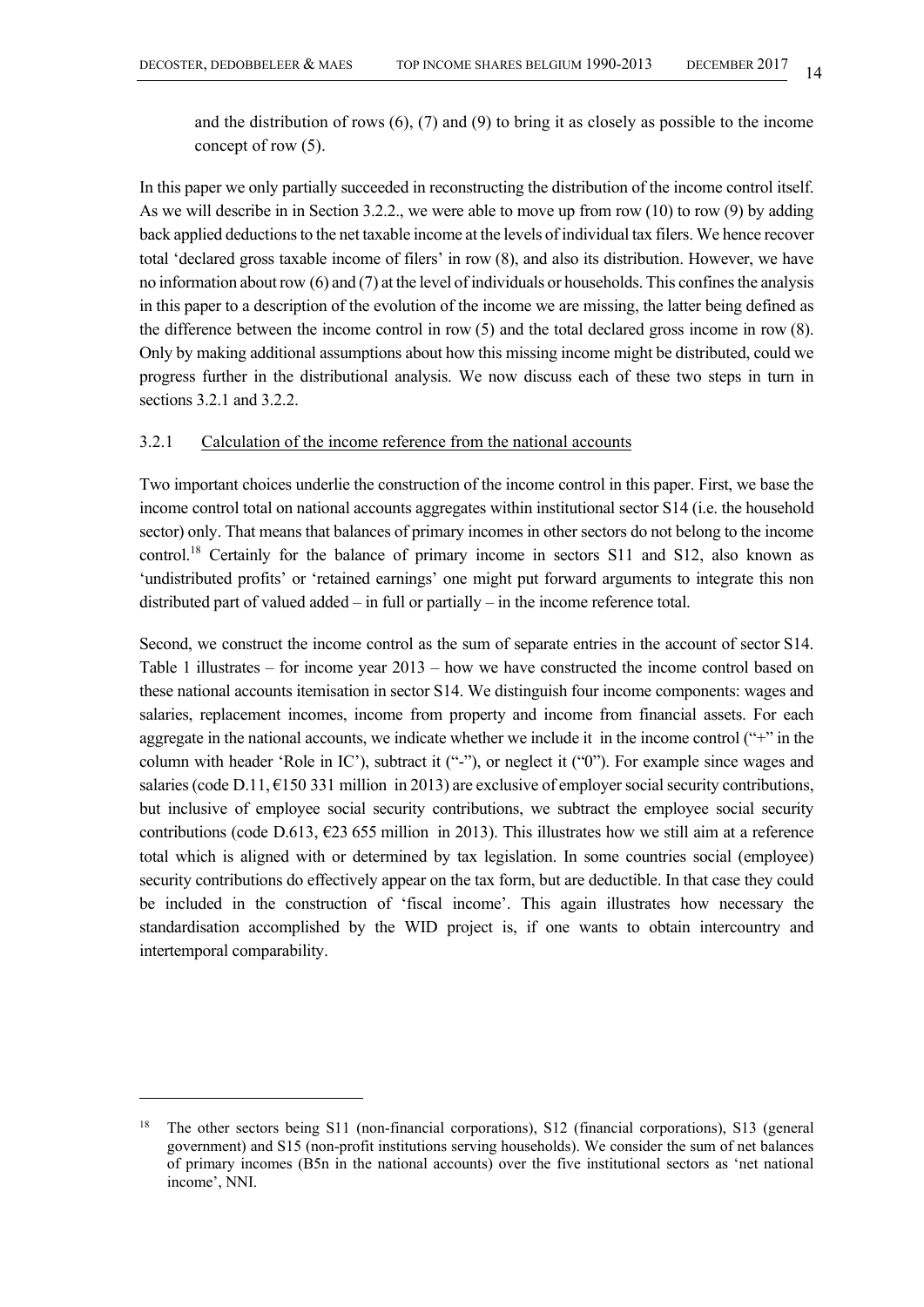#### Table 1: construction income control on belgian national accounts aggregates sector S14 - illustration for 2013 in million  $\epsilon$

| <b>Description</b> Code                                    |              | <b>SUT</b>                    | Account    | <b>Account Description</b>                              | Role in IC               | value    | <b>Fiscal Data in</b><br>mio $\epsilon$ | % NA  |
|------------------------------------------------------------|--------------|-------------------------------|------------|---------------------------------------------------------|--------------------------|----------|-----------------------------------------|-------|
|                                                            |              |                               |            | Labour Income components in National Accounts           |                          |          |                                         |       |
| Wages and salaries                                         | D.11         | Resources                     | II.1.2     | Allocation of primary income account                    | $+$                      | 150 331  |                                         |       |
| Households' actual social contributions                    | D.613        | Uses                          | II.2       | Secondary distrib. of income account                    |                          | 23 655   |                                         |       |
| Households' social contributions supplements               | D.614        | Uses                          | II.2       | Secondary distri. of income account                     |                          | 2 2 4 1  |                                         |       |
| Gross mixed income                                         | B.3g         | Resources                     | II.1.2     | Allocation of primary income account                    | $+$                      | 25 3 6 2 |                                         |       |
| Consumption fixed capital on gross mixed income            | P51C2        |                               |            | see note $(a)$                                          |                          | 2689     |                                         |       |
|                                                            |              |                               | (1)        | <b>NA-Taxable Labour Income</b>                         |                          | 147 108  | 159 955                                 | 107.8 |
|                                                            |              |                               |            | Replacement Income components in National Accounts      |                          |          |                                         |       |
| Social security benefits in cash                           | D.621        | Resources                     | II.2       | Secondary distrib. of income account                    |                          | 52 990   |                                         |       |
| Other social insurance benefits                            | D.622        | Resources                     | II.2       | Secondary distrib. of income account                    | $^{+}$                   | 21 733   |                                         |       |
| Social assistance benefits in cash                         | D.623        | Resources                     | $\Pi.2$    | Secondary distrib. of income account                    | $\bf{0}$                 | 4610     |                                         |       |
| Non-life insurance claims                                  | D.72         | Resources                     | II.2       | Secondary distrib. of income account                    | $+$                      | 3 7 3 7  |                                         |       |
|                                                            |              |                               | (2)        | NA-Taxable Replacement Income                           |                          | 78 461   | 57433                                   | 73.2  |
|                                                            |              |                               |            | Property Income components in National Accounts         |                          |          |                                         |       |
| Gross operating surplus                                    | B.2g         | Resources II.1.2              |            | Allocation of primary income account                    |                          | 22 0 20  |                                         |       |
| Consumption fixed capital on gross operating surplus       | <b>P51C1</b> |                               |            | see note $(a)$                                          |                          | 14 8 5 7 |                                         |       |
|                                                            |              |                               | (3)        | <b>NA-Taxable Property Income</b>                       |                          | 7 1 6 3  | 5 207                                   | 72.7  |
|                                                            |              |                               |            | Financial Assets Income components in National Accounts |                          |          |                                         |       |
| Total interest before allocation of FISIM D.41g            |              | Resources                     | II.1.2     | Allocation of primary income account                    | $+$                      | 6819     |                                         |       |
| Dividends                                                  | D.421        | Resources                     | II.1.2     | Allocation of primary income account                    | $^{+}$                   | 12 970   |                                         |       |
| Investment income attrib. to insurance policy holders      | D.441        | Resources                     | II.1.2     | Allocation of primary income account                    | $^{+}$                   | 6 5 5 8  |                                         |       |
| Investment income payable on pension entitlements          | D.442        | Resources                     | II.1.2     | Allocation of primary income account                    | $\ddot{}$                | 2010     |                                         |       |
| Investm. income attrib. to coll. invest. fund shareholders | D.443        | Resources                     | II.1.2     | Allocation of primary income account                    | $^{+}$                   | 2 4 4 0  |                                         |       |
| Rents                                                      | D.45         | Resources                     | II.1.2     | Allocation of primary income account                    | $+$                      | 527      |                                         |       |
|                                                            |              |                               | (4)        | <b>NA-Taxable Income from Financial Assets</b>          |                          | 31 323   | 1 0 0 9                                 | 3.2   |
|                                                            |              | $(5) = (1) + (2) = (3) + (4)$ |            |                                                         | <b>NA-Income Control</b> | 264 054  | 224 063                                 | 84.9  |
| Net Balance of Primary Income in Sector S14 (B5n)          |              |                               |            |                                                         |                          | 266 868  |                                         | 84.0  |
| Net National Income                                        |              |                               |            |                                                         |                          |          |                                         | 69.7  |
| Pre Tax Personal Factor Income                             | 329 340      |                               | 68.1       |                                                         |                          |          |                                         |       |
|                                                            |              |                               | <b>GDP</b> |                                                         |                          | 392 699  |                                         | 57.1  |
|                                                            |              |                               |            |                                                         |                          |          |                                         |       |

Source: Own calculations based on download of National Accounts from NBB.Stat in October 2015, except for Net National Income and Personal Sector Pre Tax Income, downloaded in November 2017.

(a) split of consumption of fixed capital between mixed income and gross operating surplus obtained from National Bank of Belgium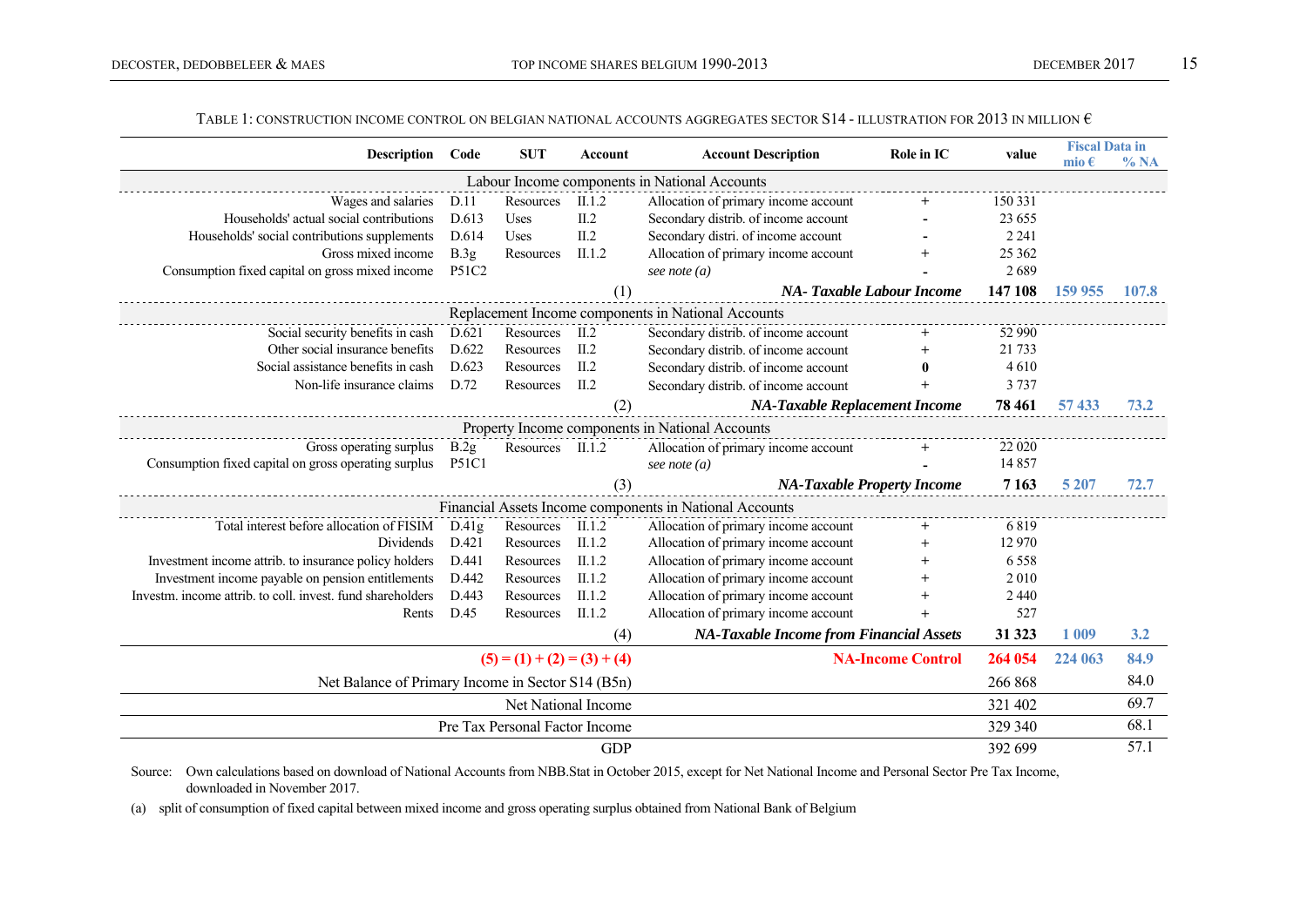Less ad hoc is the subtraction of the depreciation (or consumption of fixed capital, code P51), both for mixed income of unincorporated business and for the gross operating surplus, which is mainly imputed and actually received rents.<sup>19</sup> In the component 'Replacement Incomes' we have not yet corrected the national accounts aggregate for elements which are not (and have never been) taxable, as for instance child allowances, or study grants.<sup>20</sup> They are included in the item under code D.622. Social assistance benefits in cash however are separately available in the national accounts (code D.623), and we have not included them in the income control total.

For the income year 2013, this gives us an income reference of €264 054 million. This income reference is the in principle taxable income which we would like to find in comprehensive tax files, and the distribution of which we would like to follow over time. The two rightmost columns of Table 1 allow to compare this income reference with what we observe in the fiscal data (after the operation described in section 3.2.2 to calculate back up to gross taxable income). Overall the fiscal data reveal 84.9% of income in 2013, and hence we miss a bit less than 15% of what we consider as 'in principle' taxable income in the tax files. Not surprisingly, this fraction varies considerably across the four income components. Compared to the income total in the national accounts, nearly all of the income from financial assets is missing in the tax files (96.8%). For income from property and replacement income the fraction reported is about 73%. For labour income we have even more income reported in the administrative tax files than the corresponding item in the national accounts. Below we will describe how the missing income evolves over time.

Other income control totals are possible than the one illustrated in Table 1. This is illustrated in the bottom rows of Table 1. First we could have taken the net balance of primary incomes (code B5n in the national accounts) directly from the aggregate in sector S14, instead of calculating it from the bottom up. This would give a very similar income control in 2013:  $\epsilon$  267bn instead of  $\epsilon$ 264. The other three candidates in the three bottom rows of Table 1 differ much more, since in this case income aggregates from other institutional sectors are added to the household sector. The broadest net income concept is 'net national income' calculated here as the sum of the net balances of primary incomes of the five sectors. If we would take this as the external income control, then the coverage of the fiscal data is reduced to 69.7%. A more reasonable other candidate for an external income control is what is called by Alvaredo et al. (2017) 'Pre tax Personal Factor Income', amounting to  $\epsilon$ 329bn in 2013. It mainly differs from our income control in adding the net balance of primary incomes in sector S11 and S12, and hence also considering the retained earnings or undistributed profits as part of the potential tax base.21 The coverage of the fiscal data compared to this broader reference income is now further reduced to 68.1% in 2013.

<sup>&</sup>lt;sup>19</sup> The split of code P51 into a part attributed to consumption of fixed capital for the mixed income from unincorporated business, and a part to be applied on the gross operating surplus, was obtained confidentially from the National Accounts team of the National Bank.

<sup>&</sup>lt;sup>20</sup> Again, it is an ongoing discussion whether child allowances, which have never been taxed, should be included in the income reference when the latter aims to measure "in principle taxable income". Several studies have made different choices in this respect, and both options can be defended.

<sup>&</sup>lt;sup>21</sup> To be precise, following Alvaredo et al. (2017), we calculated Pre Tax Personal Factor Income as the sum of net balance of primary incomes (B5n) of sector S14, the B5n's for sectors S11 and S12, plus the net taxes on production (D2-D3) received by the sector S13 (General Government). In some cases one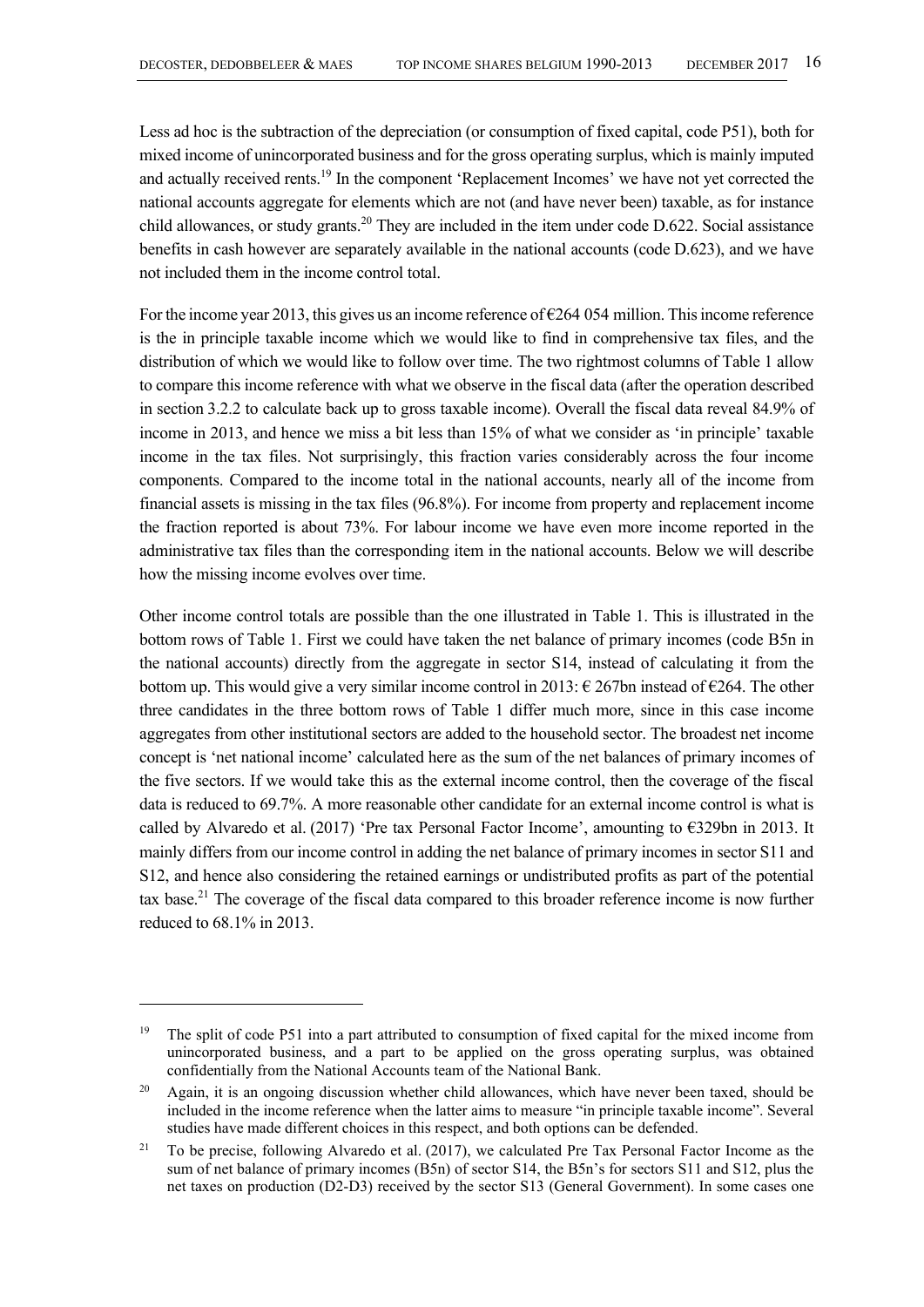We applied the summation and subtraction of the national accounts aggregates as described in Table 1 for the years 1985-2014. For 1995 to 2014 we downloaded the Annual Detailed Sector Accounts for Sector S14, which are in ESA10 format.<sup>22</sup> From the National Accounts team at the Belgian National Bank we obtained the historical series of the S14-sector account 1985-1995, which is still in the ESA-95 standard. To obtain a series for the whole period in the ESA10-standard, we first defined a similar income control as the one for the ESA10 standard on the ESA95 data for 1985-1995. To transform this income control for the years 1985-1994 from ESA95 terms into ESA10 terms, we used the information of the overlapping year 1995. For each income component we applied the growth rate backwards from 1995 to 1985.<sup>23</sup> We show the evolution of the income control, compared to other reference totals in figure 6.



#### FIGURE 6: RATIO OF THE INCOME CONTROL TO GDP AND OTHER REFERENCE TOTALS

Source: own calculations based on the National Accounts from NBB.Stat, see Table 7 in appendix 1

If we consider the Income Control total as the potential tax base, the strongly declining share of the income control in % of GDP is striking (the blue line in figure 6). It might suggest that a steadily

 $2<sup>23</sup>$  This was done income component by income component. E.g. for 1994, we calculated the income component  $x_{1994}^{ESA10}$  where *x* denotes the income component (e.g. wages and salaries), and the superscript the ESA-systems as follows:

$$
x_{94}^{ESA10} = x_{95}^{ESA10} \times \underbrace{\frac{x_{95}^{ESA95}}{x_{94}^{ESA95}}}_{\substack{\text{growth rate of this component} \\ \text{in ESA95-system}}}
$$

and then add these different rescaled components into an income control for 1994 in ESA10-terms. This smoothly connects the series up to the new series starting in 1995.

,

can advocate to add only part of the S11and S12 net balance of primary incomes. We have added the full amount here.

<sup>&</sup>lt;sup>22</sup> The national accounts data we use in this paper have been downloaded on October 15 2016 from NBB.Stat.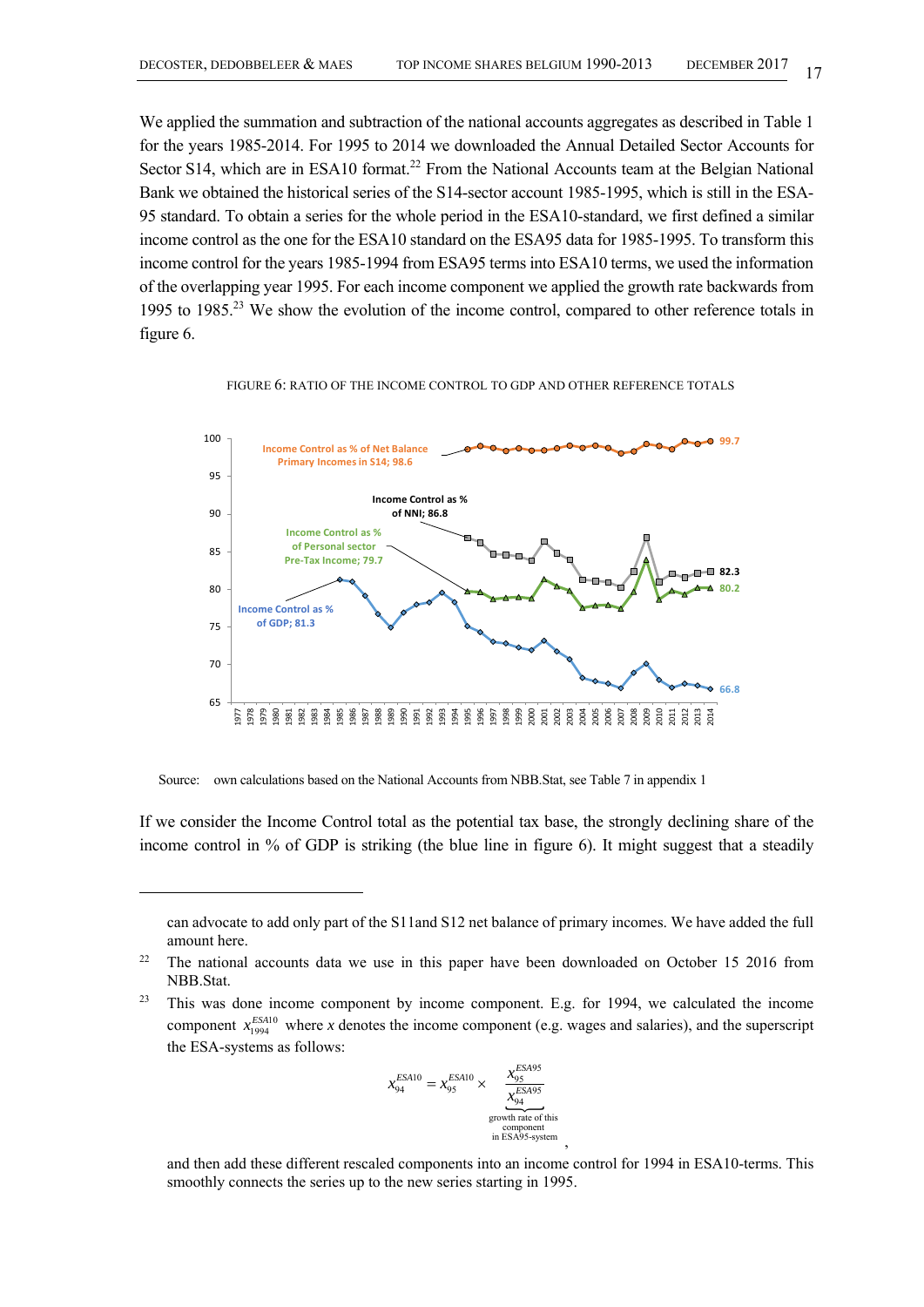increasing part of income escapes taxation. However, the other lines in figure 6 add nuance and explanation. The grey line shows the income control in % of net national income. The difference between net national income and GDP is, besides the rather unimportant net factor incomes from abroad, made up of depreciation. The percentage of depreciation increases from 15.7% of GDP in 1995 to 19.5% in 2014, explaining why an increasing part of gross value added is not found back in the taxable base. The second explanation is revealed by comparing the grey line which expresses the Income Control with respect to national income, with the green one, which uses the so-called 'Pre-tax Personal Factor Income' as the denominator. The decline of the ratio of the income control w.r.t. the broader concept has now completely been removed. This points to the explanation that an increasing part of national income is no longer located in sectors S11, S12 or S14. Indeed, the net balance of primary income of the general government sector increased from 3.1% of net national income in 1995 to 9.3% in 2013. This mainly reflects the fact that during that period interest payments on government debt were significantly reduced. Overall the income control we use in this paper makes up about 80% of pre-tax personal factor income, and the part we do not include in the income control – the retained earnings or undistributed profits – remains stable over time at about  $20\%$ <sup>24</sup> Finally the line above confirms that the income control we use closely tracks the net balance of primary incomes of sector S14 in isolation.

Figure 7, which shows the relative importance of the four income components in the income control (the data can be found in Table 9 in the appendix), shows that also the composition of the income control has changed over time. The figure illustrates the unsurprising result that labour and replacement income accounts for 85% of the income control, and that the share of replacement income has increased (from 24.7% in 1985 to 29.8% in 2014). However, the figure also reveals two other important elements in the construction of the income control. The first is the importance of the transition to the new ESA10 standard in 1995. In 1995 the national account aggregate for income from property dropped from €13 945 million to €8 548 million. It was partially offset by an increase in income from financial assets (from 24.0bn to 28.3bn). Before we can confidently add this missing income into the analysis of the top income shares, we certainly have to better understand what caused this jump.<sup>25</sup>

The second surprising element is that, besides the jump in the series in 1995, there is a clear decline in the share of income from financial assets and from property in the income control after 1995. In Table 10 in the appendix we tabulate the yearly growth rates of the four income components. One might indeed expect some negative growth rates of income from financial assets and from property in the years shortly after the financial crisis. In 2009 income from property declined by 14.4% in the national accounts, and income from financial assets by 4.6%. But the below average growth of these two income components occurs much more frequently across the period of analysis than only during the financial crisis. Whereas labour income growth mostly mimics the growth in the income control, there are large deviations for the growth rates of income from property and from financial assets. We leave it for

<sup>&</sup>lt;sup>24</sup> This stable pattern of undistributed earnings is somehow contradicting our prior expectations. We had expected that the tendency to shift income from non-incorporated to incorporated activities (also noticed by Atkinson, Saez en Piketty 2011, p. 36) would have led to a declining ratio of the income control over the concept of pre tax personal factor income which includes undistributed profits. We leave an explanation for this surprise finding for further research.

<sup>&</sup>lt;sup>25</sup> Or, still better, to dispose of a series of national account aggregates which is defined and set-up according to the same standard across the whole period of analysis. However, if we extend the analysis further back in time, this becomes less and less realistic.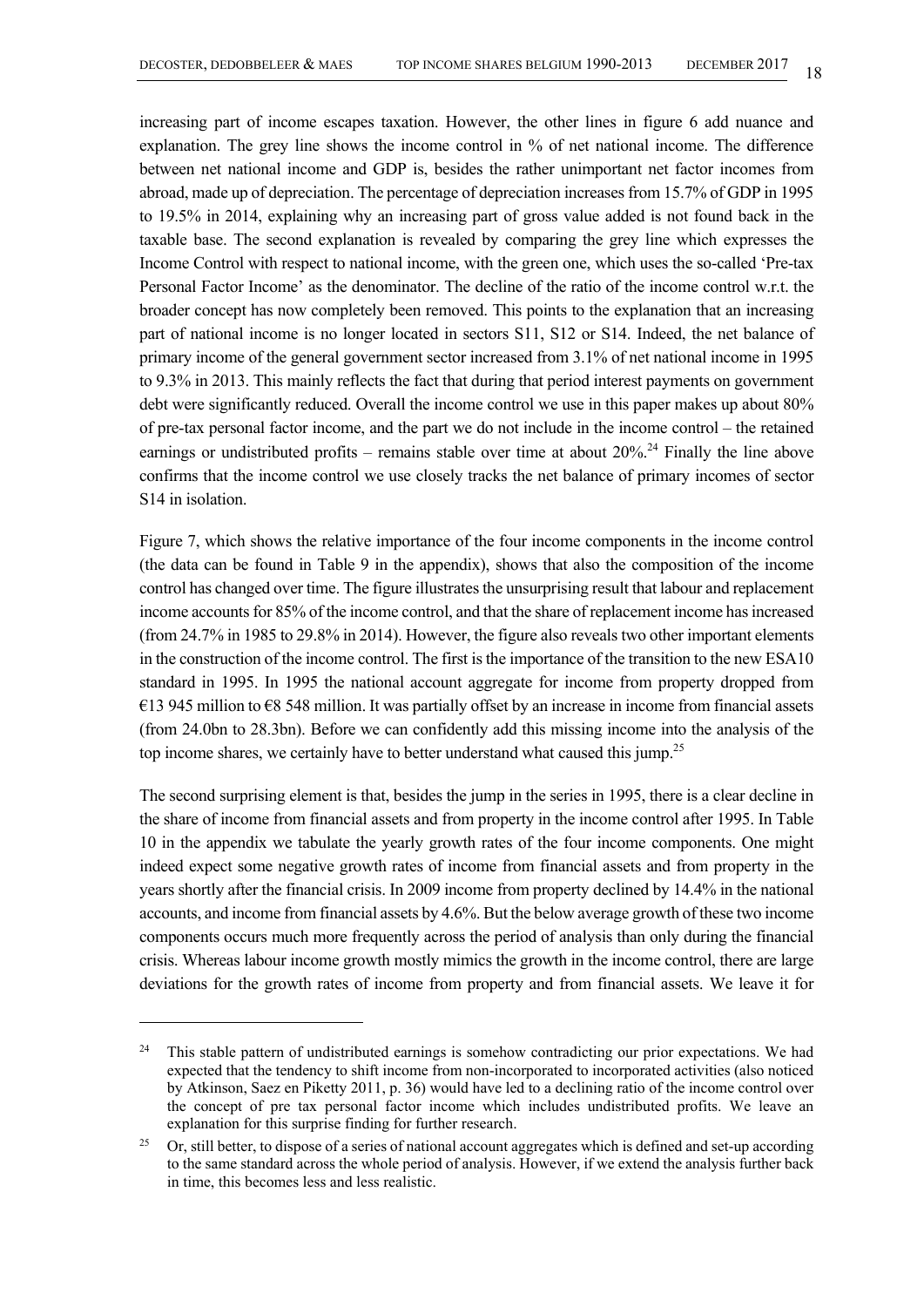further research to fully understand why property income in the national accounts declined by 7% in 2004, or why income from financial assets fell by 5.6%, by 3.1% and by 1.4% in three consecutive years (2002-2004). For now, we keep in mind that the income control (the denominator in income shares) deserves as much scrutiny as the income of income groups in the numerator.



FIGURE 7: SHARES OF FOUR INCOME COMPONENTS IN THE INCOME CONTROL OF THE NATIONAL ACCOUNTS  $(N\%)$ 

Source: own calculations based on the National Accounts from NBB.Stat, see Table 9 in appendix 1

# 3.2.2 Recalculating gross taxable income

l

We gratefully acknowledge the service by Statistics Belgium to reconstruct gross taxable income for the whole population of taxpayers in the microdata files at their disposal. They added back all deductions: for professional expenses (either the lump sum scheme, but also, if applied for by the taxpayer, the itemized deductions which had been accepted by the tax officer), and all other deductions such as for mortgages of owner occupied housing, gifts, pension savings etc.<sup>26</sup> They then delivered us tables with gross taxable amounts for four income components (labour income, replacement income, property income and income from financial assets), ordered by percentile of either labour and replacement income, or of total gross taxable income. $27$ 

<sup>&</sup>lt;sup>26</sup> The deductions for professional expenses are, strictly, the costs of running business or earning the professional income, and hence they should not be considered part of the individual's taxable income. We included them in gross income for two reasons. First, to close the gap with national accounts aggregates as much as possible. Second because the use of itemized professional costs is one of the channels of tax avoidance.

<sup>&</sup>lt;sup>27</sup> We also asked Statistics Belgium to remove the income component of capitalised pension funds in the second pillar, since this seriously distorted the distributional picture by moving recipients of these oneshot large income increases into the top of the income distribution. For income from property, filed income mainly consists of an non-indexed estimated rental value of the house ('Cadastral Income'). Statistics Belgium indexed this income component with the official price index, listed year by year in Appendix 3.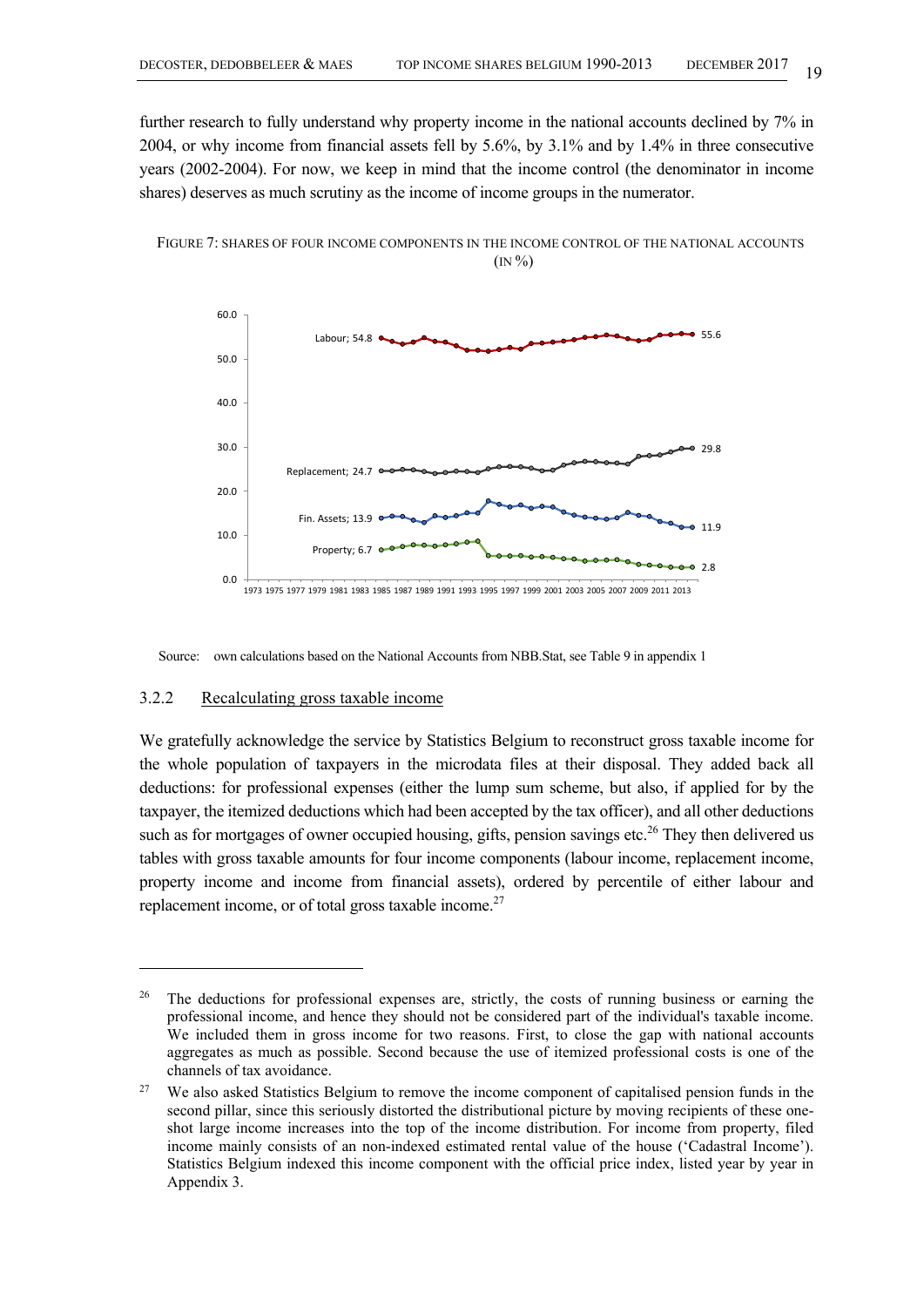On the one hand the service offered by Statistics Belgium allowed us to perform the calculation for the whole population of tax filers. On the other hand, since we do not have the micro-data files, our analysis—at least for now—is limited to the years for which we could have this reconstruction done, i.e. income year 1990 to income year 2013.<sup>28</sup> Moreover, additional analysis by re-ordering or restructuring the data beyond the delivery in percentiles, is impossible.

# 3.2.3 Evolution of the taxable income missing from the income tax files

figure 8 summarises the evolution of the recorded net and gross taxable income in the administrative tax files, as compared to the constructed income control. The blue line with squares shows a pronounced increased coverage of the income control by the published net tax income information. Net taxable income now makes up about three quarters of the income control (74.1% in 2014), whereas this ratio was only 57.3% in 1985. Not surprisingly the increased coverage also appears in the evolution of the gross taxable income as a percentage of the income control. The red line with dots shows that, in terms of gross taxable income, coverage of the income control total increased from 66.2% in 1990 to 84.9% in 2013. This translates into a decline of 'missing income', defined as the difference between the corresponding totals of gross taxable income in the administrative personal income tax files, and the comparable aggregate in the income control, from 33% in 1990 to about 15% in 2013.





Source: own calculations based on the National Accounts from NBB.Stat and data obtained from De Standaard and Statistics Belgium. See Table 11 in appendix 1

<sup>&</sup>lt;sup>28</sup> In the context of other research projects – mainly the construction and use of personal income tax microsimulation models – we do dispose of samples of the tax files for the assessment years 1994, 1997, 1998, 1999, 2000, 2009, 2010, 2011, 2012 and 2013. The size of this sample mostly consists of around 30 000 tax units and contains all income variables. We leave it for future research to investigate how serious the sampling variability would affect the estimation of top income shares.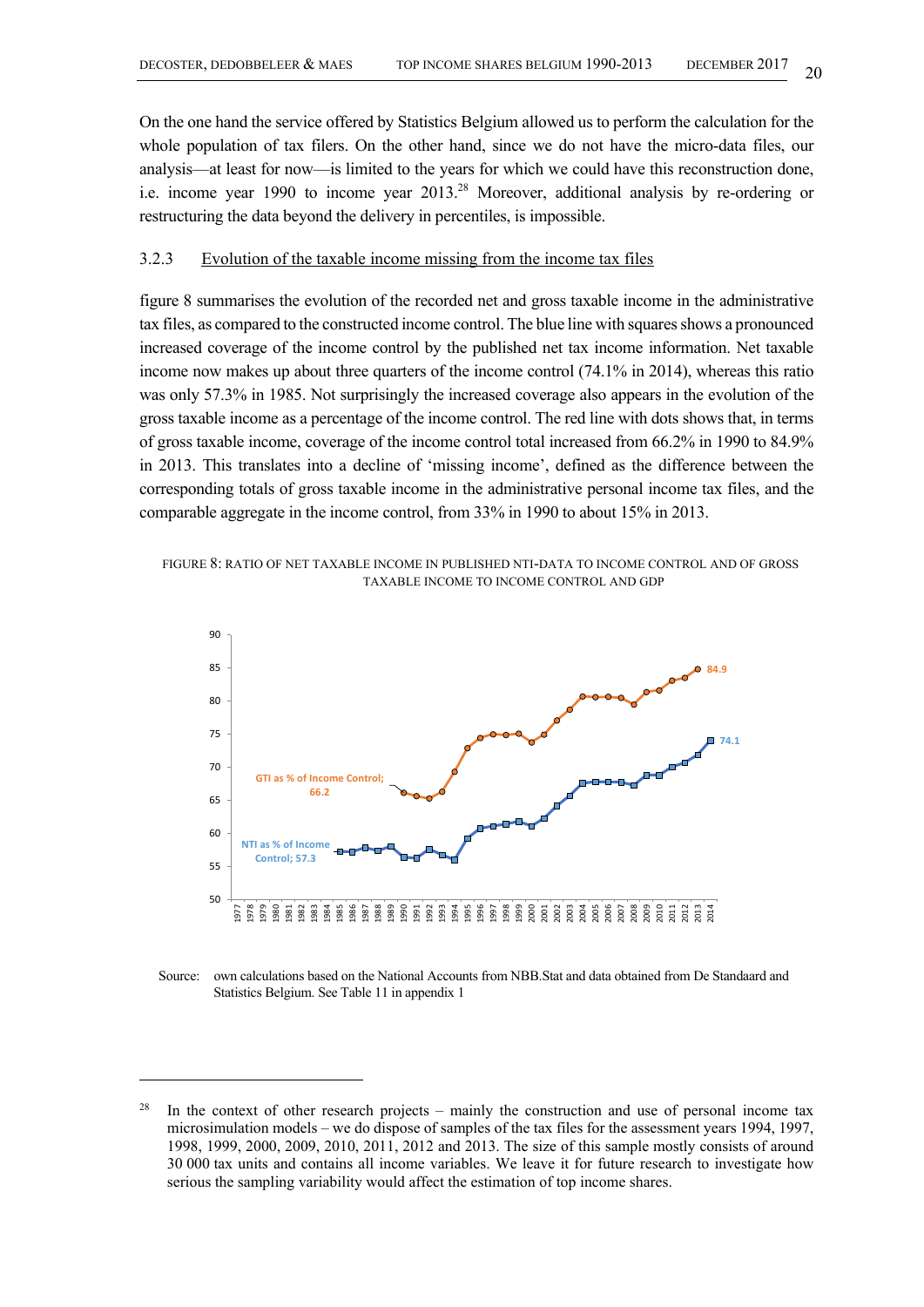We show this steep decline of the fraction of missing income, and its decomposition in the four income components, in Figure 9. The extent to which income is missing evidently varies widely across the four components, and the overall percentage of missing income of 15% is the result of offsetting components. As already mentioned above (in footnote 24) the decline of 'missing income' is not explained by an increasing share of retained earnings or undistributed profits. It mostly has to do with an increasing enrolment of low incomes, due to the introduction of a tax credit for replacement incomes. In Figure 9, this shows up as a significant decrease in missing replacement income (from 45% of this income control component in 1990 to 26.8% in 2013). Nearly no income from financial assets is visible in the fiscal data (missing income of 97%), mainly due to the separate taxation through the liberating withholding tax. The decline of missing income from property from 63.5% in 1990 to 27% in 2013 however, is mainly explained by the decline of the reference total for property income in the national accounts. Surprisingly, since 1994, we consistently find more gross labour income in the tax files, than the corresponding national accounts aggregate in the constructed income control. These two last observations clearly need further research in the future, either in scrutinising the national accounts' definitions better, or in refining the suitable income control.





Source: own calculations based on the National Accounts from NBB.Stat, see Table 11 in appendix 1.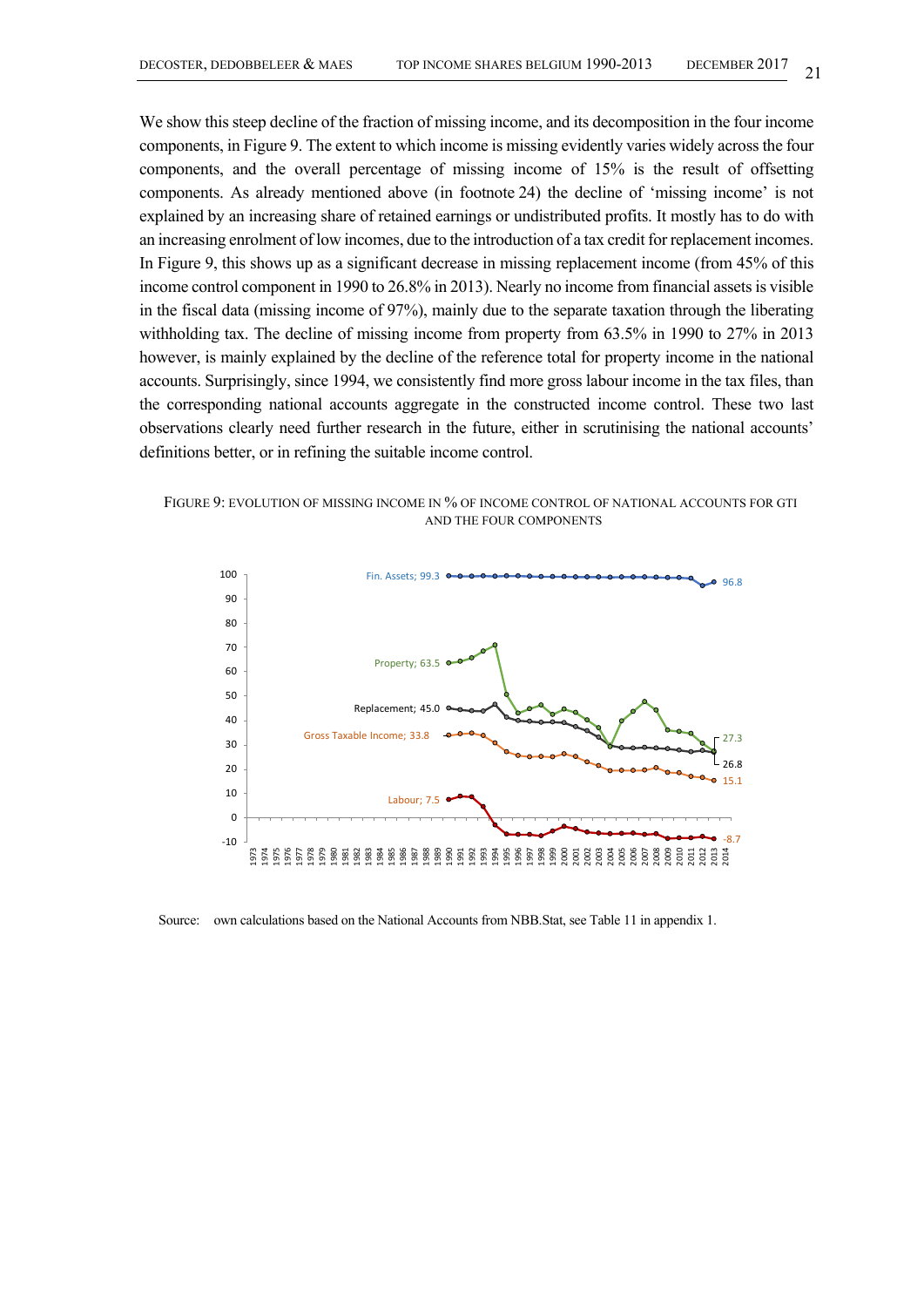#### **4. TOP 10% AND TOP 1% SHARE OF GROSS INCOME IN THE WID-FRAMEWORK**

In this section we present estimates of the evolution of the income share of the top 10% and the top 1%, taking into account the correction from net taxable income to gross taxable income and the addition of non-filers at the bottom (Section 4.1), and the allocation of missing income (Section 4.2). In Section 4.3 we compare this evolution with comparable data in the WID database.

### *4.1 TOP INCOME SHARES IN THE CORRECTED FISCAL DATA*

figure 10 and Figure 11 compare the evolution of the income share for the top decile and the top percentile respectively, emerging from the published tables (i.e. based on net taxable income and often used in public debates) with the one based on gross taxable income and correcting for variation in filing population.

#### FIGURE 10: COMPARISON OF SHARE OF THE TOP DECILE (IN %) IN PUBLISHED NET TAXABLE INCOME (NTI) AND AFTER RECONSTRUCTING GROSS TAXABLE INCOME (GTI) AND CONTROLLING FOR POPULATION



Source: own calculations based on data obtained from Statistics Belgium.

Note: The blue series of gross taxable income (GTI) differs from the red series of net taxable income (NTI), by both adding the deductions, and also inserting zeroes at the bottom to comply with the population control. The grey line shows the effect of only adding additional zero incomes at the bottom. Missing income has not yet been added.

The red line displays the share when calculated on the published net taxable income without any correction. The blue line shows the income share after the two corrections have been implemented. The results are striking. If we recalculate quantile values where top decile and top percentile start by inserting zeroes at the bottom, and if we add deductions (the difference between net taxable income and gross taxable income) to come closer to the income control, the result of increasing income shares at the top of the distribution vanishes. The result is most outspoken for the top percentile (Figure 11), where the income share declines from a maximum of 9.8% in 2001 to 8.3% in 2013. Note that the level itself of the top percentile income share is much higher than the corresponding level measured on the basis of net taxable income. The same holds for the evolution of the income share of the top decile in figure 10: the income share is significantly higher than the one measured on the net taxable income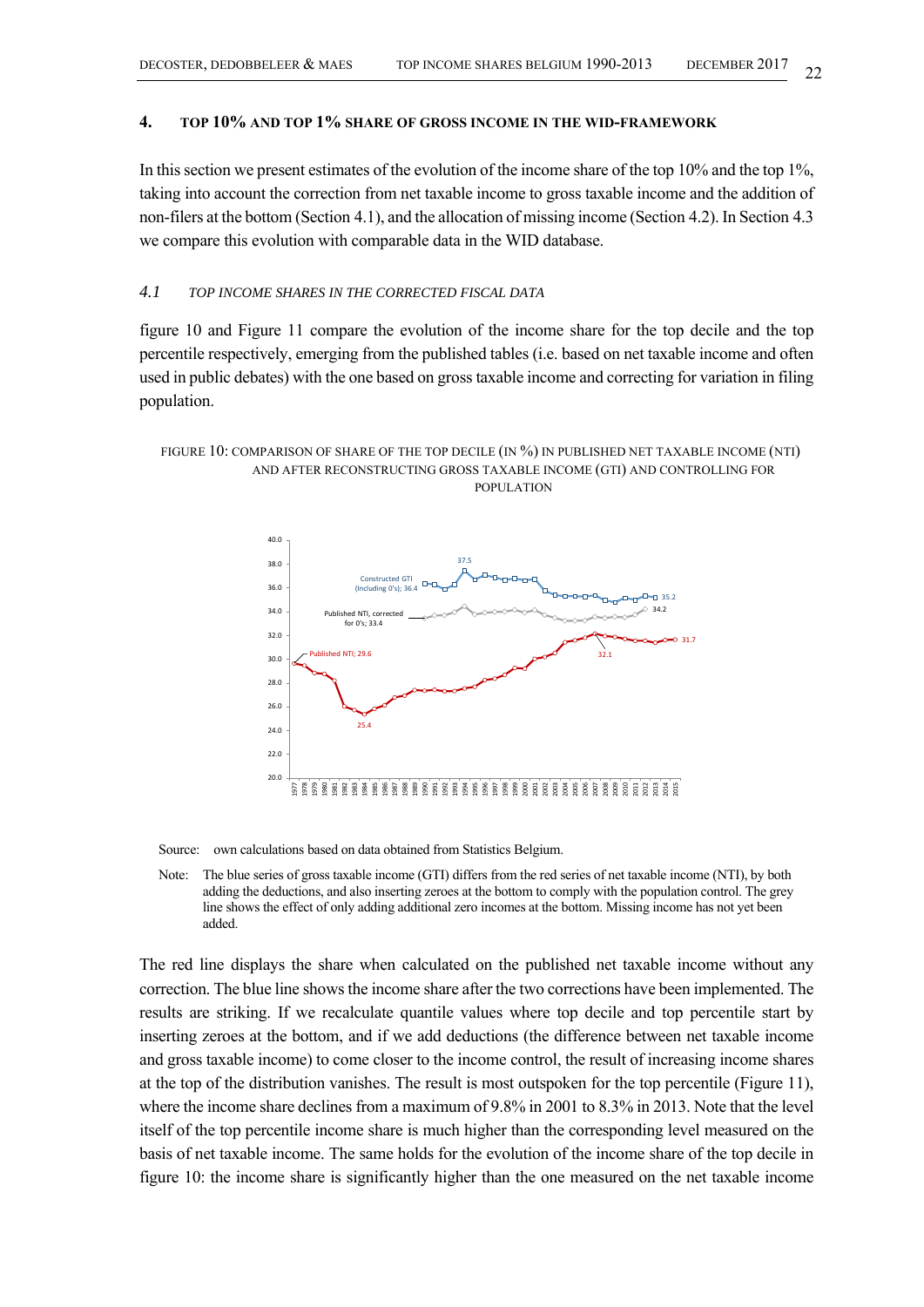concept (35.2% compared to 31.4% in 2013). But, contrary to what is observed on the basis of the net taxable income data, since 1990 the top decile income share has not been increasing. In actual fact, it fell from a maximum of 37.5% in 1994 to 35.2% in 2013.

#### FIGURE 11: COMPARISON OF SHARE OF THE TOP PERCENTILE (IN %) IN PUBLISHED NET TAXABLE INCOME (NTI) AND AFTER RECONSTRUCTING GROSS TAXABLE INCOME (GTI) AND CONTROLLING FOR POPULATION



Source: own calculations based on data obtained from Statistics Belgium.

Note: The blue series of gross taxable income (GTI) differs from the red series of net taxable income (NTI), by both adding the deductions, and also inserting zeroes at the bottom to comply with the population control. The grey line shows the effect of only adding additional zero incomes at the bottom. Missing income has not yet been added

To investigate whether this striking result is mainly due to the addition of deductions, or to the redefinition of the population subgroups which form the top decile and the top percentile after we have added the bottom of the distribution, we isolated the effect of the insertion of the zero incomes on the basis of an estimated Pareto distribution. In Appendix 3 we explain how we estimated the Paretoparameter on the basis of the tabulated information of net taxable income for the deciles and the percentiles in the top decile. We then used this Pareto-distribution in the top to infer how the quantile values and hence also the income shares for D10 and P100 changed after insertion of zeroes at the bottom to comply with the population control. The result is the grey line with diamonds in figure 10 and Figure 11. The result shows that for both the top decile and the top percentile, both corrections to the published tables are important. For the top decile the increase in the share, observed in the published tables, is removed completely when the correction needed to comply with the population control is added. For the top percentile there is still a small increase, but much less outspoken. The correction induced by adding back the income tax deductions are much more outspoken in the top percentile than in the top decile.

# *4.2 ADJUSTING TO THE INCOME CONTROL OF THE NATIONAL ACCOUNTS*

The conclusion of the previous subsection is of course preliminary, since we have not yet adjusted the shares of gross fiscal income to make up for the missing income in the income control. Above, we have identified the size of the missing income. The question remains however as to how to allocate this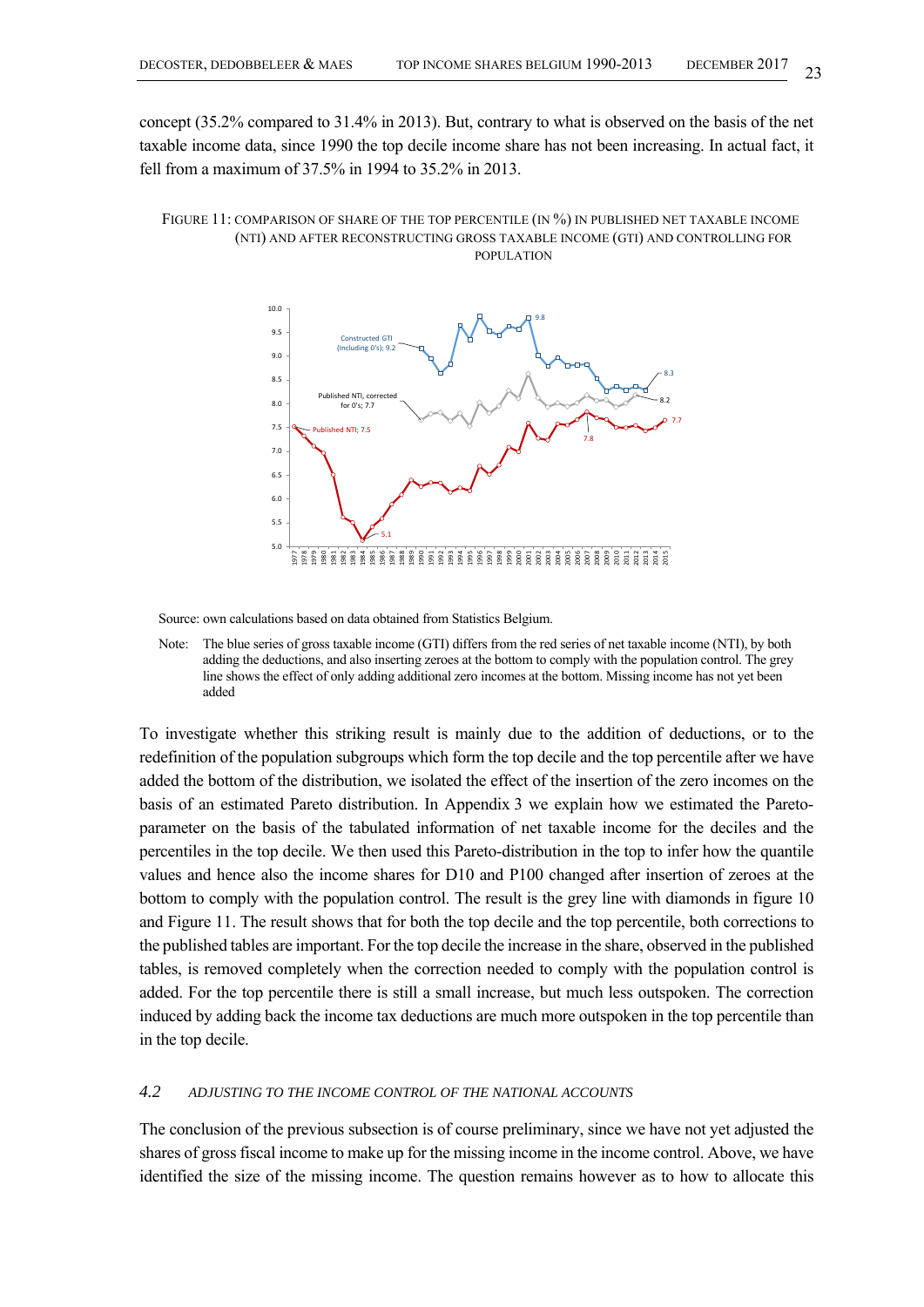missing income across the distribution. Without additional information there are three obvious possibilities.

First we can calculate a *lower bound* on the income share of a given income group by adding all missing income to the other income groups. In practice this means that we use filed gross taxable income for the top decile or percentile in the numerator, and put the income control in the denominator. The point is not whether this assumption is realistic. It obviously is not, and we definitely underestimate the true income share of the top income groups (otherwise it would not be a lower bound). But the lower bound is calculated consistently over the whole time period. The mirror image of the lower bound, is the *upper bound* on the income share by adding all missing income to the top decile or percentile. The same considerations as the ones in the previous paragraphs apply here. Finally, we could assume that missing income is distributed across the income distribution in proportion to the observed income. In that case, the observed income shares would remain unaffected, and are the ones that we have already described in figure 10 and Figure 11.

The result of these three benchmark cases of allocating the missing income are tabulated in Appendix 2 Table 12 and Figure 14 for the top decile and Table 13 and Figure 15 for the top percentile). The results show – unsurprisingly – that the assumption about how to allocate the missing income is absolutely crucial to state whether the income shares of the top income groups have increased or decreased. It is indeed possible to produce an increasing share for both the top decile and the top percentile, but only when we allocate the missing income disproportionately outside these income groups, which is quite an unrealistic assumption. Moreover, the other side of the coin is that this assumption leads to a low level of the top decile income share as compared to other countries (see below, Figure 12 in Section 4.3). $29$ 

# *4.3 COMPARISON WITH OTHER COUNTRIES*

l

In Figure 12 we compare the newly constructed income shares for the top decile with the shares of some other countries available in the WID database: neighbouring countries France, the Netherlands, Germany and the UK, and also the United States. We find that the lower bound of the income share of the top decile is much lower than in other countries, but that it is rising. If we allocate the missing income proportionately – our preferred series for the moment – , we conclude that in 1990 the income share of the top decile was higher than in France and the Netherlands, but that, contrary to the evolution in the UK, US, Germany, and to a lesser extent France and the Netherlands, the income share has not increased.

The same holds mutatis mutandis for the evolution of the top percentile, as displayed in Figure 13. As it is increasingly unrealistic to assume that all missing income has to be allocated to the top percentile, we have not displayed the upper bound in this case. But the conclusion from the analysis is that the

<sup>&</sup>lt;sup>29</sup> In appendix 2 we also show how we can further refine the assumptions about the allocation of the missing income, by e.g. decomposing the missing income into its four income components, and differentiating the allocation according to assumed income shares of the different income components for the top decile and the top percentile. The results are in the column with header 'adjusted by income component' in Table 12 and Table 13 in appendix 2. But besides the influence on the level of the share, this more elaborate allocation confirms the decline of the top decile income share. For the top percentile even the lower bound is not increasing, except at the very beginning of the period.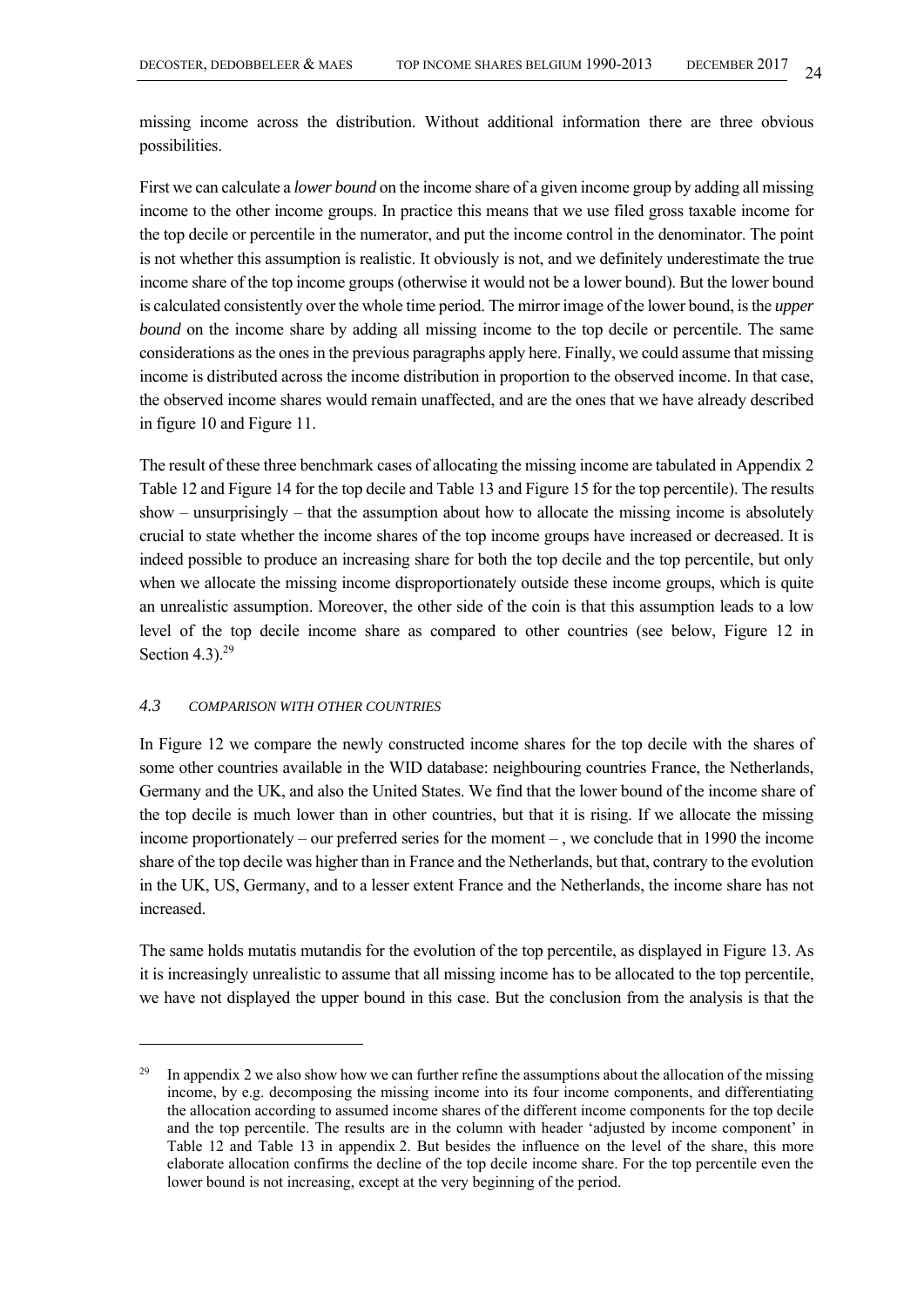pronounced increase in the income share for the top one percent in many countries, can—at least in this preliminary analysis—not easily be replicated for Belgium; the income share of the top one percent is lower than in many other countries (except for the Netherlands), and anyhow, it is not increasing.



FIGURE 12: COMPARISON OF SHARE OF TOP DECILE WITH OTHER COUNTRIES IN WID-DATABASE

Source: Table 14 in Appendix 1

FIGURE 13: COMPARISON OF SHARE OF TOP PERCENTILE WITH OTHER COUNTRIES IN WID-DATABASE



Source: Table 15 in Appendix 1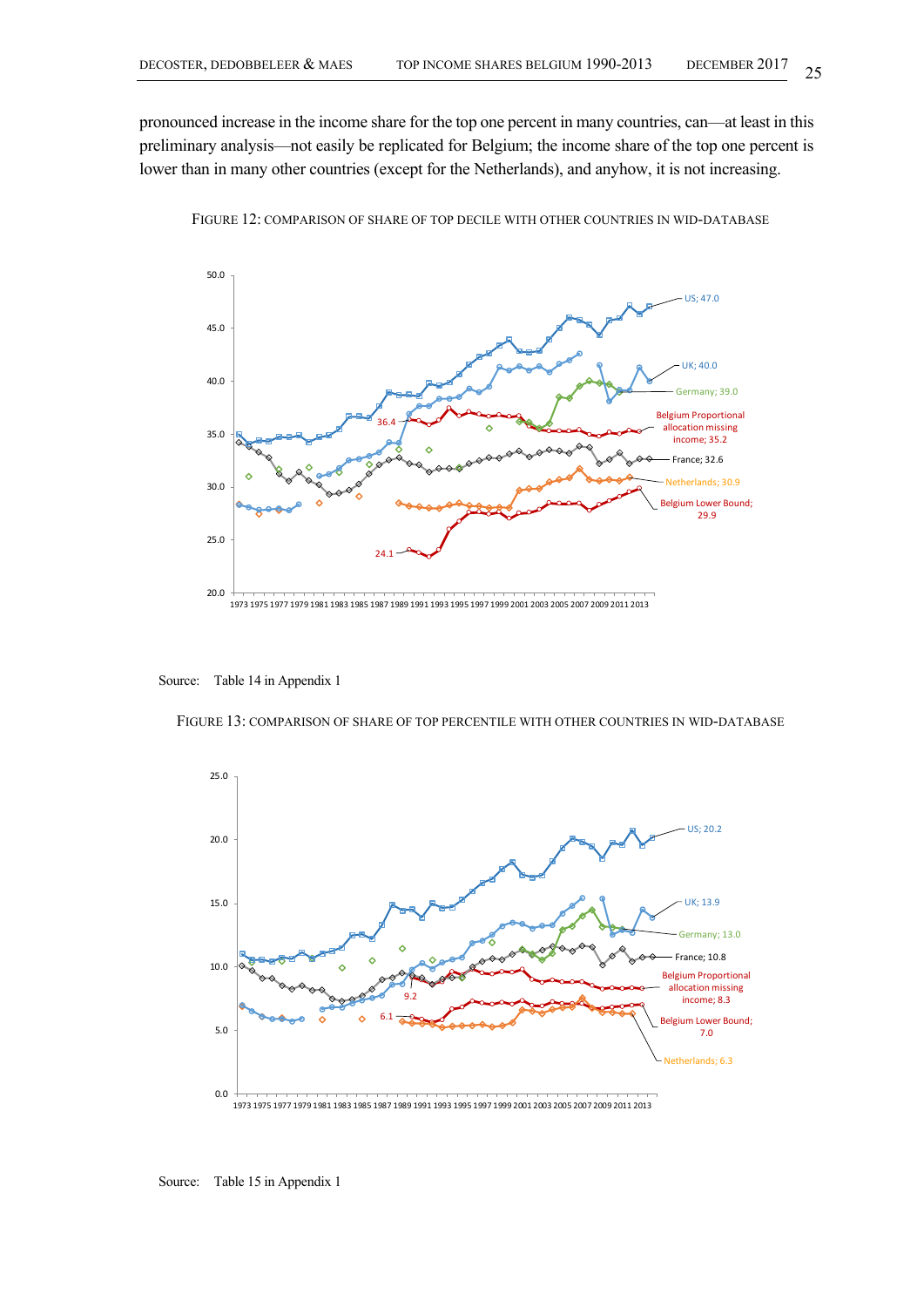Finally we can also summarize the findings by comparing the Pareto-parameter, estimated on the gross taxable income data, both through time, and cross country. We estimated the Pareto parameter on the percentile information for the gross taxable income concept provided by Statistics Belgium, as explained in Appendix 3. In Table 2 we provide both the estimated Pareto-parameter  $(\alpha)$  as the transformation of it ( $\beta$ ) which can act as an inequality measure.<sup>30</sup>

# TABLE 2 PARETO'S  $\alpha$  for BELGIUM 1990-2013 AND COMPARISON WITH SELECTED OTHER COUNTRIES BASED ON THE TRANSFORMED PARAMETER  $\beta$

| Year | $\alpha$                       |         | $\beta = \frac{\alpha}{\alpha}$ |                                                                                                                 |         |      |           |  |  |  |  |
|------|--------------------------------|---------|---------------------------------|-----------------------------------------------------------------------------------------------------------------|---------|------|-----------|--|--|--|--|
|      | Belgium                        | Belgium | France                          | Netherlands                                                                                                     | Germany | UK   | <b>US</b> |  |  |  |  |
| 1990 | 2.50                           | 1.67    |                                 |                                                                                                                 |         |      |           |  |  |  |  |
| 1991 | 2.56                           | 1.64    |                                 |                                                                                                                 |         |      |           |  |  |  |  |
| 1992 | 2.63                           | 1.61    |                                 |                                                                                                                 |         |      |           |  |  |  |  |
| 1993 | 2.60                           | 1.63    |                                 |                                                                                                                 |         |      |           |  |  |  |  |
| 1994 | 2.44                           | 1.70    |                                 |                                                                                                                 |         |      |           |  |  |  |  |
| 1995 | 2.47                           | 1.68    |                                 |                                                                                                                 |         |      |           |  |  |  |  |
| 1996 | 2.36                           | 1.73    |                                 |                                                                                                                 |         |      |           |  |  |  |  |
| 1997 | 2.43                           | 1.70    |                                 |                                                                                                                 |         |      |           |  |  |  |  |
| 1998 | 2.44                           | 1.70    |                                 |                                                                                                                 | 2.49    |      |           |  |  |  |  |
| 1999 | 2.40                           | 1.72    |                                 | 1.43                                                                                                            |         |      |           |  |  |  |  |
| 2000 | 2.40                           | 1.71    |                                 |                                                                                                                 |         |      |           |  |  |  |  |
| 2001 | 2.35                           | 1.74    |                                 |                                                                                                                 |         |      |           |  |  |  |  |
| 2002 | 2.49                           | 1.67    |                                 |                                                                                                                 |         |      |           |  |  |  |  |
| 2003 | 2.54                           | 1.65    |                                 |                                                                                                                 |         |      |           |  |  |  |  |
| 2004 | 2.47                           | 1.68    |                                 |                                                                                                                 |         |      |           |  |  |  |  |
| 2005 | 2.53                           | 1.66    | 1.83                            |                                                                                                                 |         | 2.28 | 2.82      |  |  |  |  |
| 2006 | 2.52                           | 1.66    |                                 |                                                                                                                 |         |      |           |  |  |  |  |
| 2007 | 2.52                           | 1.66    |                                 |                                                                                                                 |         |      |           |  |  |  |  |
| 2008 | 2.58                           | 1.63    |                                 |                                                                                                                 |         |      |           |  |  |  |  |
| 2009 | 2.67                           | 1.60    |                                 |                                                                                                                 |         |      |           |  |  |  |  |
| 2010 | 2.66                           | 1.60    |                                 |                                                                                                                 |         |      |           |  |  |  |  |
| 2011 | 2.68                           | 1.59    |                                 |                                                                                                                 |         |      |           |  |  |  |  |
| 2012 | 2.68                           | 1.60    |                                 |                                                                                                                 |         |      |           |  |  |  |  |
| 2013 | 2.70                           | 1.59    |                                 |                                                                                                                 |         |      |           |  |  |  |  |
|      | Saez (2011), Table 6 on p. 45. |         |                                 | Source:. own calculations for Belgium as explained in Appendix 3. For the other countries Atkinson, Piketty and |         |      |           |  |  |  |  |

Note: See footnote 30 for the interpretation of  $\alpha$  and  $\beta$ 

 $\overline{\phantom{a}}$ 

<sup>&</sup>lt;sup>30</sup> The Pareto-parameter  $\alpha$  can be interpreted as the elasticity of the fraction of people above a given income level w.r.t. that income level. E.g. if  $\alpha = 1.5$  then an increase of the income level by 10%, reduces the fraction of people above that income level with 15%. The lower  $\alpha$ , the slower the fraction declines as we move up the income scale. It is easy to show that the transformation  $\beta = \alpha/\alpha - 1$  gives an estimate of the ratio of average income above a given income level over that income level (see equation (16) in Appendix 3). E.g. if  $\alpha = 1.5$ , then  $\beta = 3.0$ , and – if the Pareto-distribution is the appropriate assumption, for any chosen income level, the average income above that income level is three times the chosen income level.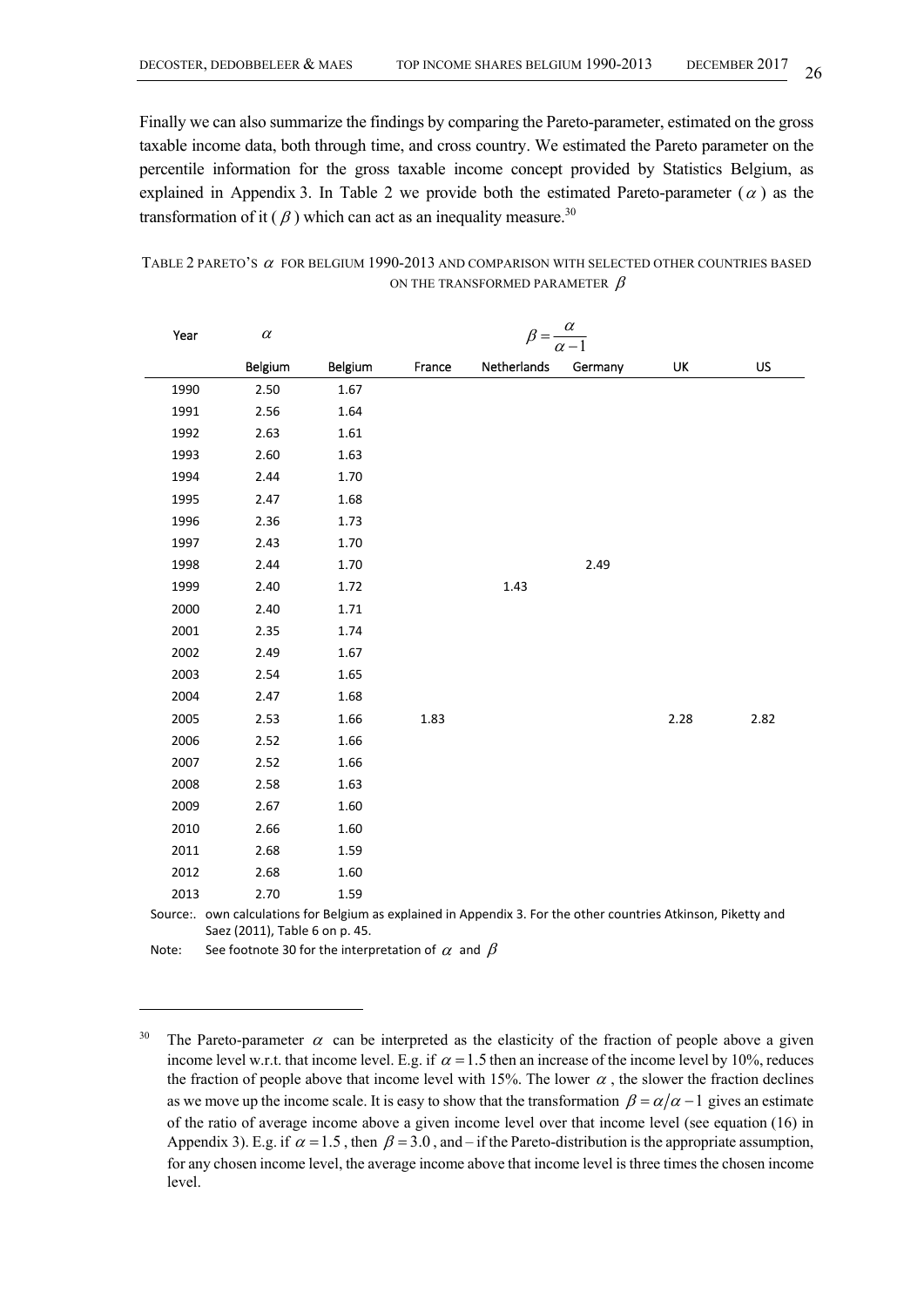The results show that inequality in the top part of the distribution is lower in the Belgian fiscal data than in the other countries. For a common year 2005, the ratio of average income above a given – high – income level and the that threshold income level is 2.82 in the US and only 1.60 in Belgium. Moreover in the Belgian fiscal data this ratio is declining through time.

# **5. CONCLUSION**

In this paper we have made a first attempt to use filed personal income tax data to estimate income shares for the top 1% and top 10% of the income distribution, in line with the by now well established practice of the WID network. The cumulative effect of the dependency of net taxable income on changing tax legislation, and of changes in administrative practices of enrolment, renders the published tables unsuited for an assessment of the evolution of top income shares. We tried to comply with international standards by correcting the published income data from 1990 to 2013 to match a reference total for aggregate income and a reference total for the population. This correction consisted of three steps: calculating back from net taxable income to gross taxable income, redefining the borders of the top income groups by accounting for the large and changing amount of non-filers at the bottom, and assessing the magnitude of personal income which does not appear in personal income tax files due to tax legislation, tax evasion or tax fraud.

The effect of the first two corrections is substantial and unequivocal. The increasing income share for the top decile and percentile disappears and is transformed into a more or less stable income share. This is an important result when related to the finding we described in the introduction: on the basis of disposable income surveys (after taxes and transfers), there is no outspoken increase in inequality in recent decades. This might be stretched too easily into the conclusion that this points towards an increasing role of redistributive activities of the tax and transfer system, implicitly assuming that this is needed to counter increased inequality of before-tax income. If our result on the top income share is a first indication that also inequality in income before taxes has not significantly increased, the result of stable inequality in the distribution of disposable incomes comes much less as a surprise, and can be obtained without enhancing redistributive activities.

The effect of the non-observed missing income is more difficult to assess, and the results have to be interpreted with caution. First, there is the choice of how to allocate the missing income. If we apply a conservative – but obviously unrealistic – assumption, that all missing (or unobserved) income is attributed to the income groups outside the 'top', we indeed find mildly increasing top income shares. These increasing shares disappear however once we choose less unrealistic assumptions. Second, and more importantly, the size of the missing income strongly declines over the time-period considered. This is partly due to better enrolment and filing, but this effect plays mainly for replacement incomes and enrolment of other low incomes. Contrary to our prior expectations, the decline in missing income is probably not due to an outspoken shift of the allocation of net valued added from the nonincorporated to the incorporated sector (from S14 to S11 and S12). If there has been a change in the relative magnitude of the sectors in national income, it is not the increasing share of e.g. the retained earnings – i.e. the net primary balance of S11 and S12 – which catch the eye. The mild decrease in the income of the household sector is the other side of the increasing net primary balance of general government in S13, due to decreasing interest payments on government debt. However, this does not diminish our worry that, based on national accounts information on which we construct our income control, the role of income from property and of income from financial assets within sector S14 has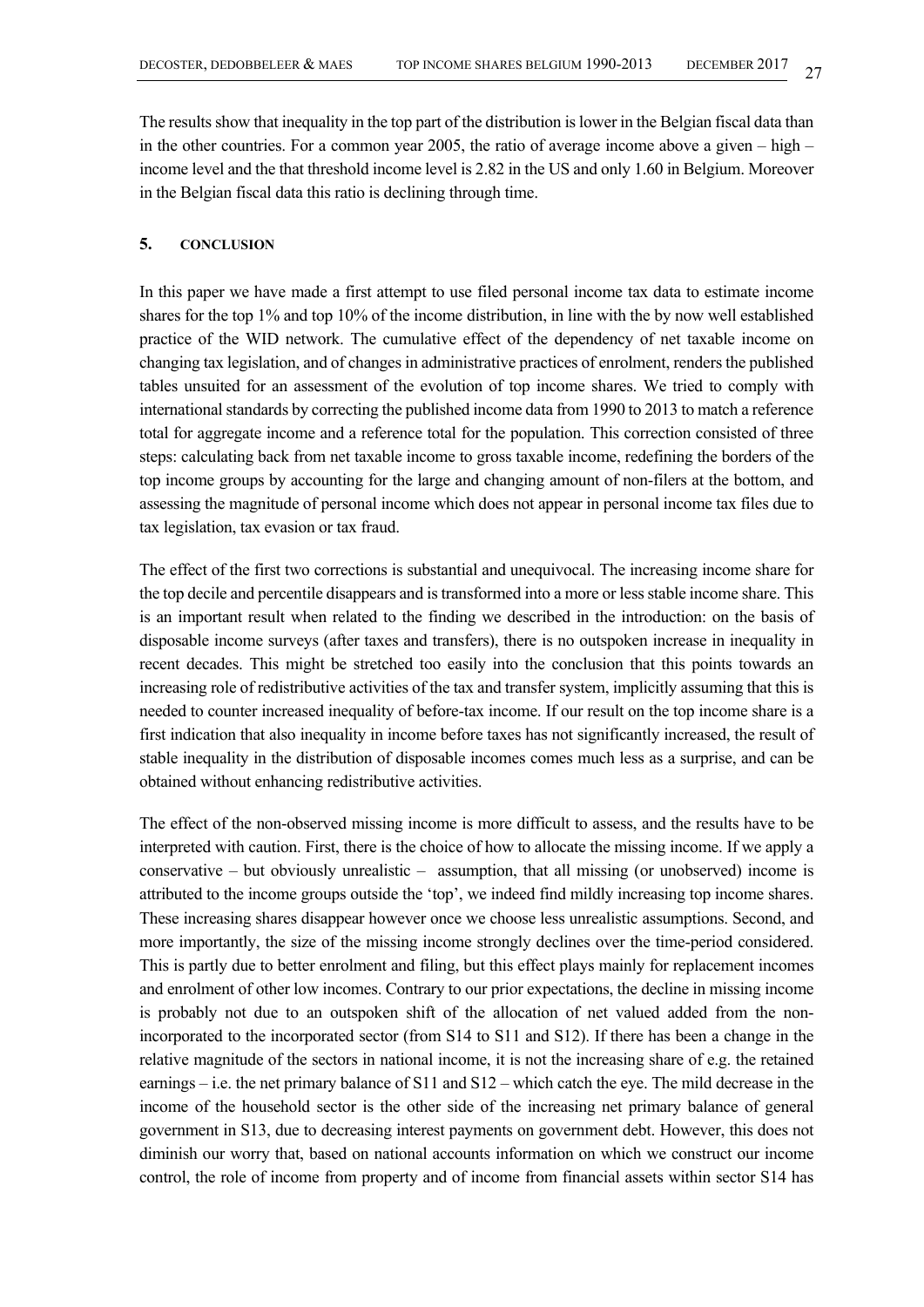substantially diminished through time. This is surprising to us, and reinforces the arguments to develop distributional analysis which fits into and is consistent with a macro-economic national accounting framework (as advocated in the DINA research agenda).

This first, but also preliminary, exercise has to—and hopefully will—be extended in several directions. The first one is the most obvious. Most studies reported in Atkinson and Piketty (2007 and 2010) stretch the analysis several decades into the past, preferably back to the First World War, and some even into the nineteenth century. Also in Belgium we have published tables of personal income taxes and related net taxable income back to the 1920's. Up until 1977, records are even available in digital and comparable form as the tables currently published on the website of Statistics Belgium. This should make the extension up to 1977 quite straightforward. Extension to 1963 – the year in which personal income taxes have been introduced in their current form – should be not that difficult neither. Second, we have already begun to explore possibilities to impute capital incomes based on microdata available in the Household Finance and Consumption Surveys of the ECB. We will compare whether this imputation can put the allocation of missing income from financial assets on a firmer footing than the benchmarks used in this paper. Third, we plan to fill in other missing parts of the distribution, such as missing replacement or subsistence incomes at the bottom, and the underestimation of property income, which is spread more uniformly across the distribution. Finally, if the preliminary results that Belgium does not follow the trend of increasing inequality in before tax income are corroborated in the further research described above, we need to understand why this is the case. By focussing on pre-tax incomes, we – at least partly – eliminate the effect of the redistributive tax and transfer system. This means that an explanation will probably lie in the working of labour and capital markets themselves.

This list of additional work to be done is sufficient testimony to the preliminary character of the results. Yet, we are convinced that this first application of the WID framework to Belgian data was useful. It allows us to determine more precisely which further data and analysis are needed, and has identified, in a proper scientific way, at least some known unknowns.

# **6. REFERENCES**

- Alvaredo, F., Atkinson, A.B., Piketty T., and Saez E. (2013), The top 1 percent in international and historical perspective, *Journal of Economic Perspectives*, 27 (3), 3-20.
- Alvaredo, F., Atkinson, A. B., Chancel, L., Piketty, T., Saez, E. and Zucman, G. (2017), *Distributional National Accounts (DINA) Guidelines: Concepts and Methods used in WID.world*, WID.world Working Paper Series N° 2016/1, Paris (we used the version of june 2017).
- Atkinson, A. B. (2007), *Measuring Top Incomes: Methodological Issues*, Chapter 2 in Atkinson, A.B. and Piketty, T., Top Incomes Over the Twentieth Century: A Contrast Between European and English-Speaking Countries, Oxford, Oxford University Press.
- Atkinson, A. B. and Piketty, T. (2007), Top Incomes Over the Twentieth Century, Oxford, Oxford University Press.
- Atkinson, A. B. and Piketty, T. (2010), Top Incomes. A Global Perspective, Oxford: Oxford University Press.
- Atkinson, A. B, Piketty, T. and Saez, E. (2011), Top Incomes in the Long Run of History, *Journal of Economic Literature,* 49 (1), 3–71.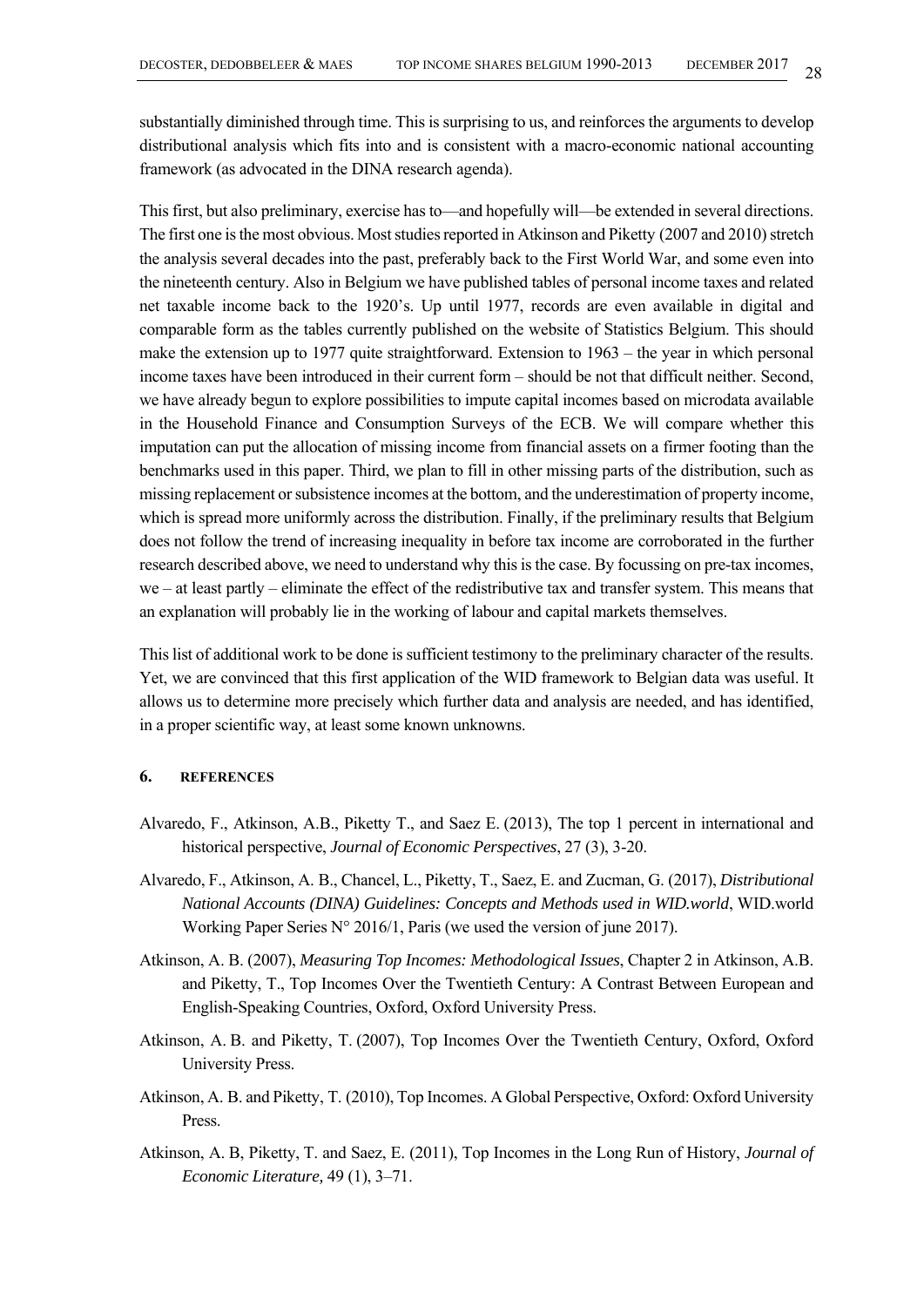Deleeck, H, (1977), *Ongelijkheden in de welvaartsstaat*, Antwerpen, De Nederlandse boekhandel.

- Förster, M., Llena-Nozal A. and Nafilyan V. (2014), *Trends in Top Incomes and their Taxation in OECD Countries*, OECD Social, Employment and Migration Working Papers, No. 159, OECD Publishing. http://dx.doi.org/10.1787/5jz43jhlz87f-en
- Horemans, J., Pintelon, O., en Vandenbroucke, P. (2011), *Inkomens en inkomensverdeling op basis van Belgische enquêtegegevens: 1985-2007*, CSB Berichten, Centrum voor Sociaal Beleid Herman Deleeck, Antwerpen.
- Kuznets, S. (1953), *Shares of Upper Income Groups in Income and Savings*, National Bureau of Economic Research, Cambridge, Mass.
- Kuznets, S. (1955), Economic growth and income inequality. American Economic Review 45 (1), 1- 28.
- Nolan, B., Salverda, W., Checchi, D., Marx, I., McKnight, A., Tóth, I.G. and van de Werfhorst, H.G. (2014), *Changing Inequalities and Societal Impacts in Rich Countries. Thirty Countries' Experiences*, Oxford University Press, Oxford.
- OECD (2008), *Growing Unequal? Income distribution and poverty in OECD countries,* OECD Publishing, Paris.
- OECD (2011), *Divided we stand Why inequality keeps rising*, OECD Publishing, Paris.
- OECD (2012), I*ncome distribution data review Belgium*, Paris, downloaded from www.oecd.org/social/inequality.htm .
- OECD (2015), *In It Together: Why Less Inequality Benefits All*, OECD Publishing, Paris.
- Piketty, T. (2001), *Les hauts revenus en France au 20ième siècle*, Grasset, Paris.
- Piketty, T. (2003), Income inequality in France, 1901–1998, *Journal of Political Economy*, 111 (5), 1004-1042.
- Roine, J. and Waldenström, D. (2015), *Long run trends in the distribution of income and wealth*, Chapter 7 in Atkinson, A.B. and Bourguignon, F., *Handbook of Income Distribution*, Vol. 2A, p.469-592.
- Valenduc, C. (2017), *Distribution et redistribution des revenus: évolution des inégalités en Belgique*, Courrier hebdomadaire CRiSP n° 2346-2347, Brussel.
- Van Rie, T. and Marx, I. (2014), *Belgium: when growing background inequalities meet resilient institutions*, Chapter 6 in: Nolan, B., Salverda, W., Checchi, D., Marx, I., McKnight, A., Tóth, I.G. and van de Werfhorst, H.G., *Changing Inequalities and Societal Impacts in Rich Countries. Thirty Countries' Experiences*, Oxford University Press, Oxford.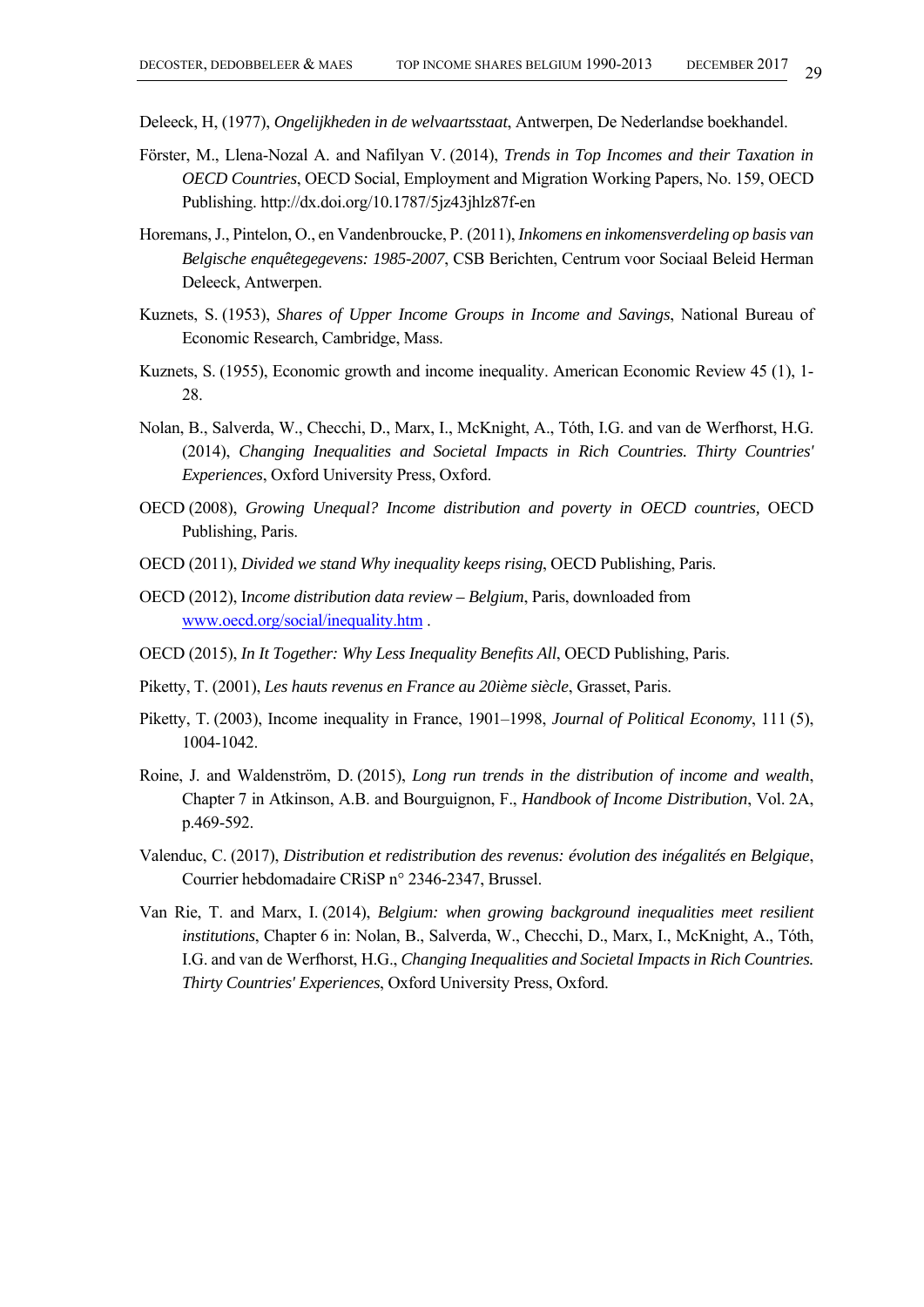# **APPENDIX 1: DETAILED TABLES**

TABLE 3: SHARE OF DECILES BASED ON PUBLISHED DATA OF NET TAXABLE INCOME (IN %)

| Year | D1   | D <sub>2</sub> | D <sub>3</sub> | D4   | D5   | D <sub>6</sub> | D7    | D8    | D9    | D10   |
|------|------|----------------|----------------|------|------|----------------|-------|-------|-------|-------|
| 1973 | 1.43 | 2.87           | 4.40           | 5.76 | 6.93 | 8.27           | 9.79  | 11.91 | 15.58 | 33.06 |
| 1974 | 1.44 | 2.97           | 4.47           | 5.90 | 7.11 | 8.44           | 10.00 | 12.11 | 15.65 | 31.90 |
| 1975 | 1.45 | 3.04           | 4.51           | 6.00 | 7.24 | 8.56           | 10.14 | 12.25 | 15.70 | 31.10 |
| 1976 | 1.06 | 2.76           | 4.60           | 6.23 | 7.59 | 9.00           | 10.43 | 12.44 | 15.73 | 30.16 |
| 1977 | 1.19 | 3.04           | 4.80           | 6.32 | 7.66 | 8.98           | 10.38 | 12.37 | 15.61 | 29.64 |
| 1978 | 1.24 | 3.06           | 4.76           | 6.30 | 7.67 | 8.99           | 10.41 | 12.44 | 15.68 | 29.46 |
| 1979 | 1.29 | 3.03           | 4.61           | 6.18 | 7.55 | 9.03           | 10.82 | 12.94 | 15.71 | 28.84 |
| 1980 | 1.23 | 2.97           | 4.58           | 6.15 | 7.53 | 8.99           | 10.80 | 13.04 | 15.95 | 28.77 |
| 1981 | 1.25 | 3.06           | 4.59           | 6.15 | 7.54 | 9.04           | 10.88 | 13.14 | 16.15 | 28.20 |
| 1982 | 1.96 | 4.53           | 5.64           | 6.63 | 7.70 | 8.98           | 10.56 | 12.53 | 15.42 | 26.03 |
| 1983 | 1.90 | 4.54           | 5.72           | 6.70 | 7.77 | 9.04           | 10.61 | 12.58 | 15.43 | 25.73 |
| 1984 | 1.75 | 4.40           | 5.75           | 6.77 | 7.85 | 9.12           | 10.71 | 12.71 | 15.57 | 25.36 |
| 1985 | 1.68 | 4.30           | 5.70           | 6.71 | 7.78 | 9.05           | 10.66 | 12.70 | 15.58 | 25.83 |
| 1986 | 1.63 | 4.27           | 5.68           | 6.70 | 7.75 | 9.01           | 10.61 | 12.65 | 15.57 | 26.13 |
| 1987 | 1.53 | 4.07           | 5.53           | 6.59 | 7.66 | 8.92           | 10.55 | 12.66 | 15.70 | 26.79 |
| 1988 | 1.49 | 4.12           | 5.54           | 6.57 | 7.64 | 8.90           | 10.52 | 12.62 | 15.64 | 26.95 |
| 1989 | 1.49 | 4.16           | 5.51           | 6.51 | 7.56 | 8.81           | 10.43 | 12.53 | 15.61 | 27.40 |
| 1990 | 1.47 | 4.16           | 5.48           | 6.50 | 7.57 | 8.81           | 10.42 | 12.55 | 15.69 | 27.34 |
| 1991 | 1.49 | 4.16           | 5.44           | 6.46 | 7.54 | 8.79           | 10.41 | 12.55 | 15.72 | 27.43 |
| 1992 | 1.98 | 4.27           | 5.38           | 6.38 | 7.45 | 8.70           | 10.33 | 12.50 | 15.70 | 27.31 |
| 1993 | 1.97 | 4.23           | 5.35           | 6.36 | 7.44 | 8.69           | 10.32 | 12.52 | 15.79 | 27.32 |
| 1994 | 1.88 | 4.10           | 5.26           | 6.31 | 7.42 | 8.68           | 10.32 | 12.56 | 15.91 | 27.55 |
| 1995 | 1.85 | 4.14           | 5.27           | 6.29 | 7.37 | 8.63           | 10.26 | 12.53 | 15.99 | 27.68 |
| 1996 | 1.81 | 4.09           | 5.22           | 6.24 | 7.31 | 8.55           | 10.15 | 12.44 | 15.94 | 28.25 |
| 1997 | 1.77 | 4.04           | 5.17           | 6.19 | 7.28 | 8.53           | 10.13 | 12.46 | 16.07 | 28.36 |
| 1998 | 1.74 | 3.99           | 5.12           | 6.15 | 7.25 | 8.48           | 10.08 | 12.43 | 16.08 | 28.68 |
| 1999 | 1.68 | 3.92           | 5.02           | 6.06 | 7.18 | 8.42           | 10.00 | 12.37 | 16.10 | 29.26 |
| 2000 | 1.67 | 4.00           | 5.10           | 6.10 | 7.18 | 8.38           | 9.94  | 12.33 | 16.09 | 29.21 |
| 2001 | 1.55 | 3.87           | 4.93           | 5.97 | 7.09 | 8.31           | 9.87  | 12.27 | 16.11 | 30.03 |
| 2002 | 1.35 | 3.74           | 4.82           | 5.88 | 7.06 | 8.35           | 9.93  | 12.36 | 16.34 | 30.18 |
| 2003 | 1.10 | 3.61           | 4.74           | 5.81 | 7.01 | 8.35           | 9.95  | 12.40 | 16.50 | 30.54 |
| 2004 | 0.72 | 3.28           | 4.54           | 5.58 | 6.86 | 8.32           | 10.00 | 12.50 | 16.78 | 31.43 |
| 2005 | 0.68 | 3.25           | 4.52           | 5.56 | 6.85 | 8.29           | 9.98  | 12.48 | 16.80 | 31.58 |
| 2006 | 0.61 | 3.19           | 4.50           | 5.55 | 6.85 | 8.28           | 9.95  | 12.46 | 16.81 | 31.81 |
| 2007 | 0.57 | 3.15           | 4.48           | 5.54 | 6.82 | 8.23           | 9.90  | 12.40 | 16.77 | 32.14 |
| 2008 | 0.54 | 3.16           | 4.56           | 5.60 | 6.86 | 8.26           | 9.92  | 12.41 | 16.75 | 31.95 |
| 2009 | 0.52 | 3.16           | 4.60           | 5.64 | 6.89 | 8.28           | 9.92  | 12.40 | 16.71 | 31.87 |
| 2010 | 0.51 | 3.15           | 4.63           | 5.66 | 6.90 | 8.30           | 9.96  | 12.44 | 16.75 | 31.70 |
| 2011 | 0.59 | 3.29           | 4.66           | 5.69 | 6.90 | 8.29           | 9.95  | 12.41 | 16.68 | 31.55 |
| 2012 | 0.71 | 3.42           | 4.68           | 5.69 | 6.88 | 8.24           | 9.89  | 12.35 | 16.59 | 31.54 |
| 2013 | 0.69 | 3.39           | 4.69           | 5.71 | 6.91 | 8.27           | 9.93  | 12.40 | 16.63 | 31.38 |
| 2014 | 0.68 | 3.33           | 4.59           | 5.61 | 6.83 | 8.23           | 9.91  | 12.43 | 16.78 | 31.60 |

Source: own calculations based on data from Statistics Belgium and data obtained from De Standaard.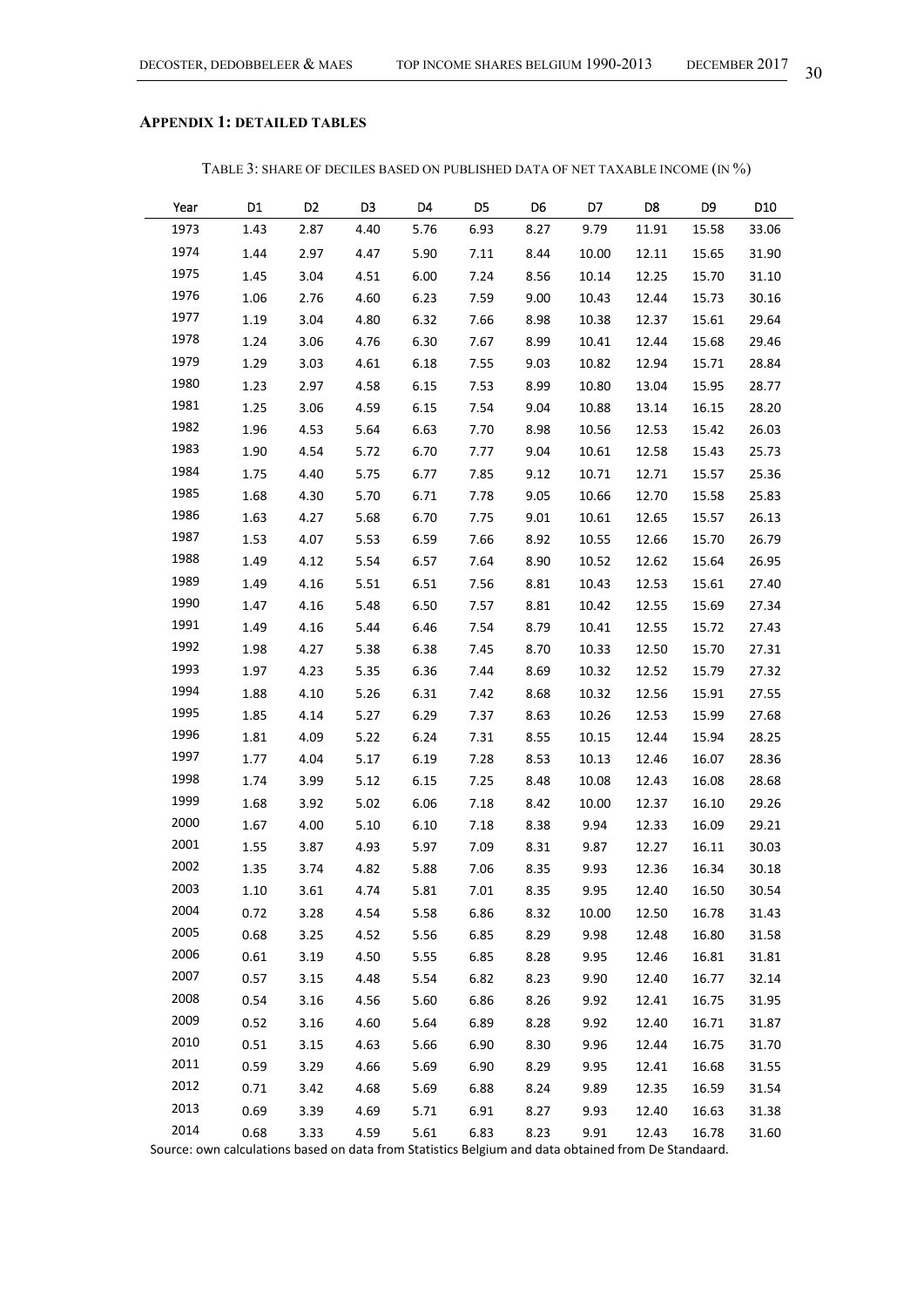TABLE 4: SHARE OF TOP TEN PERCENTILES IN PUBLISHED NET TAXABLE INCOME (IN %)

| Year | P91  | P92  | P93  | P94  | P95  | P96  | P97  | P98  | P99  | P100 |
|------|------|------|------|------|------|------|------|------|------|------|
| 1973 |      |      |      |      |      |      |      |      |      |      |
| 1974 |      |      |      |      |      |      |      |      |      |      |
| 1975 |      |      |      |      |      |      |      |      |      |      |
| 1976 |      |      |      |      |      |      |      |      |      |      |
| 1977 | 1.86 | 1.94 | 2.03 | 2.14 | 2.28 | 2.45 | 2.68 | 3.04 | 3.71 | 7.52 |
| 1978 | 1.86 | 1.94 | 2.04 | 2.15 | 2.28 | 2.45 | 2.68 | 3.04 | 3.70 | 7.33 |
| 1979 | 1.84 | 1.91 | 2.00 | 2.11 | 2.24 | 2.41 | 2.63 | 2.97 | 3.61 | 7.11 |
| 1980 | 1.85 | 1.93 | 2.02 | 2.12 | 2.25 | 2.42 | 2.64 | 2.98 | 3.60 | 6.97 |
| 1981 | 1.86 | 1.93 | 2.02 | 2.12 | 2.25 | 2.41 | 2.62 | 2.94 | 3.53 | 6.51 |
| 1982 | 1.79 | 1.86 | 1.94 | 2.03 | 2.13 | 2.27 | 2.46 | 2.72 | 3.22 | 5.62 |
| 1983 | 1.78 | 1.85 | 1.92 | 2.01 | 2.12 | 2.25 | 2.43 | 2.69 | 3.17 | 5.51 |
| 1984 | 1.80 | 1.86 | 1.94 | 2.02 | 2.13 | 2.26 | 2.43 | 2.68 | 3.12 | 5.13 |
| 1985 | 1.80 | 1.87 | 1.95 | 2.04 | 2.14 | 2.28 | 2.45 | 2.71 | 3.17 | 5.42 |
| 1986 | 1.81 | 1.88 | 1.95 | 2.05 | 2.15 | 2.29 | 2.47 | 2.73 | 3.21 | 5.59 |
| 1987 | 1.83 | 1.90 | 1.98 | 2.08 | 2.19 | 2.33 | 2.52 | 2.79 | 3.28 | 5.89 |
| 1988 | 1.82 | 1.90 | 1.98 | 2.07 | 2.18 | 2.33 | 2.51 | 2.78 | 3.29 | 6.09 |
| 1989 | 1.83 | 1.90 | 1.98 | 2.08 | 2.20 | 2.34 | 2.53 | 2.81 | 3.33 | 6.40 |
| 1990 | 1.84 | 1.91 | 1.99 | 2.09 | 2.21 | 2.35 | 2.54 | 2.82 | 3.34 | 6.26 |
| 1991 | 1.84 | 1.92 | 2.00 | 2.09 | 2.21 | 2.35 | 2.53 | 2.81 | 3.32 | 6.34 |
| 1992 | 1.84 | 1.91 | 1.99 | 2.09 | 2.20 | 2.34 | 2.52 | 2.79 | 3.29 | 6.34 |
| 1993 | 1.86 | 1.93 | 2.01 | 2.11 | 2.22 | 2.36 | 2.55 | 2.82 | 3.31 | 6.14 |
| 1994 | 1.87 | 1.95 | 2.03 | 2.13 | 2.24 | 2.38 | 2.56 | 2.83 | 3.32 | 6.23 |
| 1995 | 1.89 | 1.96 | 2.05 | 2.15 | 2.26 | 2.40 | 2.59 | 2.86 | 3.35 | 6.17 |
| 1996 | 1.89 | 1.96 | 2.05 | 2.15 | 2.27 | 2.41 | 2.60 | 2.87 | 3.37 | 6.69 |
| 1997 | 1.91 | 1.99 | 2.07 | 2.17 | 2.29 | 2.44 | 2.63 | 2.91 | 3.43 | 6.52 |
| 1998 | 1.91 | 1.99 | 2.08 | 2.18 | 2.31 | 2.45 | 2.65 | 2.93 | 3.46 | 6.71 |
| 1999 | 1.92 | 2.00 | 2.09 | 2.20 | 2.32 | 2.47 | 2.67 | 2.97 | 3.52 | 7.09 |
| 2000 | 1.92 | 2.00 | 2.10 | 2.20 | 2.33 | 2.48 | 2.68 | 2.98 | 3.53 | 6.99 |
| 2001 | 1.93 | 2.01 | 2.11 | 2.21 | 2.34 | 2.50 | 2.71 | 3.02 | 3.59 | 7.60 |
| 2002 | 1.97 | 2.05 | 2.15 | 2.26 | 2.39 | 2.56 | 2.77 | 3.09 | 3.67 | 7.27 |
| 2003 | 2.00 | 2.08 | 2.18 | 2.30 | 2.43 | 2.60 | 2.82 | 3.14 | 3.73 | 7.24 |
| 2004 | 2.04 | 2.13 | 2.23 | 2.35 | 2.49 | 2.67 | 2.89 | 3.23 | 3.84 | 7.58 |
| 2005 | 2.05 | 2.14 | 2.25 | 2.37 | 2.51 | 2.69 | 2.92 | 3.25 | 3.86 | 7.55 |
| 2006 | 2.05 | 2.15 | 2.25 | 2.37 | 2.52 | 2.70 | 2.93 | 3.27 | 3.90 | 7.67 |
| 2007 | 2.05 | 2.15 | 2.26 | 2.38 | 2.53 | 2.71 | 2.95 | 3.31 | 3.97 | 7.83 |
| 2008 | 2.05 | 2.14 | 2.25 | 2.38 | 2.53 | 2.71 | 2.95 | 3.30 | 3.94 | 7.71 |
| 2009 | 2.04 | 2.14 | 2.25 | 2.37 | 2.52 | 2.70 | 2.94 | 3.29 | 3.93 | 7.67 |
| 2010 | 2.05 | 2.14 | 2.25 | 2.38 | 2.52 | 2.71 | 2.94 | 3.29 | 3.91 | 7.51 |
| 2011 | 2.04 | 2.13 | 2.24 | 2.36 | 2.51 | 2.69 | 2.93 | 3.27 | 3.89 | 7.50 |
| 2012 | 2.03 | 2.12 | 2.23 | 2.35 | 2.50 | 2.68 | 2.92 | 3.27 | 3.90 | 7.54 |
| 2013 | 2.03 | 2.12 | 2.23 | 2.35 | 2.50 | 2.68 | 2.91 | 3.25 | 3.87 | 7.43 |
| 2014 | 2.05 | 2.14 | 2.25 | 2.37 | 2.51 | 2.69 | 2.93 | 3.27 | 3.89 | 7.50 |

Source: own calculations based on data from Statistics Belgium.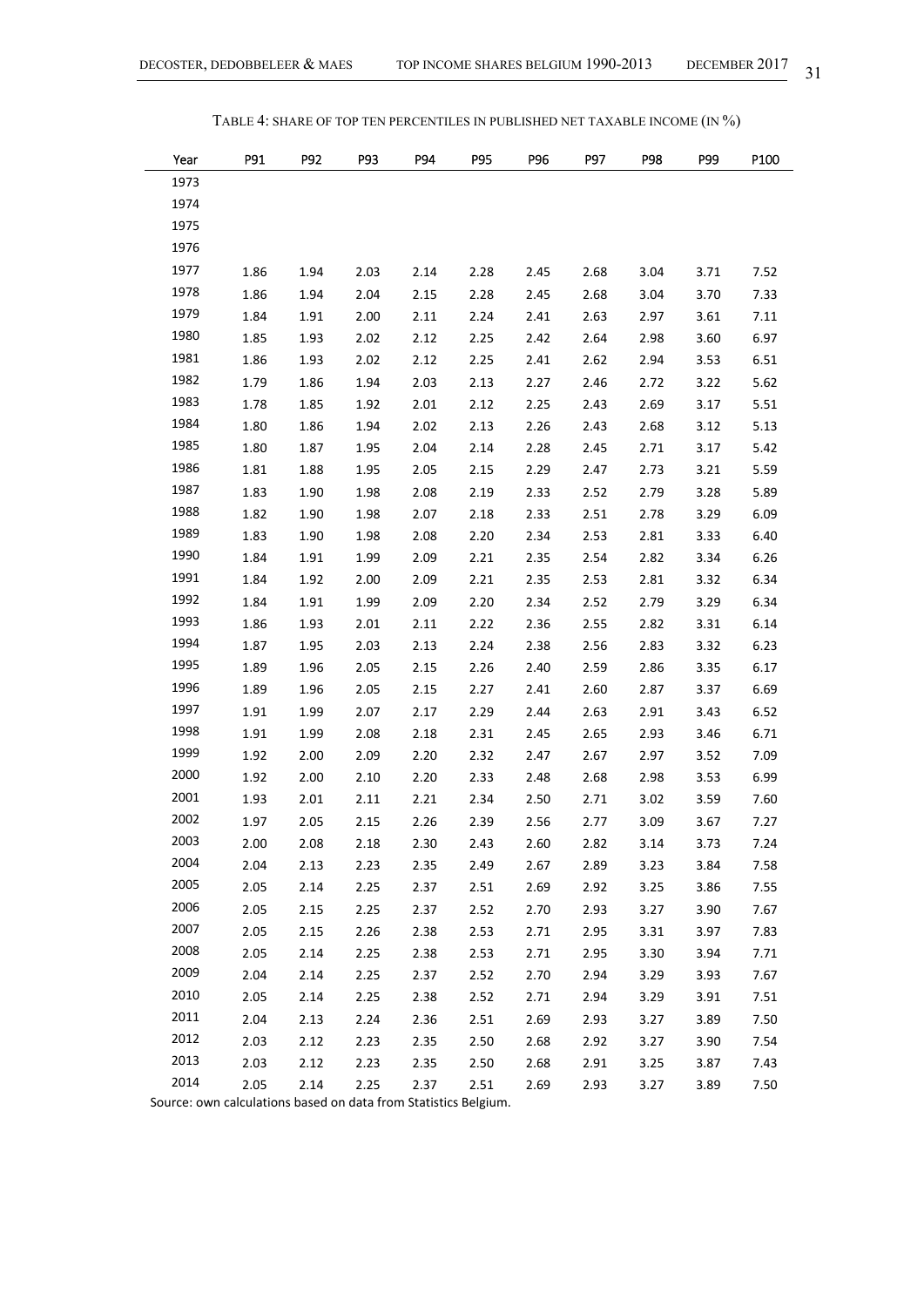| Year | # of<br>fiscal forms<br>(1) | # of f.f.<br>with NTI>0<br>(2) | # of f.f.<br>with NTI=0<br>$(3)=(1)-(2)$ | # individ.<br>older 15<br>(4) | # ind. marr.<br>or cohab.<br>(5) | reference<br>fiscal pop.<br>$(6)=(4)-(5)$ | (1)<br>in % of<br>(6) |
|------|-----------------------------|--------------------------------|------------------------------------------|-------------------------------|----------------------------------|-------------------------------------------|-----------------------|
| 1973 |                             |                                |                                          |                               |                                  |                                           |                       |
| 1974 |                             |                                |                                          |                               |                                  |                                           |                       |
| 1975 |                             |                                |                                          |                               |                                  |                                           |                       |
| 1976 |                             |                                |                                          |                               |                                  |                                           |                       |
| 1977 |                             | 3 4 2 8 7 3 8                  |                                          |                               |                                  |                                           |                       |
| 1978 |                             | 3 488 147                      |                                          |                               |                                  |                                           |                       |
| 1979 |                             | 3 579 269                      |                                          |                               |                                  |                                           |                       |
| 1980 |                             | 3 641 035                      |                                          |                               |                                  |                                           |                       |
| 1981 |                             | 3709283                        |                                          |                               |                                  |                                           |                       |
| 1982 |                             | 3766919                        |                                          |                               |                                  |                                           |                       |
| 1983 |                             | 3 801 161                      |                                          |                               |                                  |                                           |                       |
| 1984 |                             | 3 859 523                      |                                          |                               |                                  |                                           |                       |
| 1985 |                             | 3918638                        |                                          |                               |                                  |                                           |                       |
| 1986 |                             | 3 972 177                      |                                          |                               |                                  |                                           |                       |
| 1987 |                             | 4 092 165                      |                                          |                               |                                  |                                           |                       |
| 1988 |                             | 4 106 092                      |                                          |                               |                                  |                                           |                       |
| 1989 |                             | 4 095 355                      |                                          |                               |                                  |                                           |                       |
| 1990 | 4 126 549                   | 4 118 094                      | 8455                                     | 8 146 622                     | 2 510 825                        | 5 635 797                                 | 73.2                  |
| 1991 | 4 116 552                   | 4 107 291                      | 9 2 6 1                                  | 8 175 704                     | 2 509 170                        | 5 666 534                                 | 72.6                  |
| 1992 | 4 098 230                   | 4 087 829                      | 10 401                                   | 8 200 735                     | 2 509 833                        | 5 690 902                                 | 72.0                  |
| 1993 | 4 109 982                   | 4 097 444                      | 12 5 38                                  | 8 2 3 8 9 1 2                 | 2 508 992                        | 5729920                                   | 71.7                  |
| 1994 | 4 092 745                   | 4 0 7 9 8 9 5                  | 12 850                                   | 8 2 6 9 8 2 7                 | 2 502 778                        | 5 767 049                                 | 71.0                  |
| 1995 | 4 299 155                   | 4 285 858                      | 13 297                                   | 8 303 744                     | 2 495 799                        | 5 807 945                                 | 74.0                  |
| 1996 | 4 390 443                   | 4 376 513                      | 13 930                                   | 8 3 2 6 0 3 7                 | 2 471 560                        | 5 854 477                                 | 75.0                  |
| 1997 | 4 4 6 8 3 4 3               | 4 4 5 4 8 9 2                  | 13 4 51                                  | 8 3 5 9 0 1 4                 | 2 456 667                        | 5 902 347                                 | 75.7                  |
| 1998 | 4 5 6 7 1 8                 | 4 546 244                      | 14 4 7 4                                 | 8 3 8 4 9 6 1                 | 2 439 500                        | 5 945 461                                 | 76.7                  |
| 1999 | 4 676 952                   | 4 659 358                      | 17594                                    | 8 408 502                     | 2 4 1 8 6 3 1                    | 5 989 871                                 | 78.1                  |
| 2000 | 4768220                     | 4 747 506                      | 20714                                    | 8 434 300                     | 2 399 103                        | 6 035 197                                 | 79.0                  |
| 2001 | 4 933 209                   | 4 905 623                      | 27 586                                   | 8 458 324                     | 2 379 650                        | 6078674                                   | 81.2                  |
| 2002 | 5 223 902                   | 5 142 011                      | 81891                                    | 8 504 480                     | 2 3 5 8 9 3 4                    | 6 145 546                                 | 85.0                  |
| 2003 | 5 544 667                   | 5 369 652                      | 175 015                                  | 8 5 5 3 1 4 5                 | 2 336 069                        | 6 217 076                                 | 89.2                  |
| 2004 | 6 218 664                   | 5744682                        | 473 982                                  | 8 5 9 8 9 8 2                 | 2 3 1 4 1 6 7                    | 6 284 815                                 | 98.9                  |
| 2005 | 6 360 935                   | 5 858 996                      | 501 939                                  | 8 650 994                     | 2 2 9 4 9 6 8                    | 6 356 026                                 | 100.1                 |
| 2006 | 6 5 1 5 8 0 4               | 5 991 864                      | 523 940                                  | 8715280                       | 2 279 158                        | 6 436 122                                 | 101.2                 |
| 2007 | 6 609 770                   | 6077874                        | 531896                                   | 8786805                       | 2 2 6 2 5 4                      | 6 5 20 5 5 1                              | 101.4                 |
| 2008 | 6710716                     | 6 143 173                      | 567 543                                  | 8 8 6 4 1 1                   | 2 2 5 5 5 8 8                    | 6 6 10 8 23                               | 101.5                 |
| 2009 | 6771747                     | 6 159 576                      | 612 171                                  | 8938204                       | 2 2 3 8 7 9 8                    | 6 699 406                                 | 101.1                 |
| 2010 | 6 877 802                   | 6 2 1 3 1 2 8                  | 664 674                                  | 9 007 671                     | 2 2 2 1 9 7 4                    | 6785697                                   | 101.4                 |
| 2011 | 6797689                     | 6 2 2 1 9 8 4                  | 575 705                                  | 9 133 341                     | 2 2 1 6 3 3                      | 6921708                                   | 98.2                  |
| 2012 | 6 699 350                   | 6 157 995                      | 541 355                                  | 9 208 910                     | 2 192 712                        | 7 016 198                                 | 95.5                  |
| 2013 | 6749995                     | 6 193 498                      | 556 497                                  |                               |                                  |                                           |                       |
| 2014 | 6 831 327                   | 6 2 6 1 8 3 0                  | 569 497                                  |                               |                                  |                                           |                       |

#### TABLE 5: POPULATION OF FISCAL HOUSEHOLDS

Source: own calculations based on demographic data from EUROSTAT and data obtained from Statistics Belgium.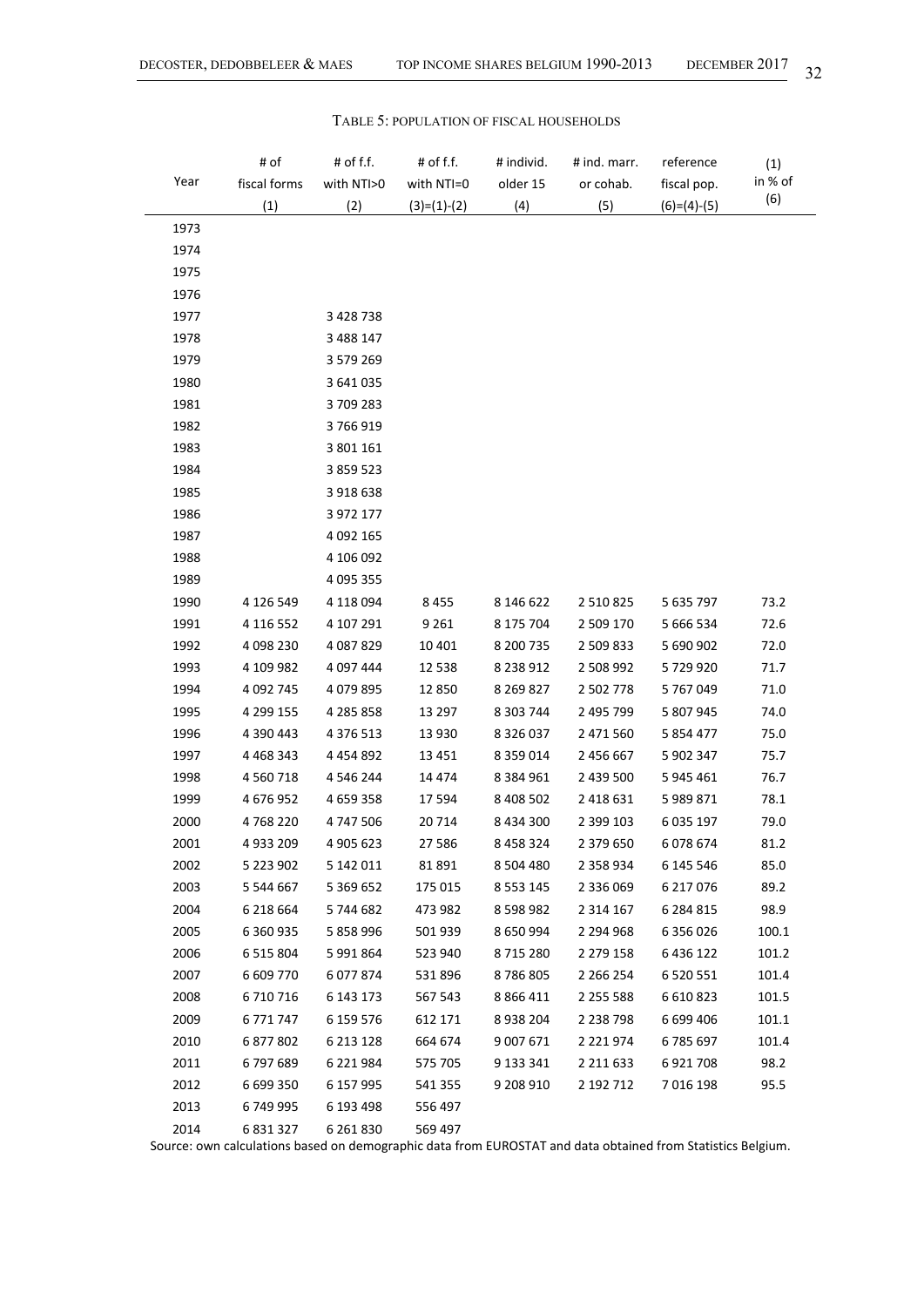# TABLE 6: GROWTH OF NEXT TAXABLE INCOME (NTI) BASED ON PUBLISHED DATA FOR TOTAL NTI, D1, D10 AND P100 AND COMPARISON WITH NATIONAL ACCOUNTS (1974 – 2014) - IN %

|      |         | Published Net Taxable Income (NTI) |                 |         |            | <b>National Accounts (NA)</b> |            |                            |                   |
|------|---------|------------------------------------|-----------------|---------|------------|-------------------------------|------------|----------------------------|-------------------|
| Year | NTI     | D1                                 | D <sub>10</sub> | P100    | <b>GDP</b> | B.5n<br>(S14)                 | <b>NNI</b> | Pre Tax<br>Pers.Sector Inc | Income<br>Control |
| 1974 | 22.3    | 23.3                               | 18.0            |         | 16.6       |                               |            |                            |                   |
| 1975 | 18.2    | 18.9                               | 15.2            |         | 11.1       |                               |            |                            |                   |
| 1976 | 16.1    | $-15.1$                            | 12.6            |         | 13.7       |                               |            |                            |                   |
| 1977 | 10.2    | 24.3                               | 8.3             |         | 8.2        |                               |            |                            |                   |
| 1978 | $8.1\,$ | 12.5                               | 7.4             | 5.3     | 7.0        |                               |            |                            |                   |
| 1979 | 10.1    | 13.9                               | 7.8             | 6.8     | 7.5        |                               |            |                            |                   |
| 1980 | 9.2     | 4.3                                | 8.9             | 7.0     | 8.2        |                               |            |                            |                   |
| 1981 | 7.6     | 9.6                                | 5.5             | 0.5     | 4.8        |                               |            |                            |                   |
| 1982 | 15.4    | 80.7                               | 6.5             | $-0.5$  | 8.2        |                               |            |                            |                   |
| 1983 | 2.3     | $-0.7$                             | 1.1             | 0.3     | 5.9        |                               |            |                            |                   |
| 1984 | 2.6     | $-5.3$                             | 1.2             | $-4.4$  | 8.0        |                               |            |                            |                   |
| 1985 | 4.6     | 0.4                                | 6.5             | 10.4    | 6.4        |                               |            |                            |                   |
| 1986 | 4.2     | 0.7                                | 5.4             | 7.6     | 4.7        | 5.2                           |            |                            | 4.3               |
| 1987 | 2.7     | $-3.7$                             | 5.3             | 8.2     | 4.0        | 2.1                           |            |                            | 1.6               |
| 1988 | 2.9     | 0.2                                | 3.5             | 6.5     | 7.0        | 3.7                           |            |                            | 3.7               |
| 1989 | 7.2     | 7.7                                | 8.9             | 12.6    | 8.4        | $6.2\,$                       |            |                            | 5.9               |
| 1990 | 5.7     | 4.3                                | 5.5             | 3.5     | 6.0        | 8.6                           |            |                            | $8.8\,$           |
| 1991 | 5.9     | 6.9                                | 6.2             | 7.3     | 4.8        | $6.4\,$                       |            |                            | $6.2\,$           |
| 1992 | 8.0     | 43.7                               | 7.5             | 7.8     | 5.0        | 5.1                           |            |                            | 5.4               |
| 1993 | 3.2     | 2.8                                | 3.2             | $0.0\,$ | 3.0        | 4.5                           |            |                            | 4.7               |
| 1994 | 2.3     | $-2.2$                             | 3.1             | 3.8     | 5.4        | 4.0                           |            |                            | 3.7               |
| 1995 | 5.2     | 3.2                                | 5.7             | 4.2     | 3.7        | 2.7                           |            |                            | $-0.6$            |
| 1996 | 3.5     | 1.5                                | 5.7             | 12.2    | 2.0        | 0.5                           | 1.7        | 1.1                        | $1.0\,$           |
| 1997 | 3.4     | 0.9                                | 3.8             | 0.7     | 4.6        | 3.1                           | 4.7        | 4.0                        | 2.8               |
| 1998 | 4.0     | 2.1                                | 5.2             | 7.1     | 3.8        | 3.9                           | 3.5        | 3.2                        | 3.5               |
| 1999 | 4.1     | 0.4                                | 6.2             | 10.0    | 4.2        | 3.0                           | 3.7        | 3.3                        | 3.4               |
| 2000 | 3.9     | 3.4                                | 3.8             | 2.5     | 5.7        | 5.5                           | 5.9        | 5.5                        | $5.2$             |
| 2001 | 6.8     | $-0.5$                             | 9.8             | 16.1    | 2.9        | 4.7                           | 1.7        | 1.4                        | 4.8               |
| 2002 | 4.5     | $-9.3$                             | 5.1             | 0.1     | 3.5        | 1.1                           | 3.3        | 2.7                        | 1.4               |
| 2003 | 3.7     | $-15.5$                            | 4.9             | 3.2     | 2.8        | 0.9                           | 2.4        | 2.0                        | 1.3               |
| 2004 | 4.9     | $-31.2$                            | 7.9             | 9.9     | 5.7        | 2.3                           | 5.3        | 5.0                        | 2.0               |
| 2005 | 3.9     | $-1.7$                             | 4.4             | 3.4     | 4.3        | 3.3                           | 3.8        | 3.2                        | 3.6               |
| 2006 | 4.5     | $-5.7$                             | $5.2$           | 6.1     | 4.9        | 4.7                           | 4.6        | 4.3                        | 4.4               |
| 2007 | 4.4     | $-3.8$                             | 5.5             | 6.7     | 5.5        | 5.3                           | 5.4        | 5.3                        | 4.6               |
| 2008 | 5.2     | $-0.4$                             | 4.6             | 3.5     | 2.7        | 5.6                           | 3.1        | 2.9                        | 5.9               |
| 2009 | 2.6     | $-0.2$                             | 2.3             | 2.1     | $-1.5$     | $-0.8$                        | $-4.9$     | $-4.8$                     | 0.2               |
| 2010 | $1.4\,$ | $-0.6$                             | 0.9             | $-0.7$  | 4.7        | 1.7                           | 8.8        | 8.2                        | $1.4\,$           |
| 2011 | 4.0     | 19.9                               | 3.6             | 3.9     | 3.8        | 2.7                           | $1.0\,$    | 0.8                        | 2.3               |
| 2012 | 4.0     | 25.2                               | $4.0\,$         | 4.7     | 2.2        | 2.4                           | 3.7        | 3.6                        | 3.0               |
| 2013 | 2.7     | 0.3                                | 2.2             | 1.2     | 1.4        | 1.2                           | 0.2        | $-0.2$                     | 1.0               |
| 2014 | 4.5     | 1.8                                | $5.2$           | 5.4     | 2.0        | 0.8                           |            |                            | $1.4\,$           |

Source: own calculations on data Statistics Belgium and data from NA (AMECO and NBB.Stat).

Note: B5.n\_S14 stands for net balance of primary incomes in sector S14; NNI stands for Net National Income, the sum of B5n's for all sectors. Pre Tax Personal Sector Income is B5n of sectors S14, S11 and S12, and net production taxes.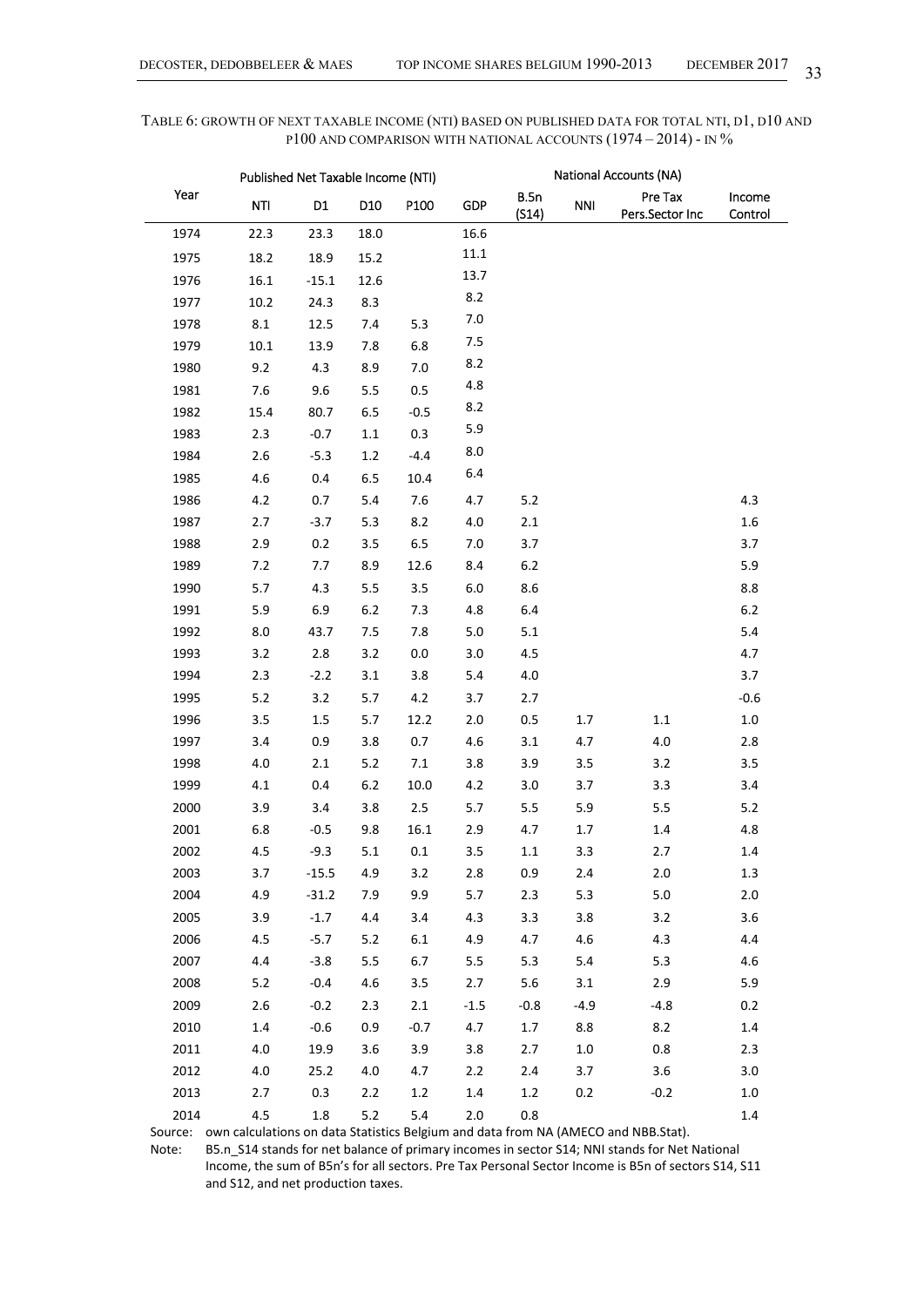|      | Income                 |                    |         |            |      |            | Sectoral components of NNI | Income Control as %<br>of      |  |  |
|------|------------------------|--------------------|---------|------------|------|------------|----------------------------|--------------------------------|--|--|
| Year | control as<br>% of GDP | NNI as % of<br>GDP | S11+S12 | <b>S13</b> | S14  | <b>S15</b> | <b>NNI</b>                 | Pre Tax<br>Pers.Sect<br>or Inc |  |  |
| 1985 | 81.3                   |                    |         |            |      |            |                            |                                |  |  |
| 1986 | 81.0                   |                    |         |            |      |            |                            |                                |  |  |
| 1987 | 79.1                   |                    |         |            |      |            |                            |                                |  |  |
| 1988 | 76.7                   |                    |         |            |      |            |                            |                                |  |  |
| 1989 | 74.9                   |                    |         |            |      |            |                            |                                |  |  |
| 1990 | 76.9                   |                    |         |            |      |            |                            |                                |  |  |
| 1991 | 78.0                   |                    |         |            |      |            |                            |                                |  |  |
| 1992 | 78.3                   |                    |         |            |      |            |                            |                                |  |  |
| 1993 | 79.6                   |                    |         |            |      |            |                            |                                |  |  |
| 1994 | 78.3                   |                    |         |            |      |            |                            |                                |  |  |
| 1995 | 75.1                   | 86.5               | 8.8     | 3.1        | 88.1 | 0.019      | 86.8                       | 79.7                           |  |  |
| 1996 | 74.3                   | 86.2               | 8.8     | $4.1\,$    | 87.1 | 0.017      | 86.2                       | 79.6                           |  |  |
| 1997 | 73.0                   | 86.3               | 9.0     | 5.3        | 85.7 | 0.015      | 84.7                       | 78.7                           |  |  |
| 1998 | 72.8                   | 86.1               | 8.5     | 5.5        | 86.0 | 0.014      | 84.6                       | 78.9                           |  |  |
| 1999 | 72.3                   | 85.7               | 8.1     | 6.4        | 85.5 | 0.018      | 84.4                       | 79.0                           |  |  |
| 2000 | 71.9                   | 85.8               | $8.1\,$ | 6.7        | 85.2 | 0.017      | 83.8                       | 78.8                           |  |  |
| 2001 | 73.2                   | 84.8               | 5.6     | 6.6        | 87.7 | 0.017      | 86.3                       | 81.3                           |  |  |
| 2002 | 71.8                   | 84.6               | 6.7     | 7.3        | 85.9 | 0.012      | 84.8                       | 80.4                           |  |  |
| 2003 | 70.7                   | 84.3               | 7.7     | 7.6        | 84.7 | 0.013      | 83.9                       | 79.8                           |  |  |
| 2004 | 68.3                   | 84.0               | 9.4     | 8.3        | 82.3 | 0.013      | 81.3                       | 77.5                           |  |  |
| 2005 | 67.8                   | 83.6               | 9.6     | 8.5        | 81.9 | 0.016      | 81.1                       | 77.8                           |  |  |
| 2006 | 67.5                   | 83.4               | 9.5     | 8.6        | 82.0 | 0.016      | 81.0                       | 77.9                           |  |  |
| 2007 | 66.9                   | 83.3               | 9.8     | 8.3        | 81.9 | 0.018      | 80.3                       | 77.4                           |  |  |
| 2008 | 68.9                   | 83.6               | 8.1     | 8.0        | 83.9 | 0.017      | 82.4                       | 79.7                           |  |  |
| 2009 | 70.2                   | 80.7               | 4.4     | 8.1        | 87.5 | 0.033      | 86.9                       | 83.9                           |  |  |
| 2010 | 68.0                   | 83.9               | 10.0    | 8.1        | 81.8 | 0.028      | 81.0                       | 78.6                           |  |  |
| 2011 | 67.0                   | 81.6               | 8.3     | 8.4        | 83.3 | 0.032      | 82.1                       | 79.8                           |  |  |
| 2012 | 67.5                   | 82.7               | 9.3     | 8.8        | 81.9 | 0.044      | 81.6                       | 79.3                           |  |  |
| 2013 | 67.2                   | 81.9               | 7.9     | 9.3        | 82.8 | 0.045      | 82.2                       | 80.2                           |  |  |
| 2014 | 66.8                   | 81.2               | 8.3     | 9.0        | 82.6 | 0.072      | 82.3                       | 80.2                           |  |  |

TABLE 7: SECTORAL COMPOSITION OF NATIONAL INCOME AND RELATION WITH THE INCOME CONTROL (IN %)

Source: own calculations on data Statistics Belgium and data from NA (AMECO and NBB.Stat).

Note: Net National Income has been calculated as the sum of the net balance of primary incomes in all 5

sectors. Pre Tax Personal Sector Income is B5n of sectors S14, S11 and S12, and net production taxes.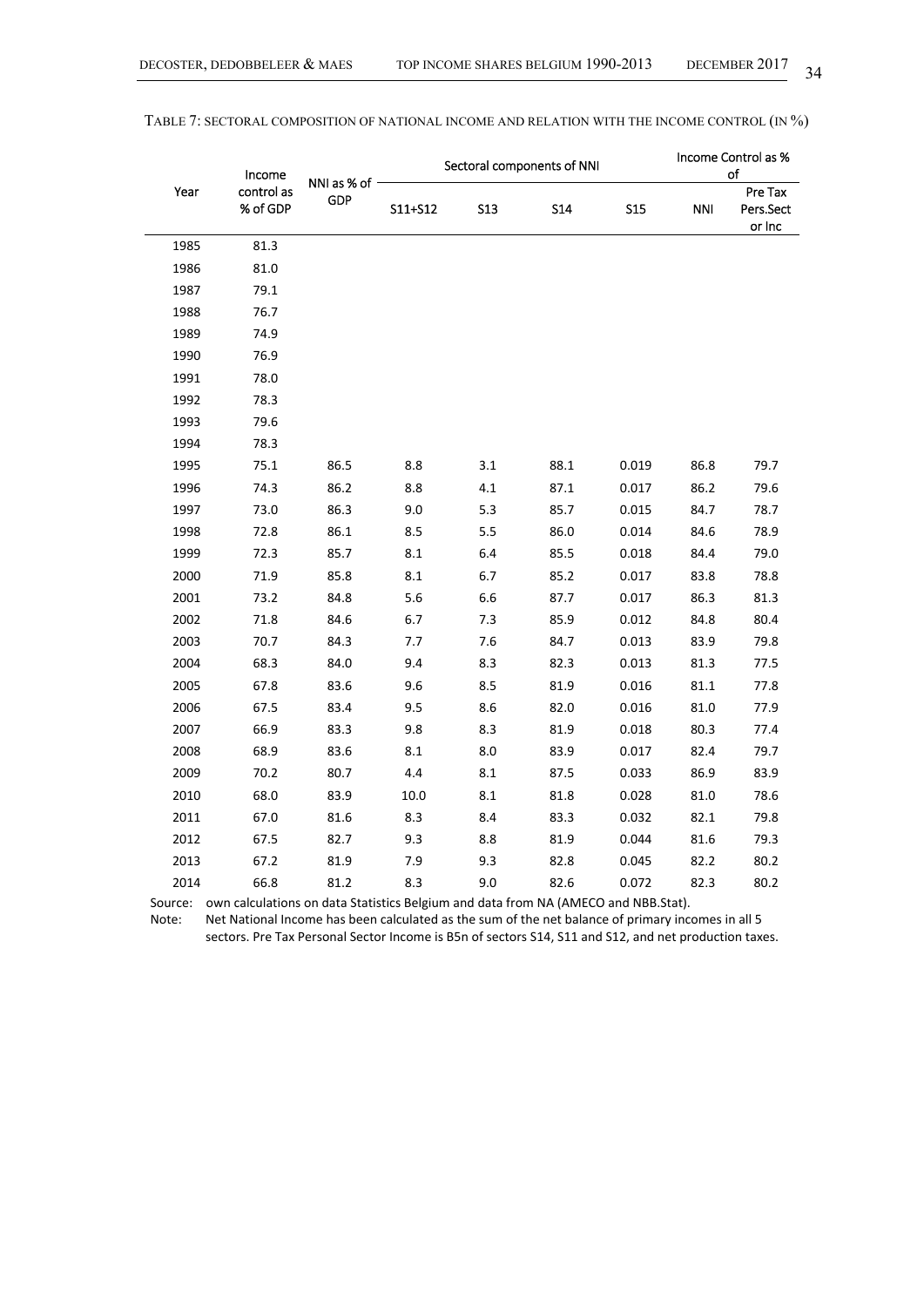# TABLE 8: GROWTH OF NET TAXABLE INCOME (NTI) FOR D10 AND P100 AND COMPARISON WITH GROWTH OF RECONSTRUCTED GROSS TAXABLE INCOME (GTI) FOR D10 AND P100 IN %

|      | Income  |          | <b>Total Taxable Income</b> |         | D10        |            | P100       |
|------|---------|----------|-----------------------------|---------|------------|------------|------------|
| year | Control | NTI      | <b>GTI</b>                  | NTI     | <b>GTI</b> | <b>NTI</b> | <b>GTI</b> |
| 1974 |         | 22.3     |                             | 18.0    |            |            |            |
| 1975 |         | 18.2     |                             | 15.2    |            |            |            |
| 1976 |         | 16.1     |                             | 12.6    |            |            |            |
| 1977 |         | 10.2     |                             | 8.3     |            |            |            |
| 1978 |         | $8.1\,$  |                             | 7.4     |            | 5.3        |            |
| 1979 |         | $10.1\,$ |                             | 7.8     |            | $6.8\,$    |            |
| 1980 |         | 9.2      |                             | 8.9     |            | $7.0\,$    |            |
| 1981 |         | 7.6      |                             | 5.5     |            | 0.5        |            |
| 1982 |         | 15.4     |                             | $6.5\,$ |            | $-0.5$     |            |
| 1983 |         | 2.3      |                             | 1.1     |            | 0.3        |            |
| 1984 |         | $2.6$    |                             | $1.2\,$ |            | $-4.4$     |            |
| 1985 |         | $4.6\,$  |                             | $6.5\,$ |            | 10.4       |            |
| 1986 | 4.3     | $4.2\,$  |                             | 5.4     |            | 7.6        |            |
| 1987 | $1.6\,$ | 2.7      |                             | 5.3     |            | 8.2        |            |
| 1988 | 3.7     | 2.9      |                             | 3.5     |            | $6.5\,$    |            |
| 1989 | 5.9     | 7.2      |                             | 8.9     |            | 12.6       |            |
| 1990 | 8.8     | 5.7      |                             | 5.5     |            | 3.5        |            |
| 1991 | $6.2\,$ | 5.9      | 5.3                         | $6.2\,$ | $5.0$      | 7.3        | $2.8\,$    |
| 1992 | 5.4     | $8.0\,$  | 4.8                         | 7.5     | 3.7        | 7.8        | $1.2\,$    |
| 1993 | 4.7     | 3.2      | 6.4                         | 3.2     | 7.6        | $0.0\,$    | 8.8        |
| 1994 | 3.7     | 2.3      | 8.4                         | 3.1     | 12.0       | 3.8        | 18.4       |
| 1995 | $-0.6$  | 5.2      | 4.6                         | $5.7$   | 2.4        | 4.2        | 1.4        |
| 1996 | $1.0\,$ | 3.5      | 3.1                         | 5.7     | 4.1        | 12.2       | 8.4        |
| 1997 | 2.8     | 3.4      | 3.6                         | 3.8     | 3.0        | 0.7        | 0.3        |
| 1998 | 3.5     | $4.0\,$  | 3.3                         | 5.2     | 2.7        | 7.1        | 2.4        |
| 1999 | 3.4     | 4.1      | 3.7                         | $6.2$   | 4.1        | 10.0       | 5.8        |
| 2000 | 5.2     | 3.9      | 3.4                         | 3.8     | 2.9        | 2.5        | 2.6        |
| 2001 | 4.8     | 6.8      | 6.4                         | 9.8     | 6.7        | $16.1\,$   | 9.2        |
| 2002 | 1.4     | 4.5      | 4.3                         | 5.1     | 1.6        | 0.1        | $-4.1$     |
| 2003 | 1.3     | 3.7      | 3.4                         | 4.9     | 2.4        | 3.2        | 0.8        |
| 2004 | 2.0     | 4.9      | 4.6                         | 7.9     | 4.3        | 9.9        | $6.8\,$    |
| 2005 | 3.6     | 3.9      | 3.4                         | 4.4     | 3.4        | 3.4        | $1.4\,$    |
| 2006 | 4.4     | 4.5      | 4.5                         | $5.2$   | 4.4        | $6.1\,$    | 4.7        |
| 2007 | 4.6     | 4.4      | 4.4                         | 5.5     | 4.6        | 6.7        | 4.4        |
| 2008 | 5.9     | $5.2$    | 4.6                         | $4.6\,$ | 3.3        | 3.5        | $1.1\,$    |
| 2009 | 0.2     | $2.6\,$  | 2.6                         | 2.3     | 2.2        | 2.1        | $-0.5$     |
| 2010 | 1.4     | 1.4      | 1.7                         | 0.9     | 2.8        | $-0.7$     | $3.0\,$    |
| 2011 | 2.3     | 4.0      | 4.1                         | 3.6     | 3.7        | 3.9        | 3.0        |
| 2012 | 3.0     | $4.0\,$  | 3.5                         | $4.0\,$ | 4.5        | 4.7        | 4.6        |
| 2013 | 1.0     | 2.7      | 2.6                         | 2.2     | 2.2        | $1.2\,$    | 1.7        |
| 2014 | $1.4\,$ | 4.5      |                             | $5.2$   |            | $5.4$      |            |

Source: own calculations based on data obtained from Statistics Belgium and De Standaard.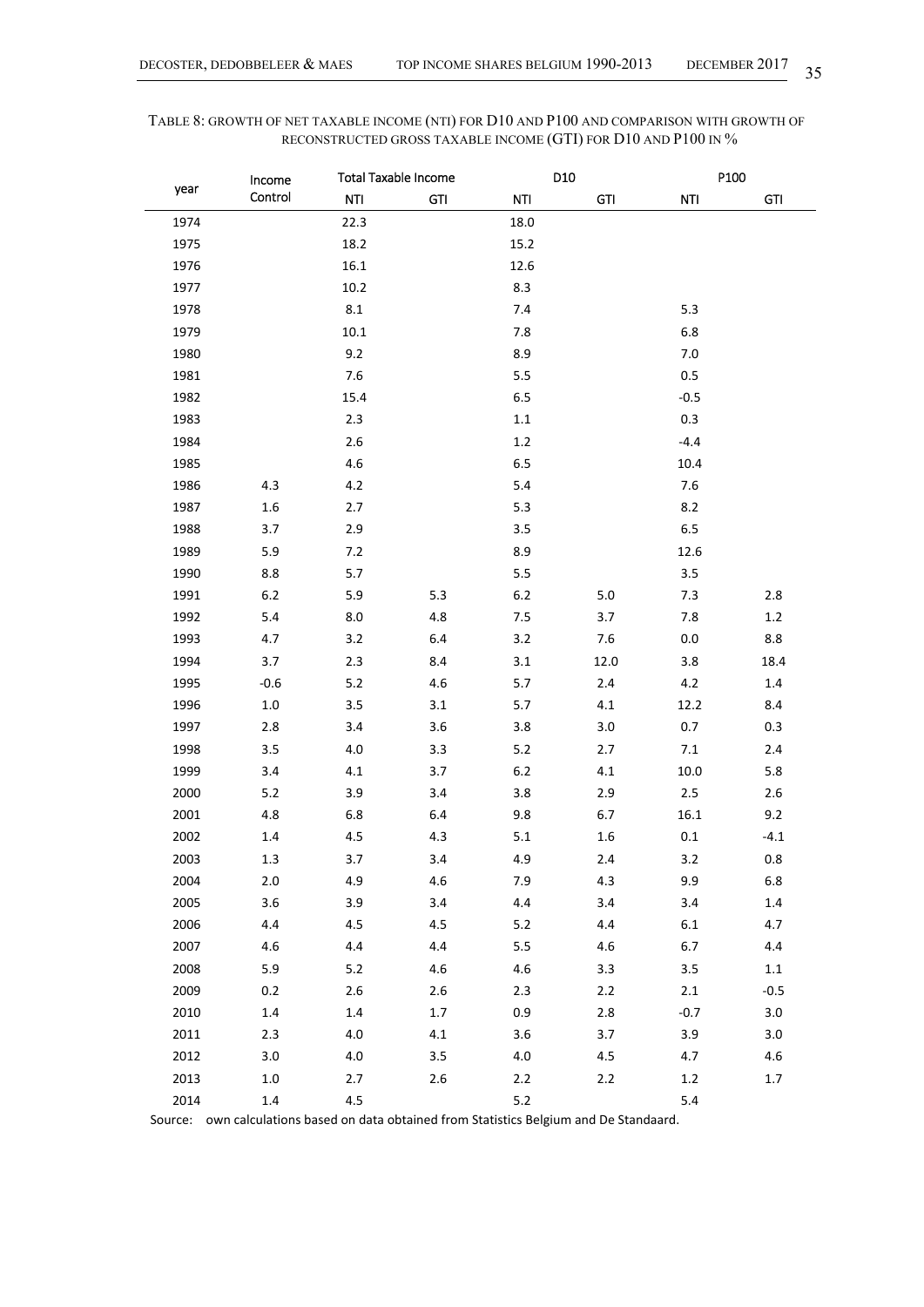|         |         |         | in million €'s |          |                                                               |        |         | in % of income control |           |
|---------|---------|---------|----------------|----------|---------------------------------------------------------------|--------|---------|------------------------|-----------|
| Year    | Income  | Labour  | Replac.        | Inc from | Inc. from                                                     | Labour | Replac. | Inc from               | Inc. from |
|         | Control | income  | income         | Property | Fin. Ass.                                                     | income | income  | Property               | Fin. Ass. |
| 1985    | 103 733 | 56 802  | 25 573         | 6956     | 14 402                                                        | 54.8   | 24.7    | 6.7                    | 13.9      |
| 1986    | 108 239 | 58 400  | 26 636         | 7661     | 15 541                                                        | 54.0   | 24.6    | $7.1\,$                | 14.4      |
| 1987    | 109 980 | 58 658  | 27 417         | 8 1 9 7  | 15 708                                                        | 53.3   | 24.9    | 7.5                    | 14.3      |
| 1988    | 114 062 | 61 344  | 28 371         | 8969     | 15 377                                                        | 53.8   | 24.9    | 7.9                    | 13.5      |
| 1989    | 120 810 | 66 189  | 29 5 95        | 9432     | 15 5 94                                                       | 54.8   | 24.5    | 7.8                    | 12.9      |
| 1990    | 131 500 | 70 931  | 31 614         | 9938     | 19 0 16                                                       | 53.9   | 24.0    | 7.6                    | 14.5      |
| 1991    | 139 636 | 75 148  | 33 880         | 10 989   | 19 6 19                                                       | 53.8   | 24.3    | 7.9                    | 14.0      |
| 1992    | 147 177 | 77987   | 36 087         | 11876    | 21 228                                                        | 53.0   | 24.5    | 8.1                    | 14.4      |
| 1993    | 154 120 | 80 058  | 37713          | 13 0 36  | 23 313                                                        | 51.9   | 24.5    | 8.5                    | 15.1      |
| 1994    | 159838  | 83 129  | 38739          | 13 945   | 24 0 24                                                       | 52.0   | 24.2    | 8.7                    | 15.0      |
| 1995    | 158 914 | 82 222  | 39 886         | 8548     | 28 259                                                        | 51.7   | 25.1    | 5.4                    | 17.8      |
| 1996    | 160 498 | 83 627  | 40 968         | 8583     | 27 320                                                        | 52.1   | 25.5    | 5.3                    | 17.0      |
| 1997    | 165 043 | 86 840  | 42 28 6        | 8783     | 27 134                                                        | 52.6   | 25.6    | 5.3                    | 16.4      |
| 1998    | 170 741 | 89 0 86 | 43 617         | 9 2 3 8  | 28 800                                                        | 52.2   | 25.5    | 5.4                    | 16.9      |
| 1999    | 176 531 | 94 502  | 44 5 26        | 9047     | 28 455                                                        | 53.5   | 25.2    | 5.1                    | $16.1\,$  |
| 2000    | 185 734 | 99 594  | 45 751         | 9604     | 30 784                                                        | 53.6   | 24.6    | $5.2$                  | 16.6      |
| 2001    | 194 582 | 104 641 | 48 166         | 9816     | 31 959                                                        | 53.8   | 24.8    | 5.0                    | 16.4      |
| 2002    | 197 379 | 106 707 | 51 134         | 9377     | 30 162                                                        | 54.1   | 25.9    | 4.8                    | 15.3      |
| 2003    | 199 914 | 108 611 | 52 879         | 9 2 0 9  | 29 216                                                        | 54.3   | 26.5    | 4.6                    | 14.6      |
| 2004    | 203 890 | 111 930 | 54 580         | 8 5 6 1  | 28 8 19                                                       | 54.9   | 26.8    | 4.2                    | 14.1      |
| 2005    | 211 196 | 116 260 | 56 414         | 9 1 6 4  | 29 357                                                        | 55.0   | 26.7    | 4.3                    | 13.9      |
| 2006    | 220 505 | 122 244 | 58 356         | 9659     | 30 246                                                        | 55.4   | 26.5    | 4.4                    | 13.7      |
| 2007    | 230 559 | 127 245 | 60783          | 10 370   | 32 161                                                        | 55.2   | 26.4    | 4.5                    | 13.9      |
| 2008    | 244 100 | 133 246 | 63 907         | 9747     | 37 200                                                        | 54.6   | 26.2    | 4.0                    | 15.2      |
| 2009    | 244 703 | 132 526 | 68 352         | 8347     | 35 477                                                        | 54.2   | 27.9    | 3.4                    | 14.5      |
| 2010    | 248 219 | 134 927 | 69732          | 8035     | 35 5 25                                                       | 54.4   | 28.1    | 3.2                    | 14.3      |
| 2011    | 253 846 | 140 687 | 71759          | 7967     | 33 4 34                                                       | 55.4   | 28.3    | 3.1                    | 13.2      |
| 2012    | 261 472 | 145 032 | 75 667         | 7369     | 33 403                                                        | 55.5   | 28.9    | 2.8                    | 12.8      |
| 2013    | 264 054 | 147 108 | 78 461         | 7 1 6 3  | 31 323                                                        | 55.7   | 29.7    | 2.7                    | 11.9      |
| 2014    | 267 652 | 148 716 | 79 634         | 7564     | 31739                                                         | 55.6   | 29.8    | 2.8                    | 11.9      |
| Source: |         |         |                |          | own calculations hased on the National Accounts from NRR Stat |        |         |                        |           |

TABLE 9: INCOME COMPONENTS IN THE INCOME CONTROL OF THE NATIONAL ACCOUNTS

Source: own calculations based on the National Accounts from NBB.Stat.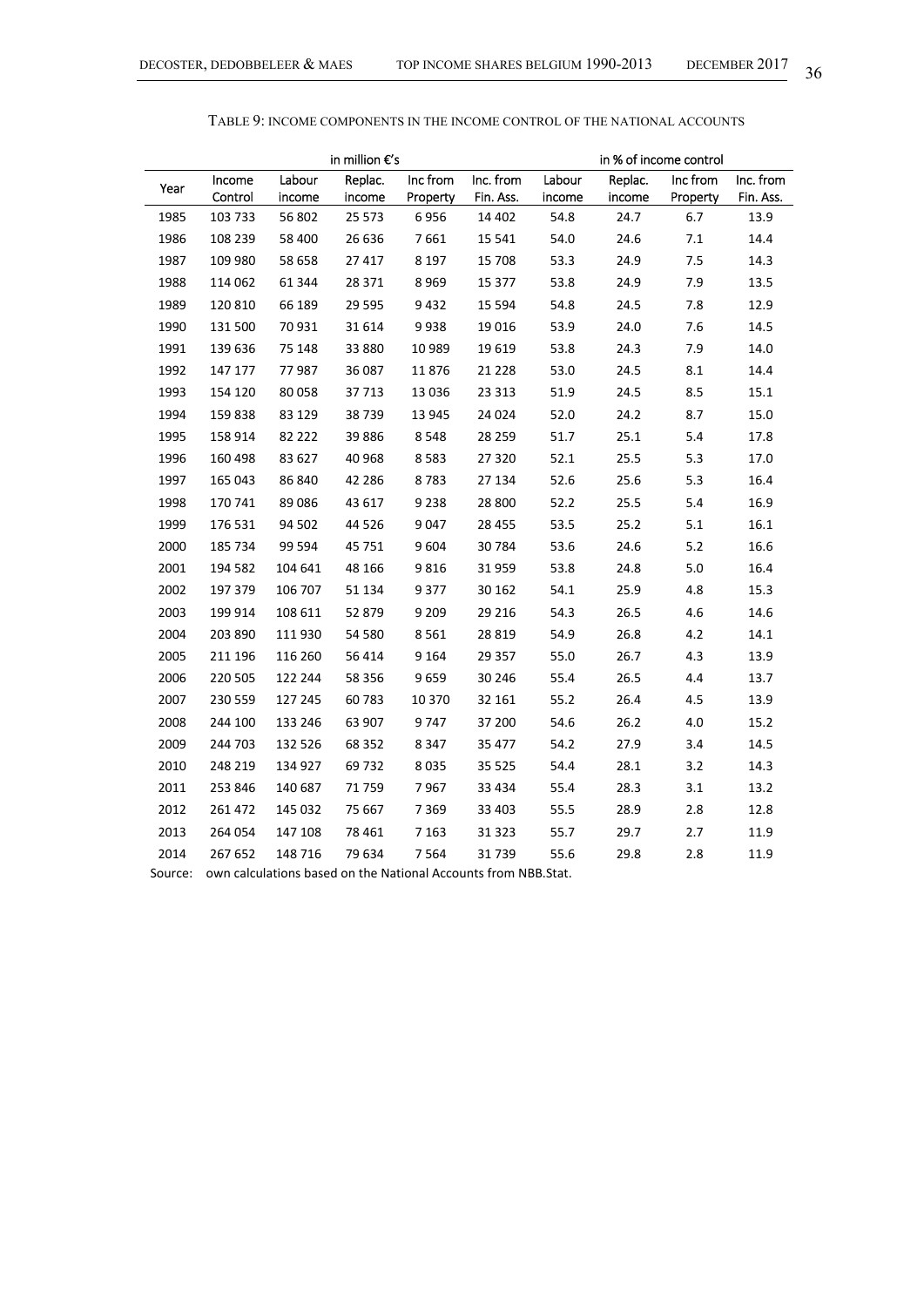| Year | <b>GDP</b> | Income<br>Control | Labour<br>income | Replacement<br>income | Income from<br>Property | Income from<br>Financial Ass. |
|------|------------|-------------------|------------------|-----------------------|-------------------------|-------------------------------|
| 1986 | 4.7        | 4.3               | 2.8              | 4.2                   | $10.1\,$                | 7.9                           |
| 1987 | $4.0\,$    | $1.6\,$           | 0.4              | 2.9                   | $7.0\,$                 | $1.1\,$                       |
| 1988 | $7.0$      | 3.7               | 4.6              | 3.5                   | 9.4                     | $-2.1$                        |
| 1989 | 8.4        | 5.9               | 7.9              | 4.3                   | $5.2$                   | 1.4                           |
| 1990 | $6.0\,$    | 8.8               | 7.2              | 6.8                   | 5.4                     | 21.9                          |
| 1991 | 4.8        | $6.2$             | 5.9              | 7.2                   | 10.6                    | 3.2                           |
| 1992 | $5.0\,$    | 5.4               | 3.8              | 6.5                   | 8.1                     | 8.2                           |
| 1993 | 3.0        | 4.7               | 2.7              | 4.5                   | 9.8                     | 9.8                           |
| 1994 | 5.4        | 3.7               | 3.8              | 2.7                   | 7.0                     | 3.1                           |
| 1995 | 3.7        | $-0.6$            | $-1.1$           | 3.0                   | $-38.7$                 | 17.6                          |
| 1996 | 2.0        | $1.0\,$           | 1.7              | 2.7                   | 0.4                     | $-3.3$                        |
| 1997 | 4.6        | 2.8               | 3.8              | 3.2                   | 2.3                     | $-0.7$                        |
| 1998 | 3.8        | 3.5               | 2.6              | 3.1                   | $5.2$                   | $6.1\,$                       |
| 1999 | 4.2        | 3.4               | 6.1              | 2.1                   | $-2.1$                  | $-1.2$                        |
| 2000 | 5.7        | 5.2               | 5.4              | 2.8                   | $6.2$                   | 8.2                           |
| 2001 | 2.9        | 4.8               | 5.1              | 5.3                   | 2.2                     | 3.8                           |
| 2002 | 3.5        | 1.4               | 2.0              | $6.2$                 | $-4.5$                  | $-5.6$                        |
| 2003 | $2.8\,$    | $1.3\,$           | $1.8\,$          | 3.4                   | $-1.8$                  | $-3.1$                        |
| 2004 | 5.7        | 2.0               | 3.1              | 3.2                   | $-7.0$                  | $-1.4$                        |
| 2005 | 4.3        | 3.6               | 3.9              | 3.4                   | 7.0                     | 1.9                           |
| 2006 | 4.9        | 4.4               | 5.1              | 3.4                   | 5.4                     | 3.0                           |
| 2007 | 5.5        | 4.6               | 4.1              | 4.2                   | 7.4                     | 6.3                           |
| 2008 | 2.7        | 5.9               | 4.7              | 5.1                   | $-6.0$                  | 15.7                          |
| 2009 | $-1.5$     | 0.2               | $-0.5$           | $7.0\,$               | $-14.4$                 | $-4.6$                        |
| 2010 | 4.7        | 1.4               | 1.8              | 2.0                   | $-3.7$                  | 0.1                           |
| 2011 | 3.8        | 2.3               | 4.3              | 2.9                   | $-0.9$                  | $-5.9$                        |
| 2012 | 2.2        | 3.0               | 3.1              | 5.4                   | $-7.5$                  | $-0.1$                        |
| 2013 | 1.4        | $1.0\,$           | 1.4              | 3.7                   | $-2.8$                  | $-6.2$                        |
| 2014 | 2.0        | 1.4               | 1.1              | 1.5                   | 5.6                     | 1.3                           |

#### TABLE 10: GROWTH RATE OF THE INCOME CONTROL AND ITS COMPONENTS

Source: own calculations based on the National Accounts from NBB.Stat.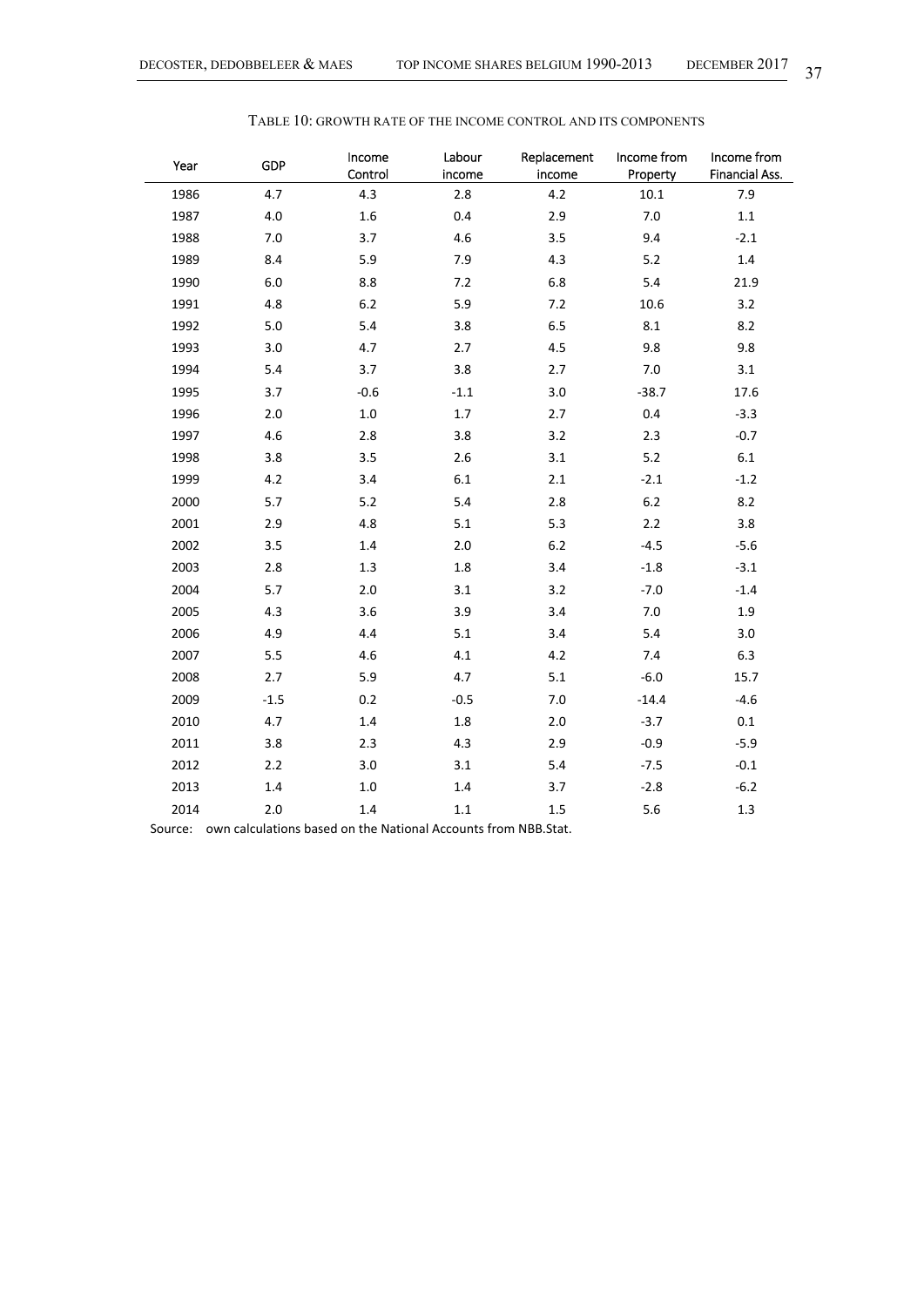| Year | Net Taxable<br>Income | <b>Gross Taxable</b><br>Income | Labour<br>income | Replacement<br>income | Income from<br>Property | Income from<br>Financial Ass. |
|------|-----------------------|--------------------------------|------------------|-----------------------|-------------------------|-------------------------------|
| 1985 | 42.7                  |                                |                  |                       |                         |                               |
| 1986 | 42.8                  |                                |                  |                       |                         |                               |
| 1987 | 42.2                  |                                |                  |                       |                         |                               |
| 1988 | 42.6                  |                                |                  |                       |                         |                               |
| 1989 | 42.0                  |                                |                  |                       |                         |                               |
| 1990 | 43.6                  | 33.8                           | 7.5              | 45.0                  | 63.5                    | 99.3                          |
| 1991 | 43.8                  | 34.4                           | 8.9              | 44.4                  | 64.2                    | 99.2                          |
| 1992 | 42.4                  | 34.7                           | 8.6              | 43.9                  | 65.5                    | 99.2                          |
| 1993 | 43.2                  | 33.7                           | 4.5              | 43.8                  | 68.4                    | 99.3                          |
| 1994 | 44.0                  | 30.7                           | $-3.0$           | 46.5                  | 70.9                    | 99.2                          |
| 1995 | 40.8                  | 27.1                           | $-6.8$           | 41.3                  | 50.6                    | 99.3                          |
| 1996 | 39.3                  | 25.6                           | $-7.0$           | 39.8                  | 43.0                    | 99.3                          |
| 1997 | 38.9                  | 25.0                           | $-6.9$           | 39.5                  | 44.7                    | 99.1                          |
| 1998 | 38.6                  | 25.1                           | $-7.5$           | 39.2                  | 46.2                    | 99.1                          |
| 1999 | 38.2                  | 24.9                           | $-5.5$           | 39.3                  | 42.3                    | 99.0                          |
| 2000 | 38.9                  | 26.2                           | $-3.6$           | 39.0                  | 44.6                    | 99.0                          |
| 2001 | 37.7                  | 25.0                           | $-4.6$           | 37.4                  | 43.2                    | 98.9                          |
| 2002 | 35.9                  | 22.9                           | $-5.9$           | 35.7                  | 40.1                    | 98.8                          |
| 2003 | 34.3                  | 21.3                           | $-6.4$           | 33.1                  | 36.9                    | 98.8                          |
| 2004 | 32.5                  | 19.3                           | $-6.7$           | 29.7                  | 29.1                    | 98.7                          |
| 2005 | 32.2                  | 19.4                           | $-6.5$           | 28.7                  | 39.8                    | 98.8                          |
| 2006 | 32.2                  | 19.4                           | $-6.3$           | 28.6                  | 43.6                    | 98.8                          |
| 2007 | 32.3                  | 19.5                           | $-7.0$           | 28.8                  | 47.7                    | 98.8                          |
| 2008 | 32.7                  | 20.5                           | $-6.7$           | 28.6                  | 44.2                    | 98.7                          |
| 2009 | 31.2                  | 18.6                           | $-8.6$           | 28.3                  | 35.9                    | 98.6                          |
| 2010 | 31.2                  | 18.4                           | $-8.4$           | 27.8                  | 35.4                    | 98.6                          |
| 2011 | 30.0                  | 16.9                           | $-8.3$           | 27.0                  | 34.6                    | 98.3                          |
| 2012 | 29.3                  | 16.5                           | $-7.8$           | 27.6                  | 30.6                    | 95.3                          |
| 2013 | 28.1                  | 15.1                           | $-8.7$           | 26.8                  | 27.3                    | 96.8                          |
| 2014 | 25.9                  |                                |                  |                       |                         |                               |

| TABLE 11: MISSING INCOME IN % OF THE INCOME CONTROL OF THE NATIONAL ACCOUNTS BY INCOME |  |
|----------------------------------------------------------------------------------------|--|
| <b>COMPONENT</b>                                                                       |  |

Source: own calculations based on data obtained from Statistics Belgium.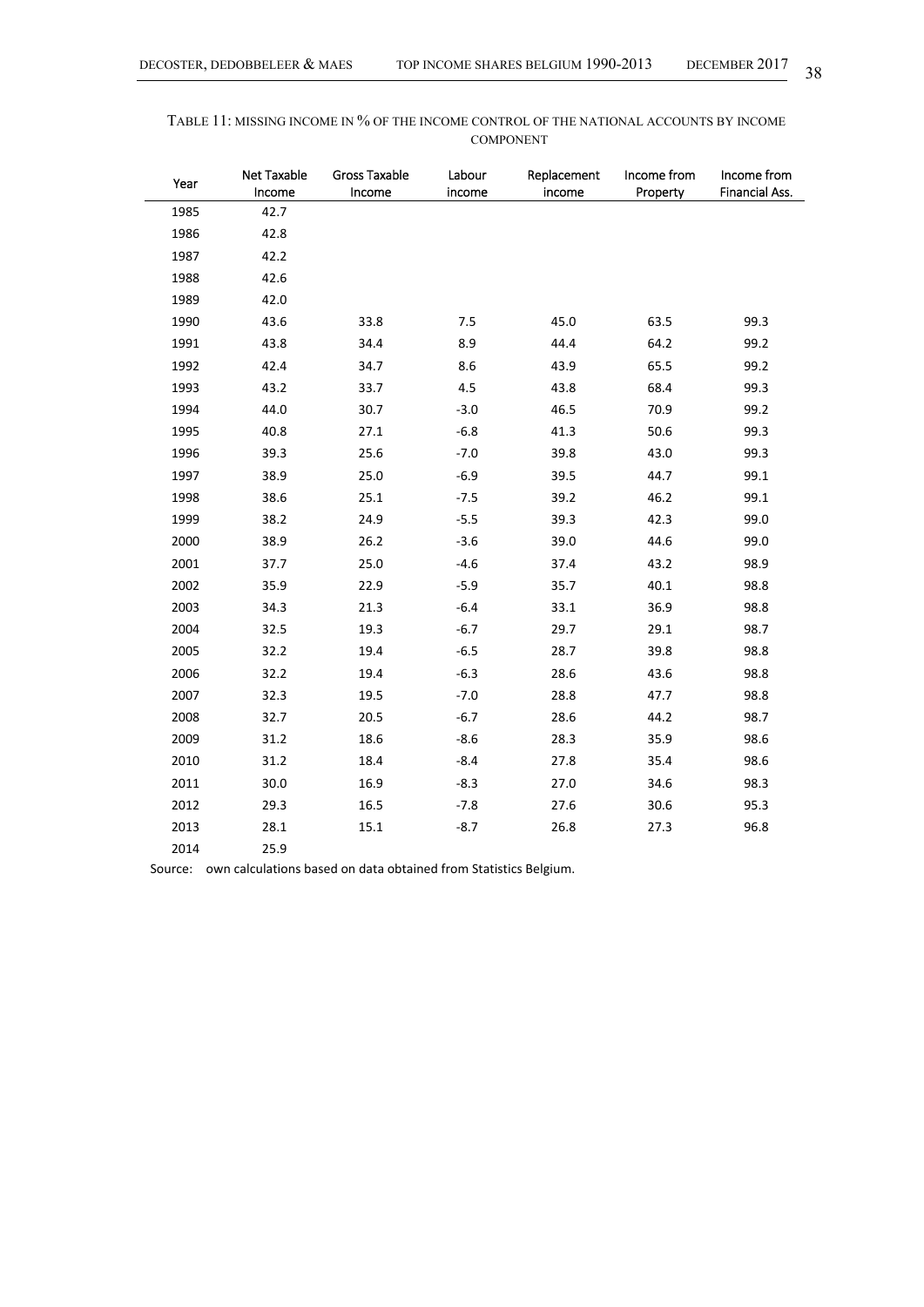| Year | <b>NTI</b> | <b>GTI</b> | GTI<br>lower bound | GTI<br>upper bound | GTI adjusted by<br>income<br>component |
|------|------------|------------|--------------------|--------------------|----------------------------------------|
| 1977 | 29.6       |            |                    |                    |                                        |
| 1978 | 29.5       |            |                    |                    |                                        |
| 1979 | 28.8       |            |                    |                    |                                        |
| 1980 | 28.8       |            |                    |                    |                                        |
| 1981 | 28.2       |            |                    |                    |                                        |
| 1982 | 26.0       |            |                    |                    |                                        |
| 1983 | 25.7       |            |                    |                    |                                        |
| 1984 | 25.4       |            |                    |                    |                                        |
| 1985 | 25.8       |            |                    |                    |                                        |
| 1986 | 26.1       |            |                    |                    |                                        |
| 1987 | 26.8       |            |                    |                    |                                        |
| 1988 | 26.9       |            |                    |                    |                                        |
| 1989 | 27.4       |            |                    |                    |                                        |
| 1990 | 27.3       | 36.4       | 24.1               | 57.9               | 74.7                                   |
| 1991 | 27.4       | 36.3       | 23.8               | 58.2               | 74.0                                   |
| 1992 | 27.3       | 35.9       | 23.4               | 58.1               | 73.8                                   |
| 1993 | 27.3       | 36.3       | 24.0               | 57.8               | 77.7                                   |
| 1994 | 27.5       | 37.5       | 26.0               | 56.6               | 83.3                                   |
| 1995 | 27.7       | 36.7       | 26.8               | 53.8               | 70.3                                   |
| 1996 | 28.3       | 37.1       | 27.6               | 53.2               | 68.1                                   |
| 1997 | 28.4       | 36.9       | 27.6               | 52.7               | 67.7                                   |
| 1998 | 28.7       | 36.6       | 27.4               | 52.6               | 67.2                                   |
| 1999 | 29.3       | 36.8       | 27.6               | 52.5               | 65.6                                   |
| 2000 | 29.2       | 36.6       | 27.0               | 53.2               | 64.7                                   |
| 2001 | 30.0       | 36.7       | 27.5               | 52.6               | 65.1                                   |
| 2002 | 30.2       | 35.8       | 27.6               | 50.5               | 63.0                                   |
| 2003 | 30.5       | 35.4       | 27.9               | 49.1               | 61.2                                   |
| 2004 | 31.4       | 35.3       | 28.5               | 47.8               | 59.4                                   |
| 2005 | 31.6       | 35.3       | 28.4               | 47.9               | 63.3                                   |
| 2006 | 31.8       | 35.3       | 28.4               | 47.8               | 65.0                                   |
| 2007 | 32.1       | 35.4       | 28.5               | 48.0               | 67.8                                   |
| 2008 | 32.0       | 34.9       | 27.8               | 48.3               | 65.8                                   |
| 2009 | 31.9       | 34.8       | 28.3               | 46.9               | 62.9                                   |
| 2010 | 31.7       | 35.1       | 28.7               | 47.1               | 63.6                                   |
| 2011 | 31.5       | 35.0       | 29.1               | 46.0               | 63.1                                   |
| 2012 | 31.5       | 35.3       | 29.5               | 46.0               | 60.5                                   |
| 2013 | 31.4       | 35.2       | 29.9               | 45.0               | 59.2                                   |
| 2014 | $31.6\,$   |            |                    |                    |                                        |

# TABLE 12: INCOME SHARES FOR D10 BASED ON PUBLISHED DATA FOR NET TAXABLE INCOME (NTI) AND DIFFERENT CORRECTIONS OF GROSS TAXABLE INCOME (GTI)

Note: The difference between net taxable income (NTI) and gross taxable income (GTI) consists both in adding the deductions, and redefining the top decile by adding zeroes at the bottom. The lower bound is obtained by adding all missing income to deciles 1‐9, the upper bound by adding all missing income to the top decile. The rightmost column uses a correction as described in equation (13) of Appendix 2, based on shares of the four income components for the top decile of 20%, 5%, 30% and 45% for labour income, replacement income, income from property and income from financial assets respectively, compared with an average share of 54%, 26%, 5.4% and 14.6% (average in the income control over the period 1985‐2014). Source: own calculations based on data obtained from Statistics Belgium.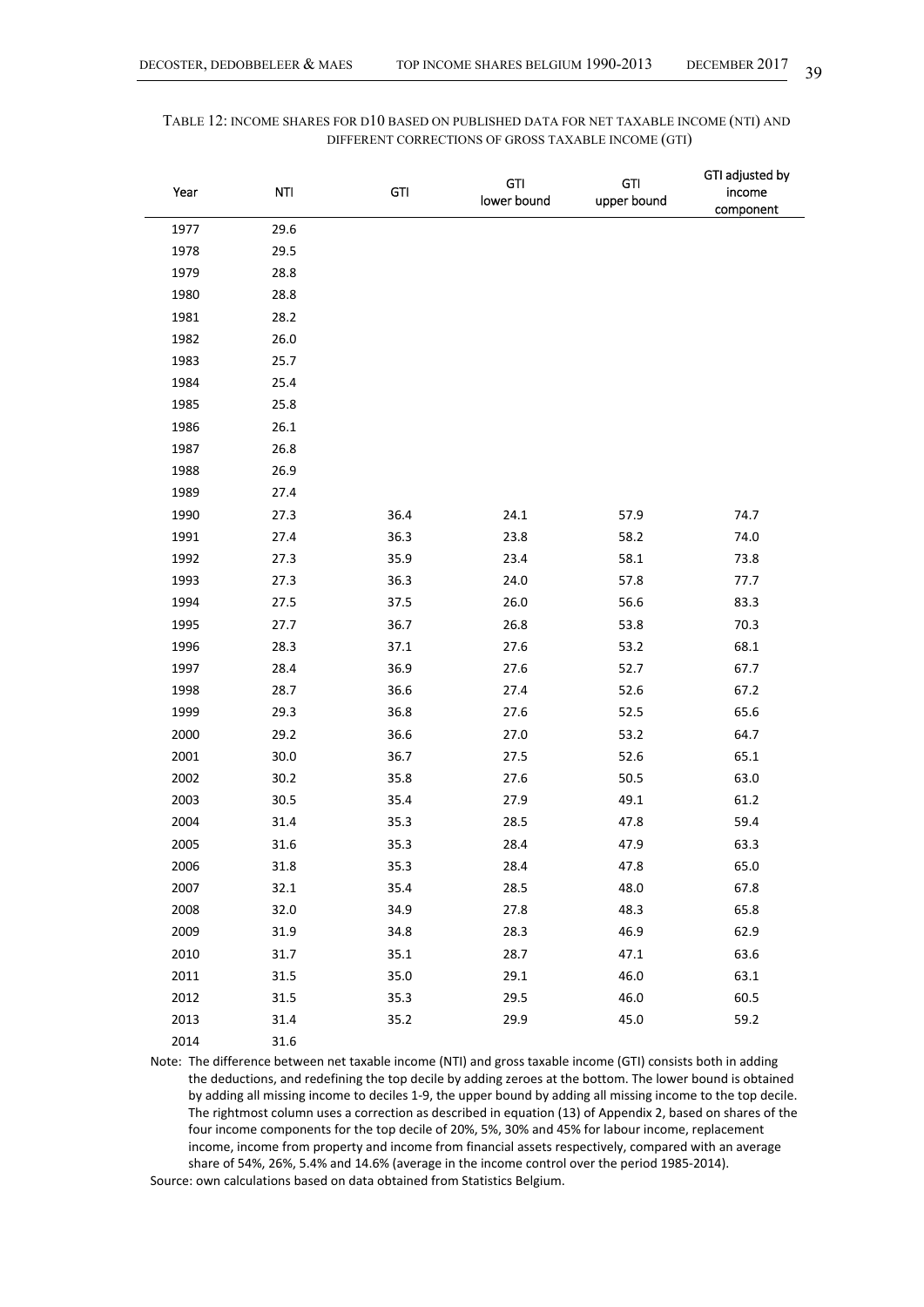| Year | GTI<br><b>NTI</b> |         | <b>GTI</b><br>lower bound | <b>GTI</b><br>upper bound | GTI adjusted by<br>income<br>component |
|------|-------------------|---------|---------------------------|---------------------------|----------------------------------------|
| 1977 | 7.5               |         |                           |                           |                                        |
| 1978 | 7.3               |         |                           |                           |                                        |
| 1979 | $7.1\,$           |         |                           |                           |                                        |
| 1980 | $7.0\,$           |         |                           |                           |                                        |
| 1981 | $6.5\,$           |         |                           |                           |                                        |
| 1982 | 5.6               |         |                           |                           |                                        |
| 1983 | 5.5               |         |                           |                           |                                        |
| 1984 | 5.1               |         |                           |                           |                                        |
| 1985 | 5.4               |         |                           |                           |                                        |
| 1986 | 5.6               |         |                           |                           |                                        |
| 1987 | 5.9               |         |                           |                           |                                        |
| 1988 | $6.1\,$           |         |                           |                           |                                        |
| 1989 | 6.4               |         |                           |                           |                                        |
| 1990 | 6.3               | 9.2     | $6.1\,$                   | 39.9                      | 24.4                                   |
| 1991 | 6.3               | 9.0     | 5.9                       | 40.3                      | 23.6                                   |
| 1992 | 6.3               | 8.6     | 5.6                       | 40.4                      | 23.2                                   |
| 1993 | $6.1\,$           | 8.8     | 5.9                       | 39.6                      | 25.2                                   |
| 1994 | $6.2\,$           | 9.7     | 6.7                       | 37.4                      | 29.5                                   |
| 1995 | $6.2\,$           | 9.4     | $6.8\,$                   | 33.9                      | 22.6                                   |
| 1996 | 6.7               | 9.8     | 7.3                       | 32.9                      | 22.2                                   |
| 1997 | 6.5               | 9.5     | 7.1                       | 32.2                      | $21.6\,$                               |
| 1998 | $6.7$             | 9.4     | $7.1\,$                   | 32.2                      | 21.5                                   |
| 1999 | 7.1               | 9.6     | 7.2                       | 32.2                      | $21.0\,$                               |
| 2000 | $7.0\,$           | 9.6     | $7.1\,$                   | 33.3                      | 20.7                                   |
| 2001 | 7.6               | 9.8     | 7.4                       | 32.4                      | 21.3                                   |
| 2002 | 7.3               | 9.0     | $7.0\,$                   | 29.9                      | 19.3                                   |
| 2003 | 7.2               | 8.8     | 6.9                       | 28.2                      | 18.3                                   |
| 2004 | 7.6               | 9.0     | 7.2                       | 26.5                      | 17.8                                   |
| 2005 | 7.5               | 8.8     | $7.1$                     | 26.5                      | 19.1                                   |
| 2006 | 7.7               | $8.8\,$ | $7.1\,$                   | 26.5                      | 19.9                                   |
| 2007 | 7.8               | 8.8     | 7.1                       | 26.6                      | 21.0                                   |
| 2008 | 7.7               | 8.5     | $6.8\,$                   | 27.3                      | 19.7                                   |
| 2009 | 7.7               | 8.3     | 6.7                       | 25.4                      | 18.0                                   |
| 2010 | 7.5               | $8.4\,$ | $6.8\,$                   | 25.2                      | 18.2                                   |
| 2011 | 7.5               | 8.3     | 6.9                       | 23.8                      | 17.9                                   |
| 2012 | 7.5               | 8.4     | 7.0                       | 23.5                      | 16.8                                   |
| 2013 | 7.4               | 8.3     | 7.0                       | 22.2                      | 16.3                                   |
| 2014 | 7.5               |         |                           |                           |                                        |

# TABLE 13: INCOME SHARES FOR P100 BASED ON PUBLISHED DATA FOR NET TAXABLE INCOME (NTI) AND DIFFERENT CORRECTIONS OF GROSS TAXABLE INCOME (GTI)

Note: The difference between net taxable income (NTI) and gross taxable income (GTI) consists both of adding the deductions, and redefining the top percentile by adding zeroes at the bottom. The lower bound is obtained by adding all missing income to percentile 1‐99, the upper bound by adding all missing income to the top percentile. The rightmost column uses a correction as described in equation (13) of Appendix 2, based on shares of the four income components for the top percentile of 10%, 5%, 35% and 50% for labour income, replacement income, income from property and income from financial assets, compared with an average share of 54%, 26%, 5.4% and 14.6% (average in the income control over the period 1985‐2014). Source: own calculations based on data obtained from Statistics Belgium.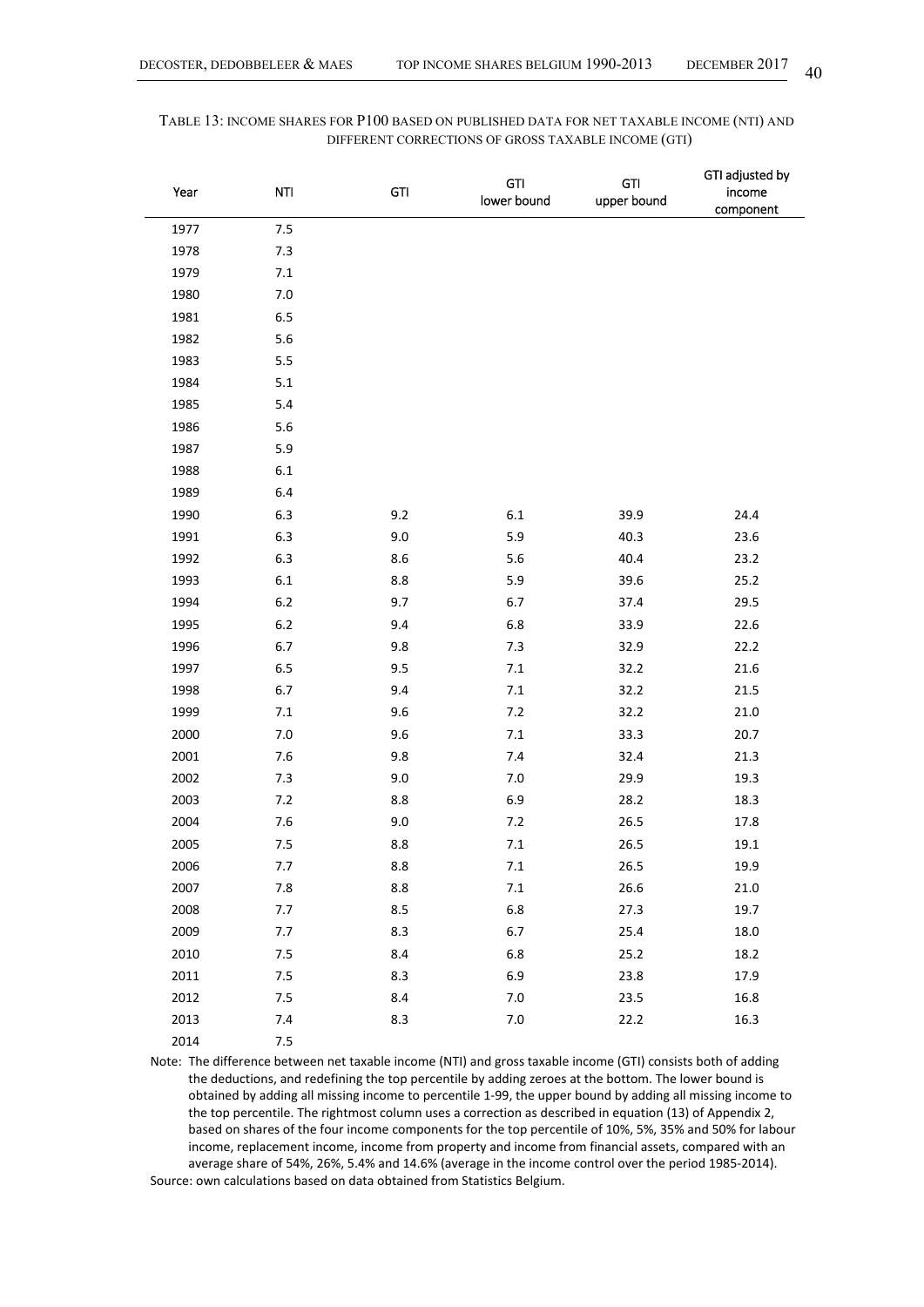| Year | Belgium     |              | France | Netherlands | Germany | UK   | US   |
|------|-------------|--------------|--------|-------------|---------|------|------|
|      | Lower Bound | proportional |        |             |         |      |      |
| 1973 |             |              | 34.2   | 28.4        |         | 28.3 | 35.0 |
| 1974 |             |              | 33.8   |             | 31.0    | 28.1 | 34.1 |
| 1975 |             |              | 33.3   | 27.5        |         | 27.8 | 34.4 |
| 1976 |             |              | 32.8   |             |         | 27.9 | 34.3 |
| 1977 |             |              | 31.2   | 27.8        | 31.7    | 28.0 | 34.8 |
| 1978 |             |              | 30.5   |             |         | 27.8 | 34.7 |
| 1979 |             |              | 31.4   |             |         | 28.4 | 34.9 |
| 1980 |             |              | 30.6   |             | 31.9    |      | 34.2 |
| 1981 |             |              | 30.2   | 28.5        |         | 31.0 | 34.7 |
| 1982 |             |              | 29.3   |             |         | 31.2 | 34.9 |
| 1983 |             |              | 29.4   |             | 31.4    | 31.8 | 35.4 |
| 1984 |             |              | 29.7   |             |         | 32.5 | 36.7 |
| 1985 |             |              | 30.3   | 29.1        |         | 32.7 | 36.7 |
| 1986 |             |              | 31.2   |             | 32.1    | 32.9 | 36.5 |
| 1987 |             |              | 32.1   |             |         | 33.3 | 37.6 |
| 1988 |             |              | 32.6   |             |         | 34.2 | 38.9 |
| 1989 |             |              | 32.8   | 28.5        | 33.5    | 34.2 | 38.7 |
| 1990 | 24.1        | 36.4         | 32.2   | 28.2        |         | 36.9 | 38.7 |
| 1991 | 23.8        | 36.3         | 32.1   | 28.1        |         | 37.7 | 38.6 |
| 1992 | 23.4        | 35.9         | 31.4   | 28.0        | 33.5    | 37.6 | 39.8 |
| 1993 | 24.0        | 36.3         | 31.7   | 28.0        |         | 38.3 | 39.6 |
| 1994 | 26.0        | 37.5         | 31.8   | 28.3        |         | 38.3 | 39.9 |
| 1995 | 26.8        | 36.7         | 31.7   | 28.5        | 31.8    | 38.5 | 40.7 |
| 1996 | 27.6        | 37.1         | 32.2   | 28.2        |         | 39.3 | 41.5 |
| 1997 | 27.6        | 36.9         | 32.5   | 28.2        |         | 38.9 | 42.3 |
| 1998 | 27.4        | 36.6         | 32.8   | 28.0        | 35.5    | 39.5 | 42.6 |
| 1999 | 27.6        | 36.8         | 32.7   | 28.1        |         | 41.3 | 43.4 |
| 2000 | 27.0        | 36.6         | 33.1   | 28.0        |         | 41.0 | 43.9 |
| 2001 | 27.5        | 36.7         | 33.4   | 29.7        | 36.2    | 41.4 | 42.8 |
| 2002 | 27.6        | 35.8         | 32.9   | 29.8        | 36.1    | 41.0 | 42.7 |
| 2003 | 27.9        | 35.4         | 33.2   | 29.8        | 35.5    | 41.4 | 42.9 |
| 2004 | 28.5        | 35.3         | 33.5   | 30.4        | 36.0    | 40.8 | 43.9 |
| 2005 | 28.4        | 35.3         | 33.4   | 30.7        | 38.5    | 41.6 | 45.1 |
| 2006 | 28.4        | 35.3         | 33.2   | 30.8        | 38.4    | 42.0 | 46.0 |
| 2007 | 28.5        | 35.4         | 33.9   | 31.7        | 39.5    | 42.6 | 45.8 |
| 2008 | 27.8        | 34.9         | 33.7   | 30.7        | 40.0    |      | 45.3 |
| 2009 | 28.3        | 34.8         | 32.2   | 30.6        | 39.8    | 41.5 | 44.3 |
| 2010 | 28.7        | 35.1         | 32.6   | 30.7        | 39.7    | 38.1 | 45.8 |
| 2011 | 29.1        | 35.0         | 33.2   | 30.6        | 39.0    | 39.2 | 45.9 |
| 2012 | 29.5        | 35.3         | 32.2   | 30.9        |         | 39.1 | 47.1 |
| 2013 | 29.9        | 35.2         | 32.6   |             |         | 41.3 | 46.3 |
| 2014 |             |              | 32.6   |             |         | 40.0 | 47.0 |

| Table 14: comparison of d10 gti-income shares with selected other countries |  |  |  |
|-----------------------------------------------------------------------------|--|--|--|
|-----------------------------------------------------------------------------|--|--|--|

Source: Belgium: own calculations based on data obtained from Statistics Belgium, other countries: WID.

Note: Note: The lower bound is obtained by allocating all missing income to the first 9 deciles; in the column with 'proportional' the missing income is allocated in proportion to gross taxable income.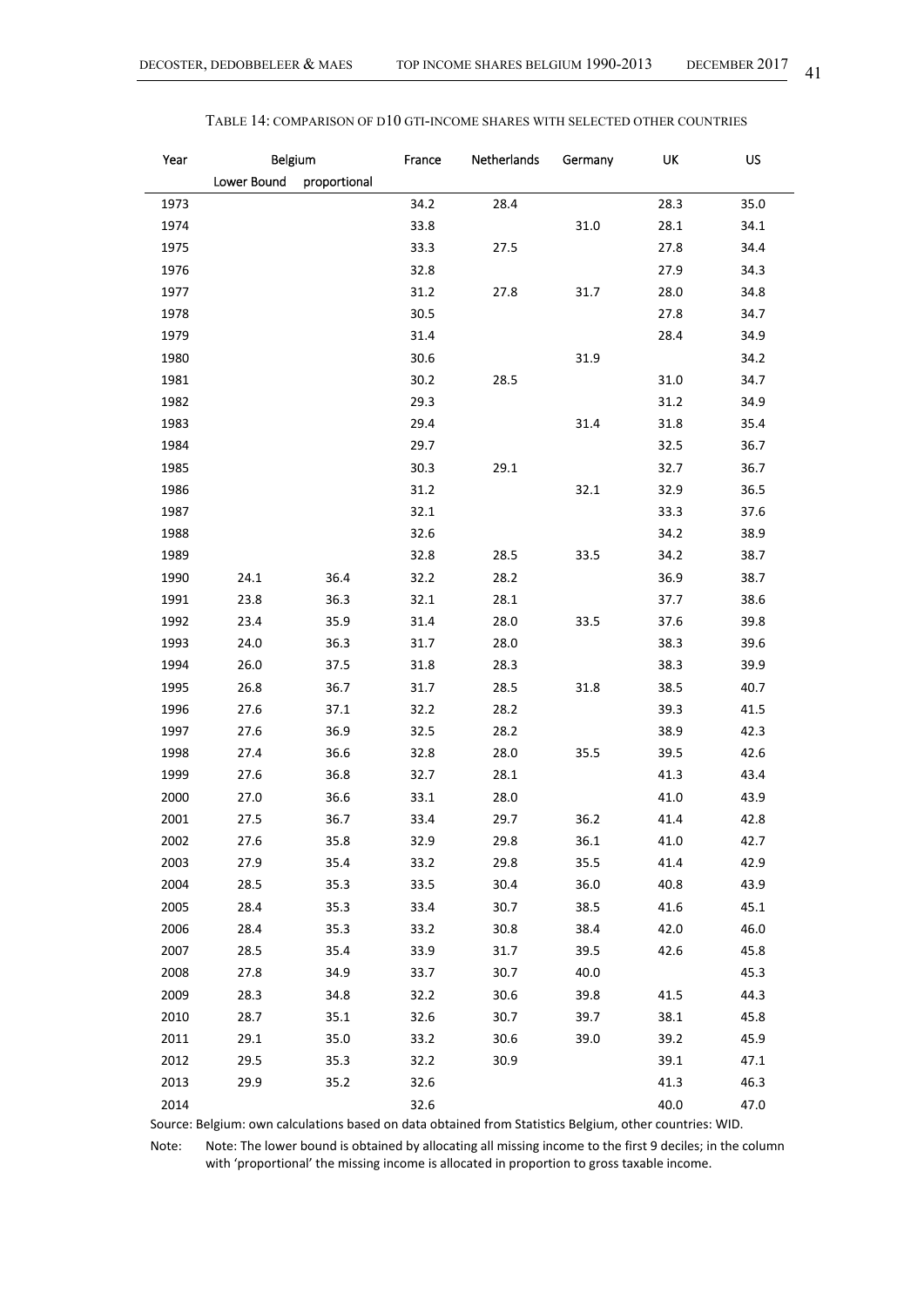| Year | Belgium     |              | France   | Netherlands | Germany  | UK      | <b>US</b> |
|------|-------------|--------------|----------|-------------|----------|---------|-----------|
|      | Lower Bound | Proportional |          |             |          |         |           |
| 1973 |             |              | $10.1\,$ | 6.9         |          | $7.0\,$ | 11.0      |
| 1974 |             |              | 9.7      |             | 10.4     | 6.5     | 10.6      |
| 1975 |             |              | 9.1      | 6.1         |          | 6.1     | 10.6      |
| 1976 |             |              | 9.1      |             |          | 5.9     | 10.4      |
| 1977 |             |              | 8.5      | $6.0\,$     | 10.4     | 5.9     | 10.8      |
| 1978 |             |              | 8.3      |             |          | 5.7     | 10.6      |
| 1979 |             |              | $8.6\,$  |             |          | 5.9     | 11.2      |
| 1980 |             |              | 8.2      |             | 10.7     |         | 10.7      |
| 1981 |             |              | 8.2      | 5.9         |          | 6.7     | $11.1\,$  |
| 1982 |             |              | 7.5      |             |          | 6.9     | 11.3      |
| 1983 |             |              | 7.3      |             | 9.9      | $6.8$   | 11.5      |
| 1984 |             |              | 7.5      |             |          | 7.2     | 12.5      |
| 1985 |             |              | 7.7      | 5.9         |          | 7.4     | 12.6      |
| 1986 |             |              | 8.2      |             | 10.5     | 7.6     | 12.2      |
| 1987 |             |              | 9.0      |             |          | 7.8     | 13.3      |
| 1988 |             |              | 9.2      |             |          | 8.6     | 14.9      |
| 1989 |             |              | 9.5      | 5.7         | 11.4     | 8.7     | 14.5      |
| 1990 | $6.1\,$     | 9.2          | 9.3      | $5.6$       |          | 9.8     | 14.5      |
| 1991 | 5.9         | 9.0          | 9.1      | 5.5         |          | 10.3    | 13.9      |
| 1992 | 5.6         | 8.6          | 8.6      | 5.5         | 10.6     | 9.9     | 15.0      |
| 1993 | 5.9         | 8.8          | 9.1      | $5.2$       |          | 10.4    | 14.6      |
| 1994 | 6.7         | 9.7          | 9.2      | 5.3         |          | 10.6    | 14.7      |
| 1995 | $6.8\,$     | 9.4          | 9.2      | 5.4         | 9.2      | 10.8    | 15.3      |
| 1996 | 7.3         | 9.8          | 10.0     | 5.4         |          | 11.9    | 16.0      |
| 1997 | 7.1         | 9.5          | 10.4     | 5.5         |          | 12.1    | 16.6      |
| 1998 | 7.1         | 9.4          | 10.7     | 5.3         | 11.9     | 12.5    | 16.9      |
| 1999 | 7.2         | 9.6          | 10.6     | 5.4         |          | 13.2    | 17.7      |
| 2000 | 7.1         | 9.6          | 11.0     | 5.6         |          | 13.5    | 18.3      |
| 2001 | 7.4         | 9.8          | 11.3     | 6.6         | 11.4     | 13.4    | 17.3      |
| 2002 | $7.0\,$     | 9.0          | $10.9\,$ | $6.5\,$     | $11.1\,$ | 13.0    | 17.1      |
| 2003 | 6.9         | 8.8          | 11.4     | 6.4         | 10.5     | 13.2    | 17.2      |
| 2004 | 7.2         | 9.0          | 11.6     | 6.7         | $11.1\,$ | 13.3    | 18.3      |
| 2005 | 7.1         | 8.8          | 11.5     | $6.8\,$     | 12.9     | 14.2    | 19.4      |
| 2006 | 7.1         | 8.8          | 11.2     | $6.8\,$     | 13.2     | 14.8    | 20.1      |
| 2007 | 7.1         | 8.8          | 11.7     | 7.6         | 14.0     | 15.4    | 19.9      |
| 2008 | $6.8\,$     | 8.5          | 11.6     | $6.8\,$     | 14.5     |         | 19.5      |
| 2009 | $6.7$       | 8.3          | 10.2     | $6.4\,$     | 13.2     | 15.4    | 18.5      |
| 2010 | $6.8\,$     | 8.4          | 10.8     | 6.4         | 13.1     | 12.6    | 19.8      |
| 2011 | $6.9\,$     | 8.3          | 11.5     | 6.3         | 13.0     | 12.9    | 19.6      |
| 2012 | $7.0\,$     | 8.4          | 10.4     | 6.3         |          | 12.7    | 20.8      |
| 2013 | $7.0\,$     | 8.3          | 10.8     |             |          | 14.5    | 19.6      |
| 2014 |             |              | 10.8     |             |          | 13.9    | 20.2      |

#### TABLE 15: COMPARISON OF P100 GTI-INCOME SHARES WITH SELECTED OTHER COUNTRIES

Source: Belgium: own calculations based on data obtained from Statistics Belgium, other countries: WID.

Note: The lower bound is obtained by allocating all missing income to the first 99 percentiles; in the column with 'proportional' the missing income is allocated in proportion to gross taxable income.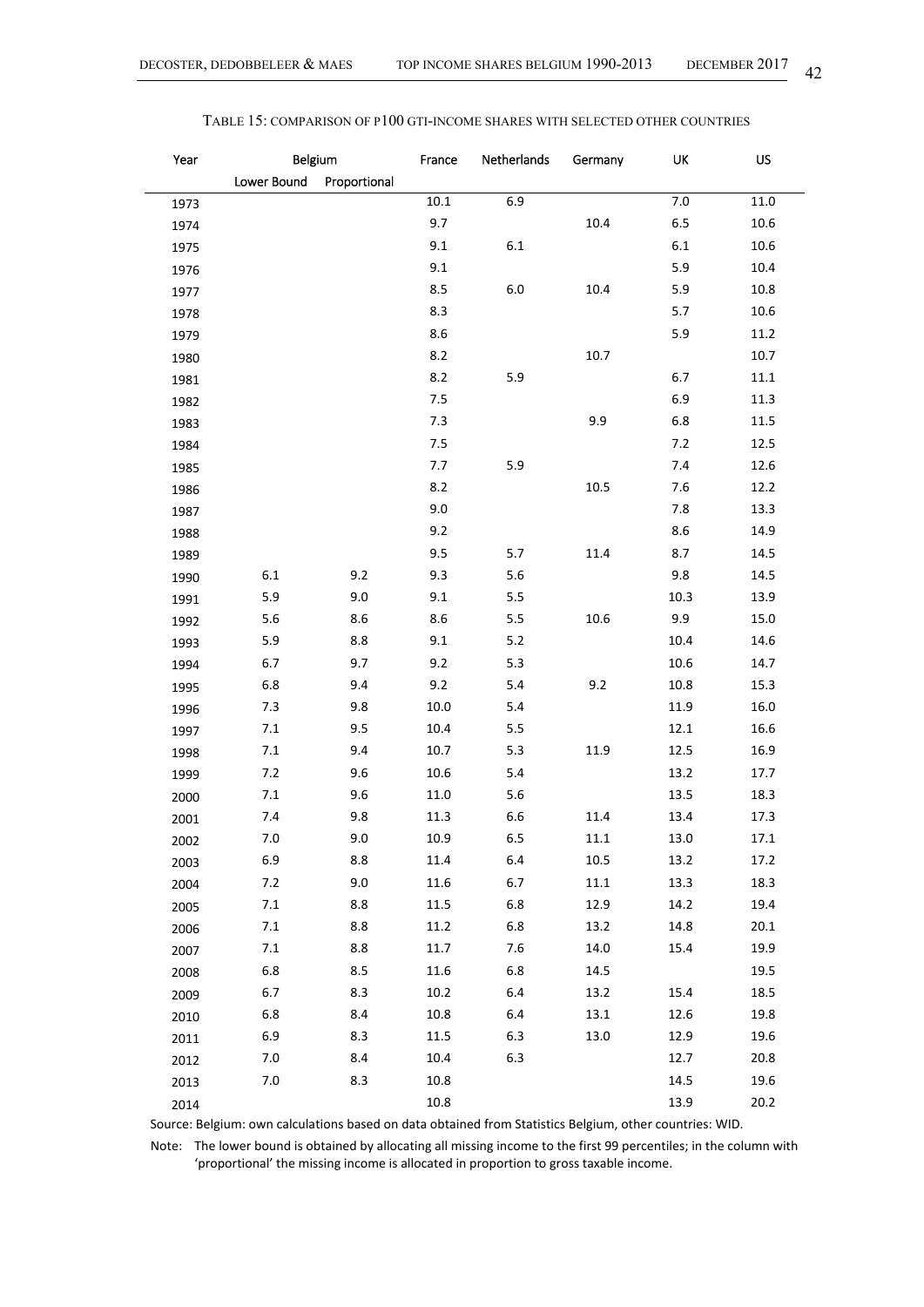#### **APPENDIX 2: HOW TO ALLOCATE MISSING INCOME ACROSS THE DISTRIBUTION**

Let us denote the income share for percentile  $p$ , as observed in the fiscal data as:

$$
w_p = \frac{Y_p^F}{Y^F},\tag{1}
$$

where  $Y^F$  stands for aggregate income in the fiscal data, and  $Y^F_p$  aggregate fiscal income for income group  $p$ . The income control  $Y^{M}$ , derived from the national accounts, differs from aggregate fiscal income  $Y^F$ , by missing income  $Z$ :

$$
Z = Y^{NA} - Y^F, \tag{2}
$$

and the missing income for percentile  $p$  is denoted as  $Z_p$ . The question is how the observed income share  $W_p$  relates to the 'true' or corrected income share  $\omega_p$ :

$$
\omega_p = \frac{Y_p^F + Z_p}{Y^{NA}},\tag{3}
$$

obtained by adding part of the missing income to percentile  $p$ , and assuming — for the ease of exposition — that there is no reranking.

If we define  $\mu$  as missing income, expressed as a proportion of the income control:

$$
\mu = \frac{Z}{Y^{NA}}\,,\tag{4}
$$

and the *unobserved* missing income proportion as

$$
\mu_p = \frac{Z_p}{Y_p^{NA}},\tag{5}
$$

then the corrected income share  $\omega$ <sub>p</sub> can be rewritten as follows:

$$
\omega_p = \frac{Y_p^F + Z_p}{Y^F} \cdot \frac{Y^F}{Y^{NA}} = \left(w_p + \frac{Z_p}{Y^F}\right) \cdot \left(1 - \mu\right)
$$

$$
= \left(w_p + w_p \frac{\mu_p}{1 - \mu_p}\right) \cdot \left(1 - \mu\right),
$$

$$
= w_p \left(\frac{1 - \mu}{1 - \mu_p}\right).
$$

$$
(6)
$$

In the text we distinguished three possibilities.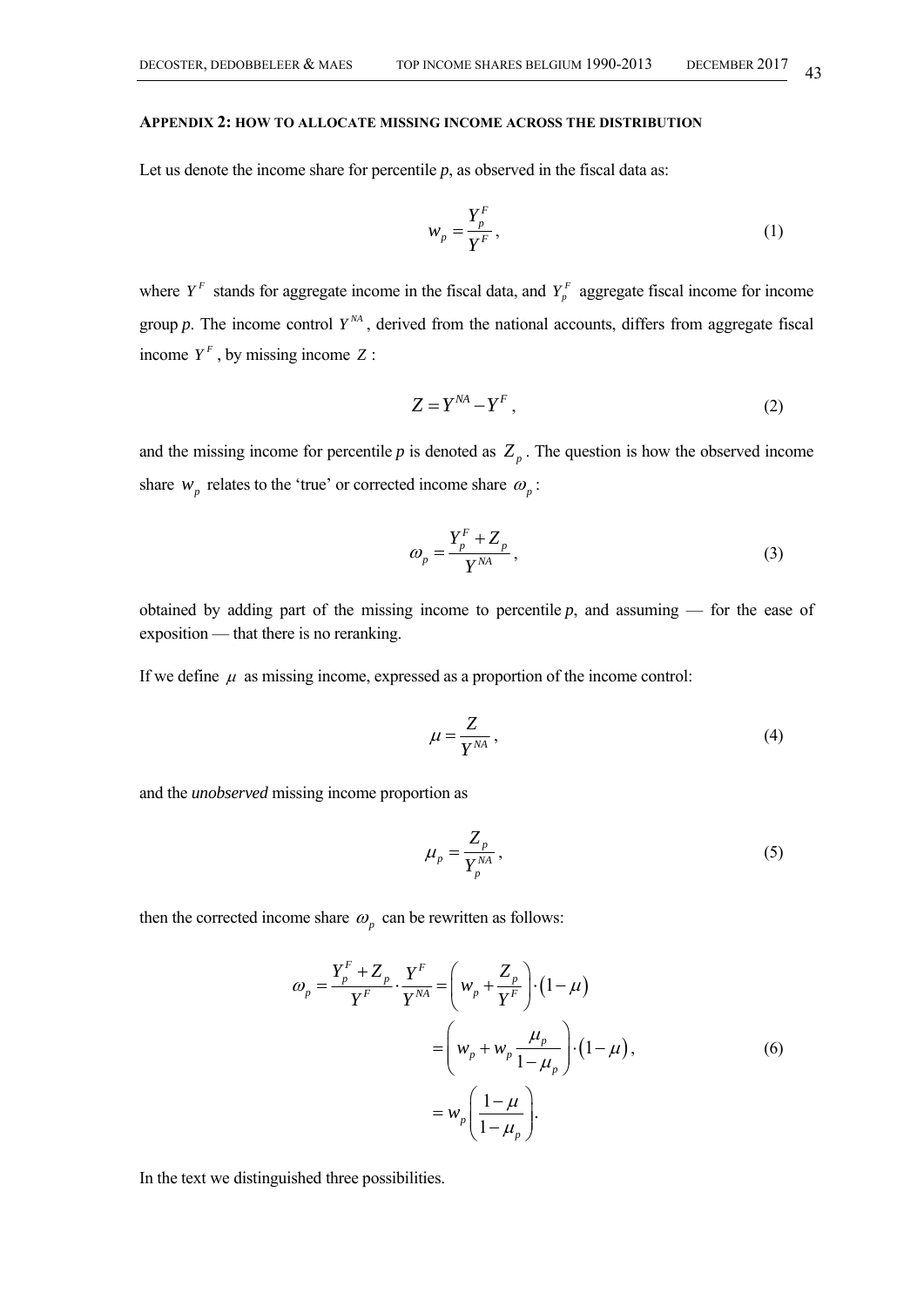$\overline{\phantom{a}}$ 

#### **Case 1: lower bound on the corrected income shares**

If no missing income is allocated to percentile  $p$ , the third line of equation (6) reads as:

$$
\omega_p = w_p \left( 1 - \mu \right). \tag{7}
$$

This might partially explain the evolution of the lower bound of corrected share in the text.<sup>31</sup> Since the fraction of the income control which is missing sharply declines over time, the correction factor  $1 - \mu$ increases, and might produce an increasing top income share, only because of the changing correction factor.

# **Case 2: upper bound on the corrected income shares**

If all missing income is allocated to percentile  $p$ , the corrected income share becomes:

$$
\omega_p = \frac{Y_p^F + Z}{Y^{NA}} = \frac{Y_p^F + Z}{Y^F} \cdot \frac{Y^F}{Y^{NA}}
$$
  
\n
$$
= \left(w_p + \frac{Z}{Y^F}\right) \cdot \left(1 - \mu\right)
$$
  
\n
$$
= \left(w_p + \frac{\mu}{1 - \mu}\right) \cdot \left(1 - \mu\right).
$$
  
\n
$$
= w_p + \mu \left(1 - w_p\right)
$$
\n(8)

Again, this illustrates how the pronounced decline of the upper bound of the corrected income share might have at least as much to do with the decline in the missing income (which, as explained in the text, itself seems to have to do more with the income control than with the evolution of filed income), as with a change in the share of fiscal income  $w_p$ .

#### **Case 3: corrected income shares are equal to the observed shares in the fiscal data**

If we assume that the proportion of missing income is the same across the income distribution, i.e.  $\mu_p = \mu$ , then the third line of equation (6) reads as:

$$
\omega_p = w_p,\tag{9}
$$

and the income shares observed in the fiscal data do not have to be corrected. The assumption boils down to distributing the missing income in proportion to the corrected income distribution:

<sup>&</sup>lt;sup>31</sup> We write 'partially explain' since the assumption of absence of re-ranking will probably be violated if we allocate all missing income to the income groups outside the top income group (i.e. the top income group will no longer be the top income group).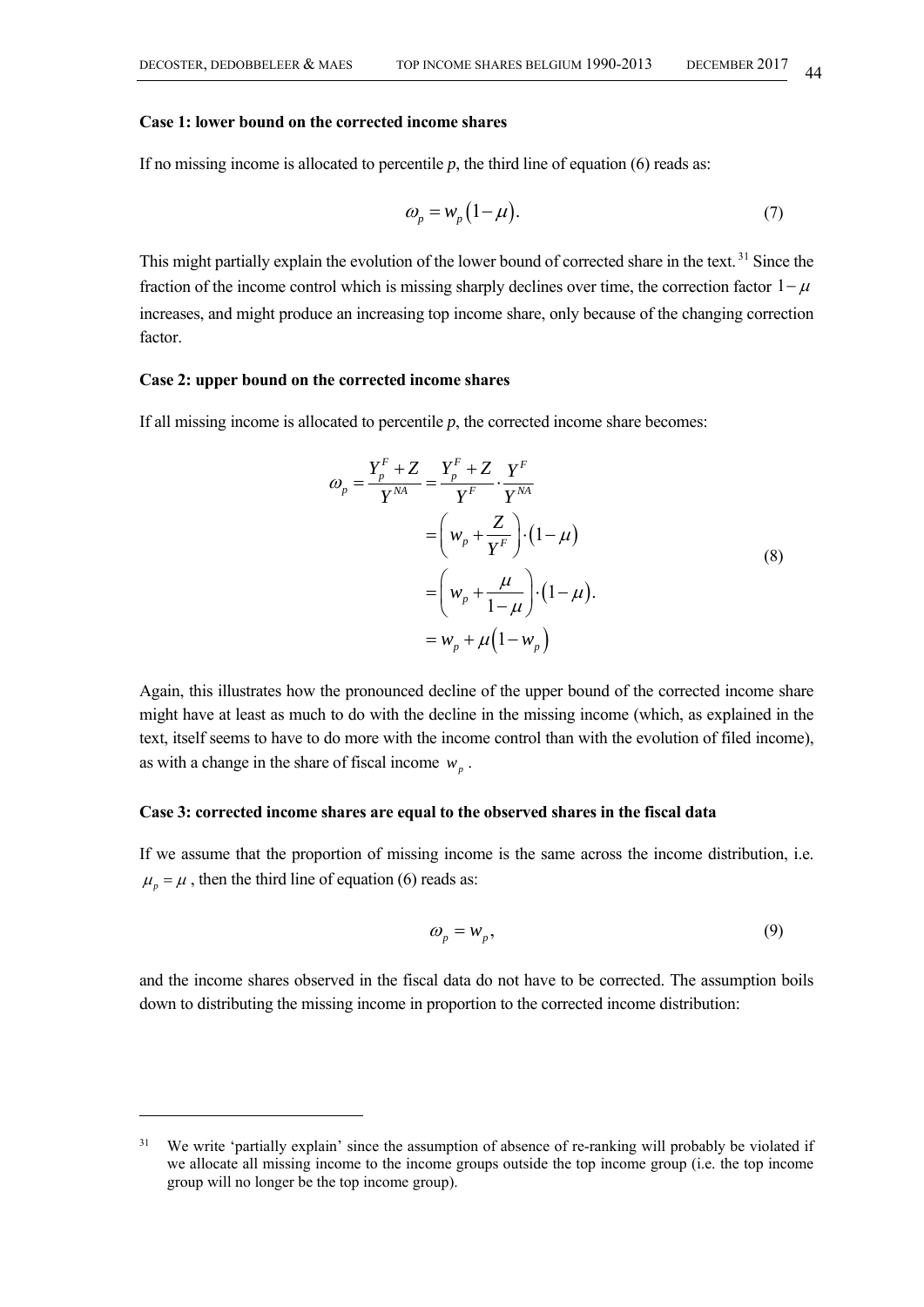$$
\mu_p = \mu \Leftrightarrow \frac{Z_p}{Y_p^{NA}} = \frac{Z}{Y^{NA}}
$$
\n
$$
\Leftrightarrow Z_p = Z \cdot \frac{Y_p^{NA}}{Y^{NA}}
$$
\n(10)

Finally, we have also explored possibilities to allocate missing income differently for the four different income components (labour income, replacement income, income from property and income from financial assets). The numerator  $1 - \mu$  of the correction factor in the third line of equation (6) can be decomposed as a weighted average of missing income fractions for all *k* income components, where the weights are the shares  $\eta^k$  of the *k* income components in the income control:

$$
1 - \mu = \frac{Y^F}{Y^{NA}} = \frac{\sum_{k} Y^{F,k}}{Y^{NA}} = \sum_{k} \frac{Y^{F,k}}{Y^{NA,k}} \cdot \frac{Y^{NA,k}}{Y^{NA}} = \sum_{k} (1 - \mu^k) \cdot \eta^k,
$$
\n(11)

where the superscript  $k$  is used for income component  $k$ . Analogously, we can also write the denominator  $1 - \mu_p$  of the correction factor in the third line of equation (6) as a weighted average of missing income fractions for all *k* income components, but now specific for this percentile group *p* as:

$$
1 - \mu_p = \sum_k \left(1 - \mu_p^k\right) \cdot \eta_p^k,\tag{12}
$$

where the  $\mu_p^k$ 's denote the missing income fractions within percentile p for income component k, and  $\eta_p^k$  the share of income component *k* in the income control aggregate for percentile *p*. With this decomposition, equation (6), which relates the corrected income share to the observed one then becomes:

$$
\omega_{p} = w_{p} \frac{1 - \mu}{1 - \mu_{p}} = w_{p} \frac{\sum_{k} (1 - \mu^{k}) \cdot \eta^{k}}{\sum_{k} (1 - \mu^{k}_{p}) \cdot \eta^{k}_{p}},
$$
\n(13)

which allows us to make some more elaborate corrections to the observed shares.

We have no information on  $\mu_p^k$  and  $\eta_p^k$ . But we can e.g. assume  $\mu_p^k = \mu^k \quad \forall p$ , i.e. within a specific income component, the missing income is distributed according to the shares of this component. This certainly is a weaker assumption than the one above ( $\mu_p = \mu \quad \forall p$ ), because it only holds for a specific component. In that case, assumptions about the income composition of a given percentile *p* are sufficient to calculate the correction factors on the shares. Evidently, if one also assumes  $\eta_p^k = \eta^k$   $\forall p$ , the case again melts down to: no correction needed. But if we assume specific shares (e.g.  $\eta_{10}^{labor} = 0.20; \eta_{10}^{repl} = 0.10; \eta_{10}^{prop} = 0.30; \eta_{10}^{fin} = 0.40$ ), then we can calculate corrected shares.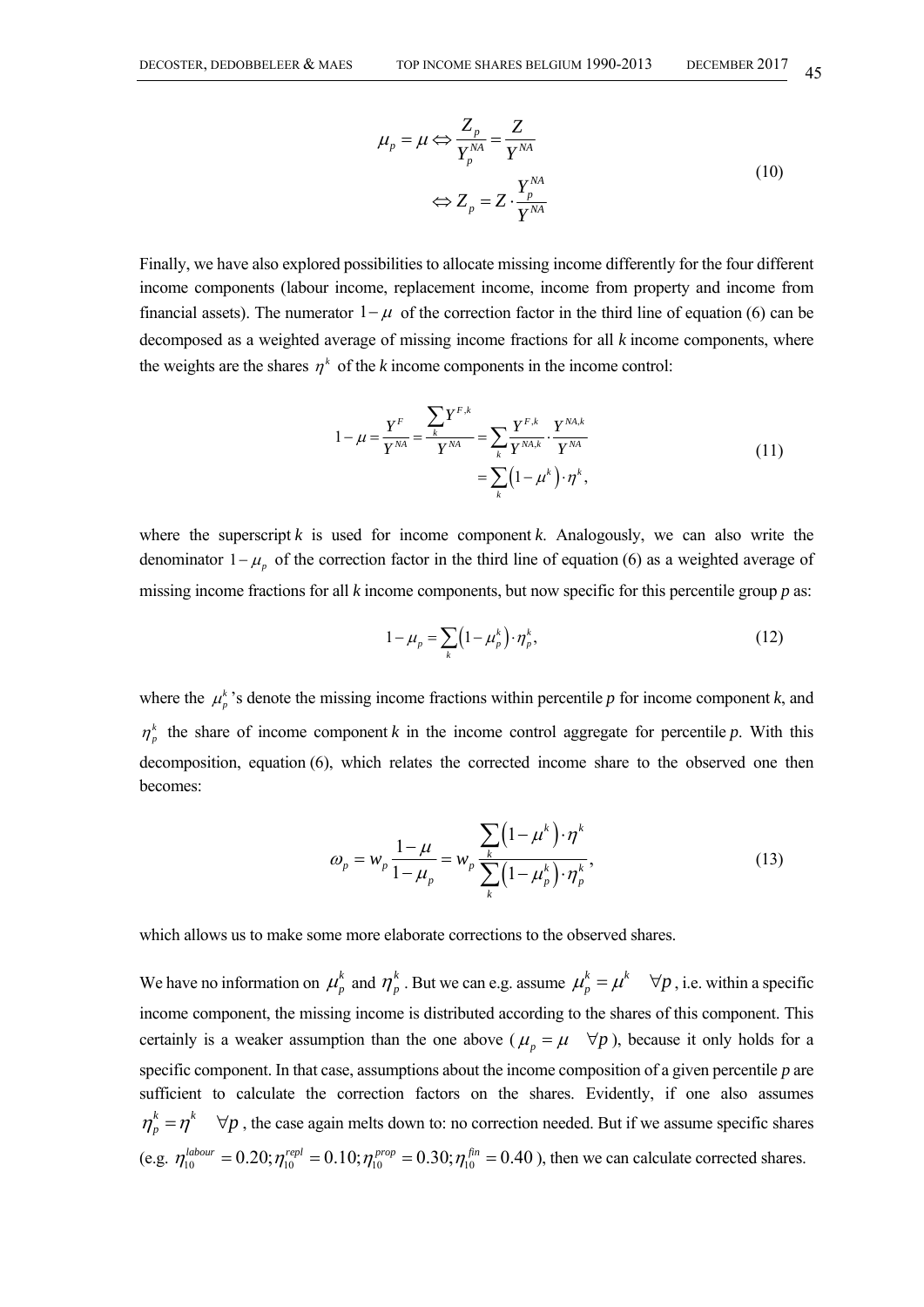The result of these benchmark cases of allocating the missing income is presented in Table 12 and Table 13 of Appendix 1 (in which the rightmost column of these two tables gives the allocation based on the assumption that missing income is distributed proportionately to the four income components, but that the weight of the four income components is different). The result of the first three benchmark cases of allocating the missing income is displayed in Figure 14 (for the top decile) and Figure 15 (for the top percentile).



FIGURE 14: TOP DECILE INCOME SHARES AFTER CORRECTION FOR MISSING INCOME

Source: Table 12 in Appendix 1

The results show that the assumption about how to allocate the missing income is absolutely crucial to state on whether the income shares of the top income groups have increased or decreased. It is indeed possible to produce an increasing share for both the top decile and the top percentile, but only when we allocate the missing income disproportionately outside these income groups, which is quite an unrealistic assumption. Moreover, the other side of the coin is that this assumption leads to a low level of the top decile income share as compared to other countries (see Figure 12 in Section 4.3).

Note: The series of gross taxable income (GTI) differs from the series of net taxable income (NTI), by both adding the deductions, inserting zeroes at the bottom to comply with the population control, and allocating missing income. For the lower bound of the income share all missing income is added to deciles 1-9; for the upper bound all missing income is added to decile 10. The other line labelled 'GTI' replicates the series in figure 10 and rests on the assumption that the missing income is distributed proportionately to the income shares across the income distribution.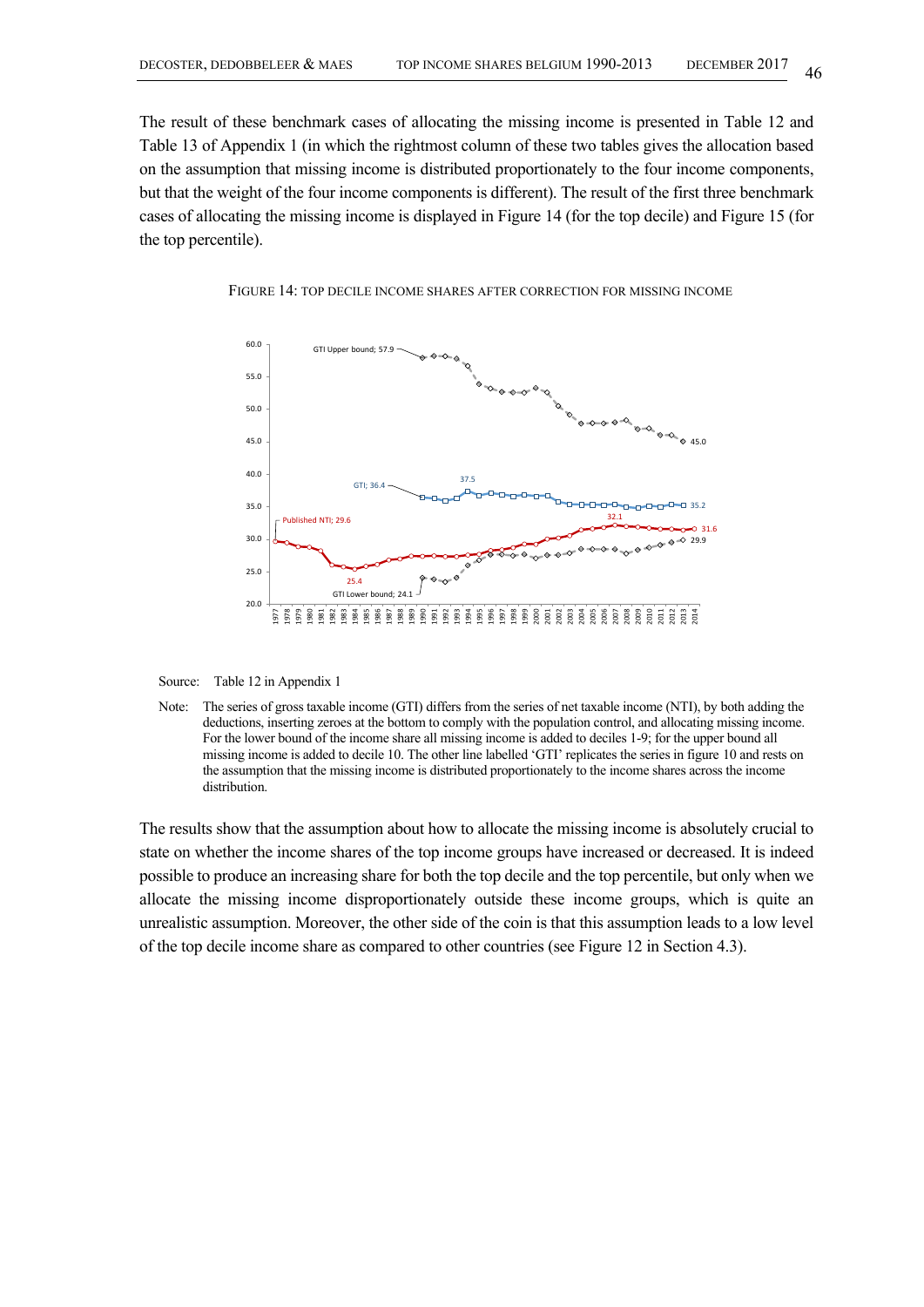

FIGURE 15: TOP PERCENTILE INCOME SHARES AFTER CORRECTION FOR MISSING INCOME

Source: Table 13 in Appendix 1

l

Mutatis mutandis, we reach the same conclusion for the top percentile in Figure 15. The visibility of the evolution of the income share for the top percentile becomes a bit obscured due to the scaling of the vertical axis since it has to accommodate the very high level of the top income share under the assumption that all missing income would belong to the top percentile (the upper bound). This is of course an increasingly unrealistic assumption as we focus on smaller groups at the top. But, contrary to the analysis for the top decile, even the lower bound of the top percentile share is now no longer increasing, except at the very beginning of the period.

# **APPENDIX 3: ESTIMATE OF THE PARETO PARAMETER ON THE TABULATED DATA**

The published NTI data only contain average income by decile or percentile; moreover the quantile values are unobserved. By assuming the right tail of the income distribution to be Pareto distributed, we are able to recover both these quantile values and the underlying Pareto parameter.<sup>32</sup> When the latter parameter has been estimated, we assess to the impact of adding zero income observations on the top income shares by means of a closed-form expression.

#### **Estimation of the quantile values and the Pareto parameter**

If we assume a Pareto distribution *f* for the right tail of the income distribution, it holds that for all incomes *v* and *w* larger than the Pareto scale parameter *k*, with  $v \leq w$ ,

<sup>32</sup> The pdf of the Pareto distribution is as follows: 
$$
f(y) = \begin{cases} \frac{\alpha k^{\alpha}}{y^{\alpha+1}}, & y \ge k \\ 0, & y < k \end{cases}
$$
.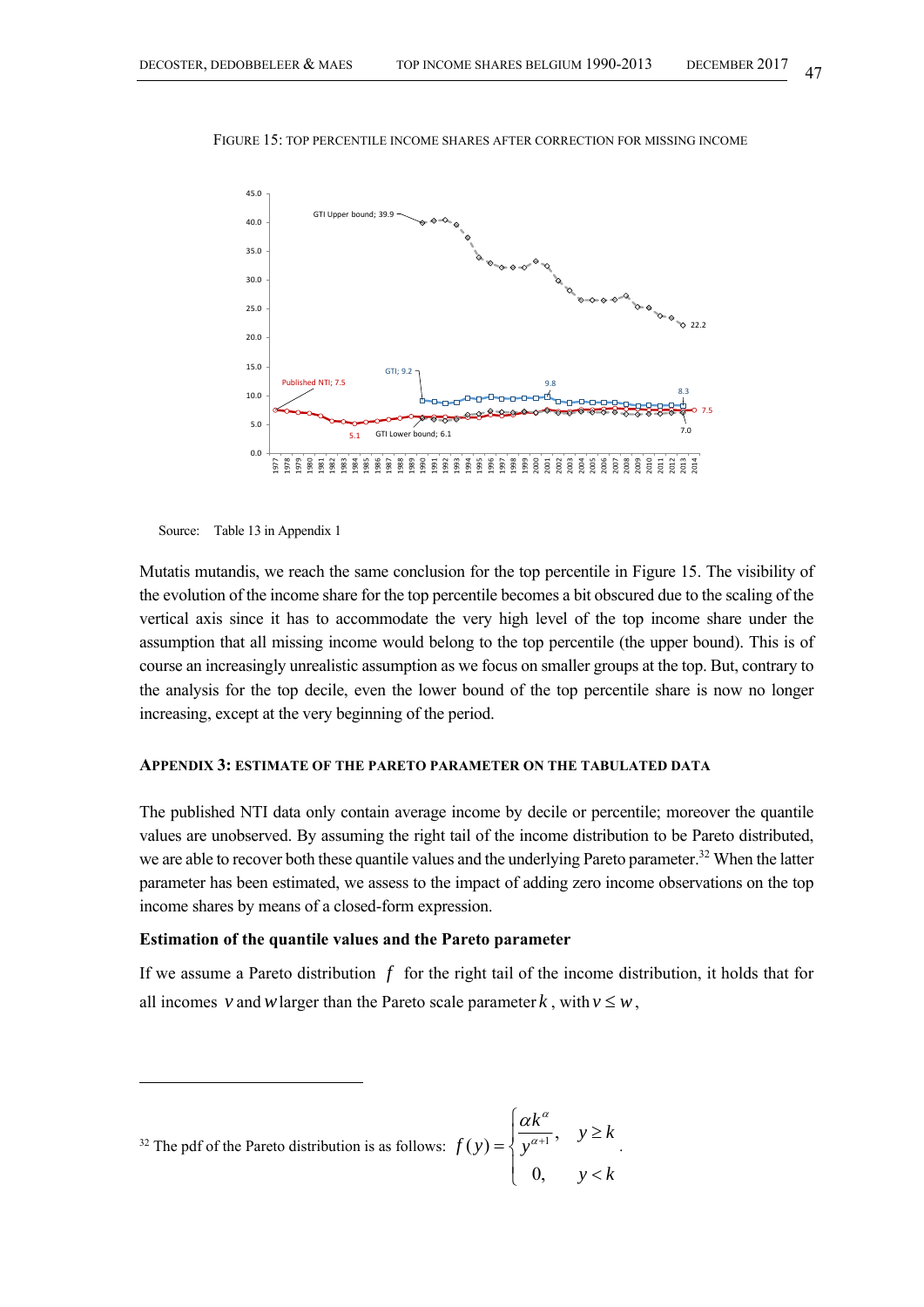$$
\xi_{\nu}^{w} = \frac{\int_{\nu}^{w} y f(y) dy}{\int_{\nu}^{w} f(y) dy} = \beta \frac{w^{1-\alpha} - v^{1-\alpha}}{w^{-\alpha} - v^{-\alpha}} , \qquad (14)
$$

in which  $\beta = \alpha / (\alpha - 1)$  denotes the Pareto shape parameter. The right-hand side is the closed form expression for the average income between income levels *v* and*w*.

As the Pareto distribution is only applicable to right tail of the income distribution, we only use information from the set *I* of top percentiles. As mentioned before, in the administrative tabulations we observe the average income  $\xi$  for every percentile  $i \in I$ . Making use of expression (14) this translates into

$$
\xi_{i-}^{i+} = \frac{\int_{q_{i-}}^{q_{i+}} y f(y) dy}{\int_{q_{i-}}^{q_{i+}} f(y) dy} = \beta \frac{q_{i+}^{1-\alpha} - q_{i-}^{1-\alpha}}{q_{i+}^{-\alpha} - q_{i-}^{-\alpha}}, \qquad \forall i \in I ,
$$
\n(15)

in which  $q_{i-}$  denotes percentile *i* 's unobserved lower bound and  $q_{i+}$  its unobserved upper bound. Note that by the structure of the problem  $q_{i+} = q_{(i+1)-}$ . Since the left-hand side of equation (15) is observed in the tabulations, this yields a system of  $|I|$  equations and  $|I|$  +1 unknowns.

To identify all parameters we exploit that the income share from percentile *i onwards* can also be calculated from the tabulations,

$$
\xi_i^{\infty} = \frac{\int_{q_{i-}}^{\infty} y f(y) dy}{\int_{q_{i-}}^{\infty} f(y) dy} = \beta q_{i-}, \qquad \forall i \in I .
$$
\n(16)

This adds another  $|I| - 1$  restrictions without adding new unknowns. As we now have more equations than unknowns, the Pareto-parameter can be recovered by jointly minimizing the distance between the observed left-hand side and the unobserved right-hand side for every equation. The result is found in Table 2.

# **Estimation of income shares after adding zeros at the bottom**

When zero income observations are added at the bottom of the income distribution, the quantile value of a given percentile *p* drops, causing its income share to rise. Again, let *k* denote the scale parameter of the Pareto distribution, and let  $\phi$  denote the fraction of people whose income is modelled by the Pareto distribution before the addition of the zeros. Let  $V = (N^F + N^Z) / N^F$  denote the ratio of the new population with respect to the old population, in which  $N<sup>F</sup>$  stands for the number of observations in the fiscal dataset and  $N^2$  for the number of zeroes added at the bottom. Let  $\varphi = (100 - p + 1) / 100$ , in which *p* is the percentile of interest. The lower bound  $q_{n}$  of the top percentile before adding the zero observations is given by

$$
\frac{\varphi}{\phi} = \left(\frac{k}{q_p}\right)^{\alpha},\tag{17}
$$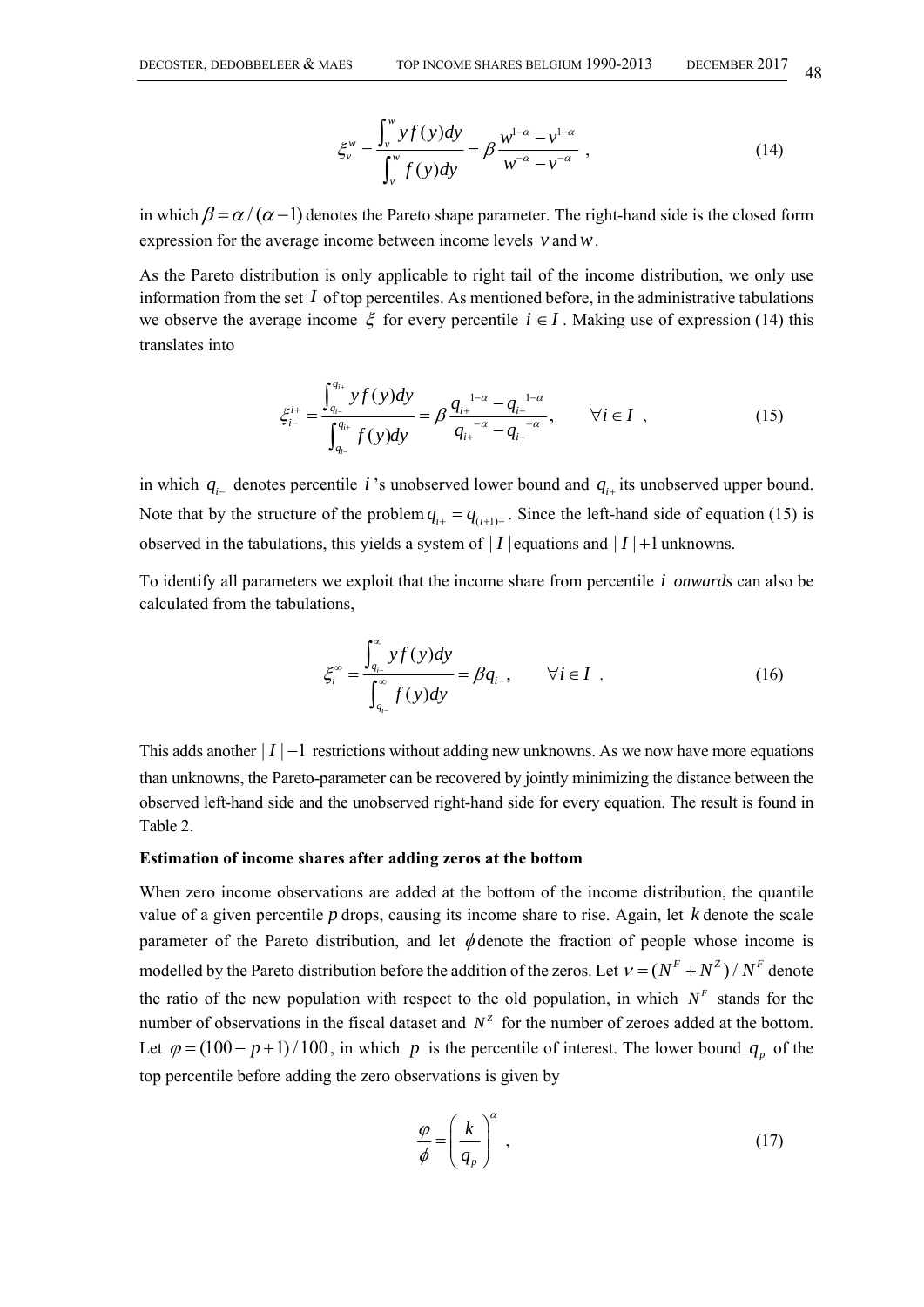or alternatively

$$
q_p = k \left(\frac{\varphi}{\phi}\right)^{-1/\alpha} \tag{18}
$$

After adding the zeros the Pareto density function drops with factor  $v^{-1}$ , such that the new lower bound  $q_p^z$  should satisfy

$$
\frac{\varphi}{\phi} = \nu^{-1} \left( \frac{k}{q_p^z} \right)^{\alpha} , \qquad (19)
$$

or alternatively

$$
q_p^z = k \left[ \nu \left( \frac{\varphi}{\phi} \right) \right]^{-1/\alpha} . \tag{20}
$$

Rearranging equations (18) and (20) expresses the new lower bound as a rescaling of the old lower bound

$$
q_p^z = v^{-1/\alpha} q_p \tag{21}
$$

The new top income share then follows immediately:

$$
\omega_{p}^{z} = \varphi \frac{N^{F} + N^{Z}}{Y^{F}} \frac{\int_{q^{z}}^{\infty} \nu^{-1} y f(y) dy}{\int_{q^{z}}^{\infty} \nu^{-1} f(y) dy} = \varphi \frac{N^{F} + N^{Z}}{Y^{F}} \beta q_{p}^{z} = \varphi \frac{N^{F} + N^{Z}}{Y^{F}} \beta \nu^{-1/\alpha} q_{p} \tag{22}
$$

The shares displayed as the grey lines in figure 10 and Figure 11 are calculated by means of (22).